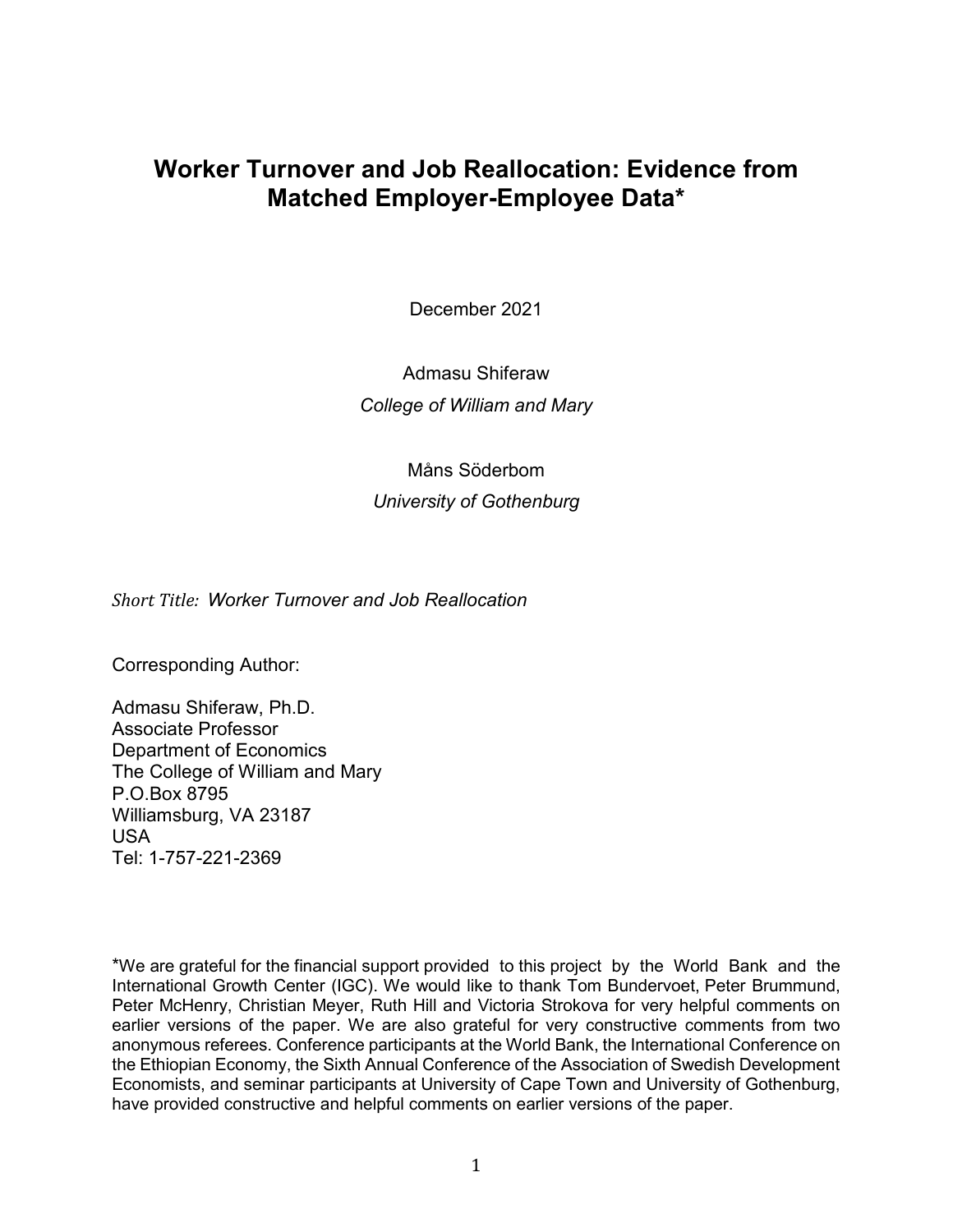### **Abstract**

This paper uses employer-employee data to jointly examine worker turnover and job flows in Ethiopia. We find substantial worker turnover (38%) at the aggregate level. Nearly half of this turnover is driven by establishment-level job flows while the other half is accounted for by excess turnover or churning. A substantial part of hiring (separation) occurs among downsizing (growing) establishments underscoring that worker flows are much higher than job reallocation across establishments. Churning of workers appears to be negatively associated with subsequent employment growth at the establishment level and this relationship is stronger among employers that rely more on long-term relationships with workers. Excess turnover in turn rises subsequent to rapid employment expansion but declines among establishments that pay above average wages and benefits. From a comparative perspective, worker turnover rates in Ethiopia and other developing countries appear to be higher than that of European countries but lower than that of the United States.

Key Words: Job Creation, Job Destruction, Worker Turnover, Churning, Hiring and Separation Rates, Ethiopia.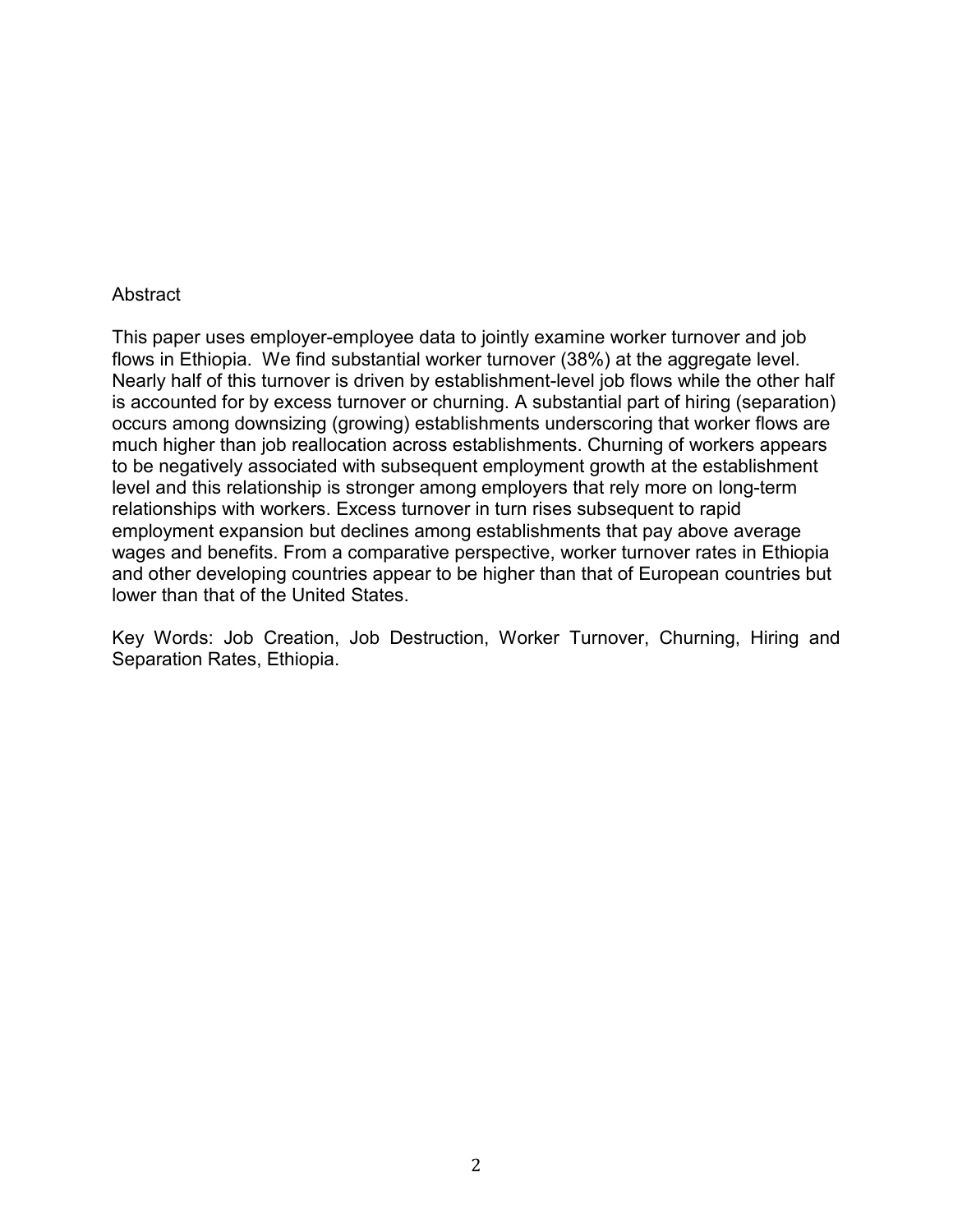# **1. Introduction**

Improved access to matched employer-employee data from developed countries has allowed researchers to jointly examine job reallocation and worker mobility across large samples of employers in contrast to previous efforts where both processes were studied separately using firm- or worker-level data. This approach has contributed to a more complete understanding of labor market dynamics by addressing a range of questions including the extent and nature of worker turnover at the establishment and aggregate levels, the cross-firm variation in job match quality, the relationship between job and worker flows, and the relative importance of firm and worker fixed effects in wage determination (Anderson and Meyer, 1994; Abowd, Corbel, and Kramarz, 1999; Burgess, Lane, and Stevens, 2000, 200[1](#page-2-0); Haltiwanger et al., 2012)<sup>1</sup>.

Because of the scarcity of employer-employee data, however, studies that examine worker turnover in developing countries and its interactions with job reallocation remain rare. Much of what we know about labor market flows in the developing world comes from studies that use household or labor force surveys that often do not capture firmlevel flows and characteristics. Some of these studies find that, compared to developed countries, tenure tends to be shorter in developing countries (Schaffner, 2001), while others find that separation rates tend to be higher (Gong, van Soest, and Villagomez, 2004; Blattman and Dercon, 2018). Donovan, Lu and Schoellman (2020) use harmonized labor force surveys from a relatively large sample of developed and

<span id="page-2-0"></span><sup>1</sup> Other studies attempt to overcome the lack of matched employer-employee data by combining different datasets (Davis, Faberman, Haltiwanger, 2006, 2012; Davis and Haltiwanger, 2014).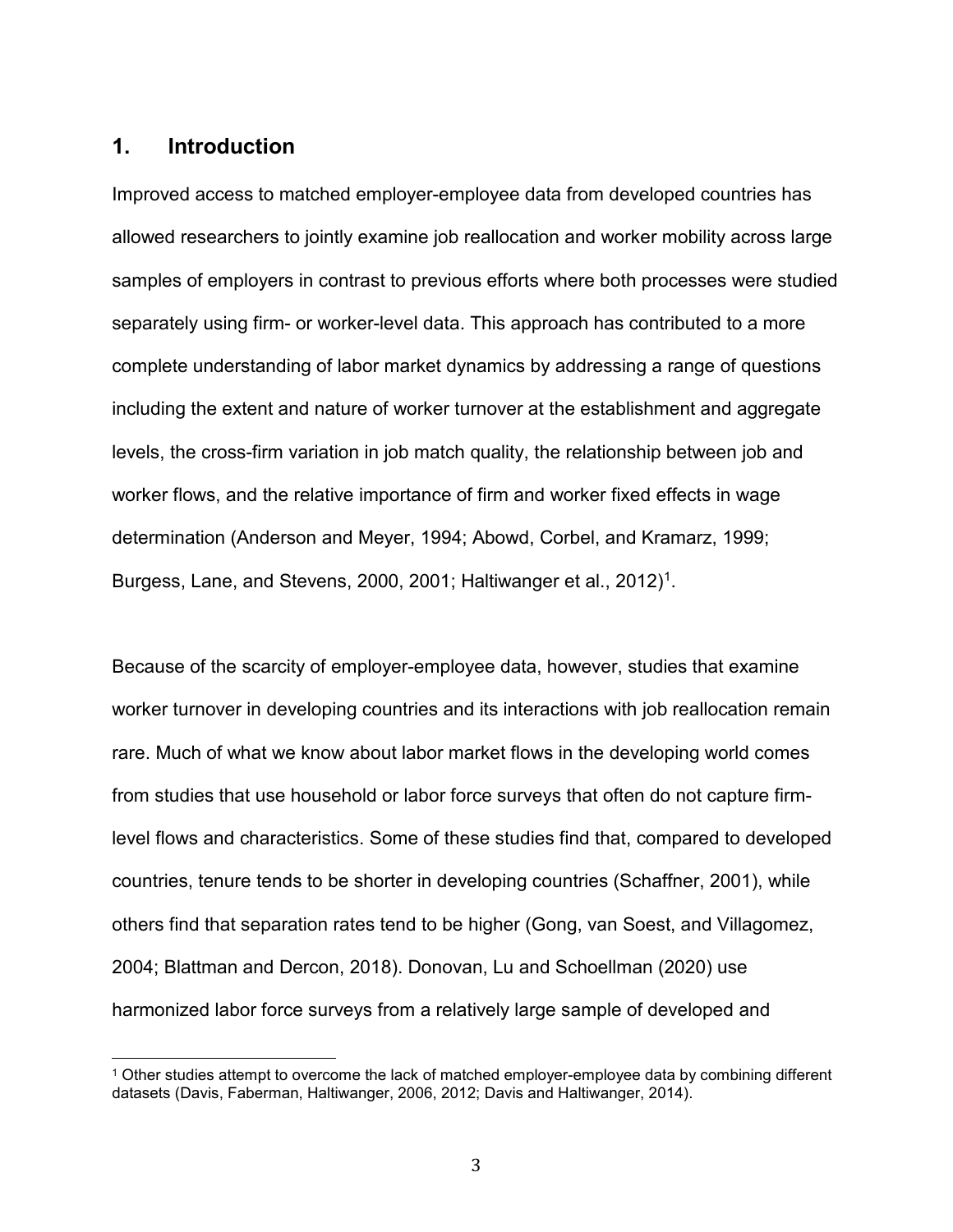developing countries to show a reduction in the transition rate from employment to nonemployment, hence lower turnover, as per capita income increases. These findings indirectly suggest that worker turnover rates are higher in developing countries than in developed countries. Only recently have researchers begun to observe labor market flows based on employer-employee data from middle-income countries, including Flórenz et al. (2020), Kerr (2018), and Kaplan et al. (2007) for Colombia, South Africa and Mexico, respectively.<sup>[2](#page-3-0)</sup> There remains a major gap in our understanding of labor market dynamics in low-income countries and this paper contributes to the literature by exploiting unique administrative data from Ethiopia that links formal private sector employers and employees, covering the period September 2011 to September 2018.

Our empirical analysis consists of three parts. In the first part, we examine the distribution of job and worker flows across distinct groups of establishments and over time. We find a worker turnover rate of about 38% in the formal private sector of Ethiopia suggesting that nearly two out of five employees would either be hired or separated over a period of six months. A little over half (52%) of this turnover is driven by job reallocation across establishments while churning or worker turnover in excess of job flows accounts for the remaining 48%. We then compare our findings with similar studies from the US (Anderson and Meyer,1994; Burgess et al., 2000; and Lazear and Spletzer, 2012), Europe (Hamermesh et al.,1996; Albeak and Sørensen, 1998; Abowd et al.,1999; Contini, 2002; and Bauer and Bender, 2004), Latin America (Flórenz et

<span id="page-3-0"></span> $2$  Recent studies from Brazil have also used matched employer-employee data where the primary focus has been estimating the labor market effects of trade shocks ( Dix-Carneiro, 2014; Krishna, Poole and Senses, 2014; Dix-Carneiro and Kovak, 2017) and the relative importance of firm age in creating stable jobs (Brummund and Connolly, 2019).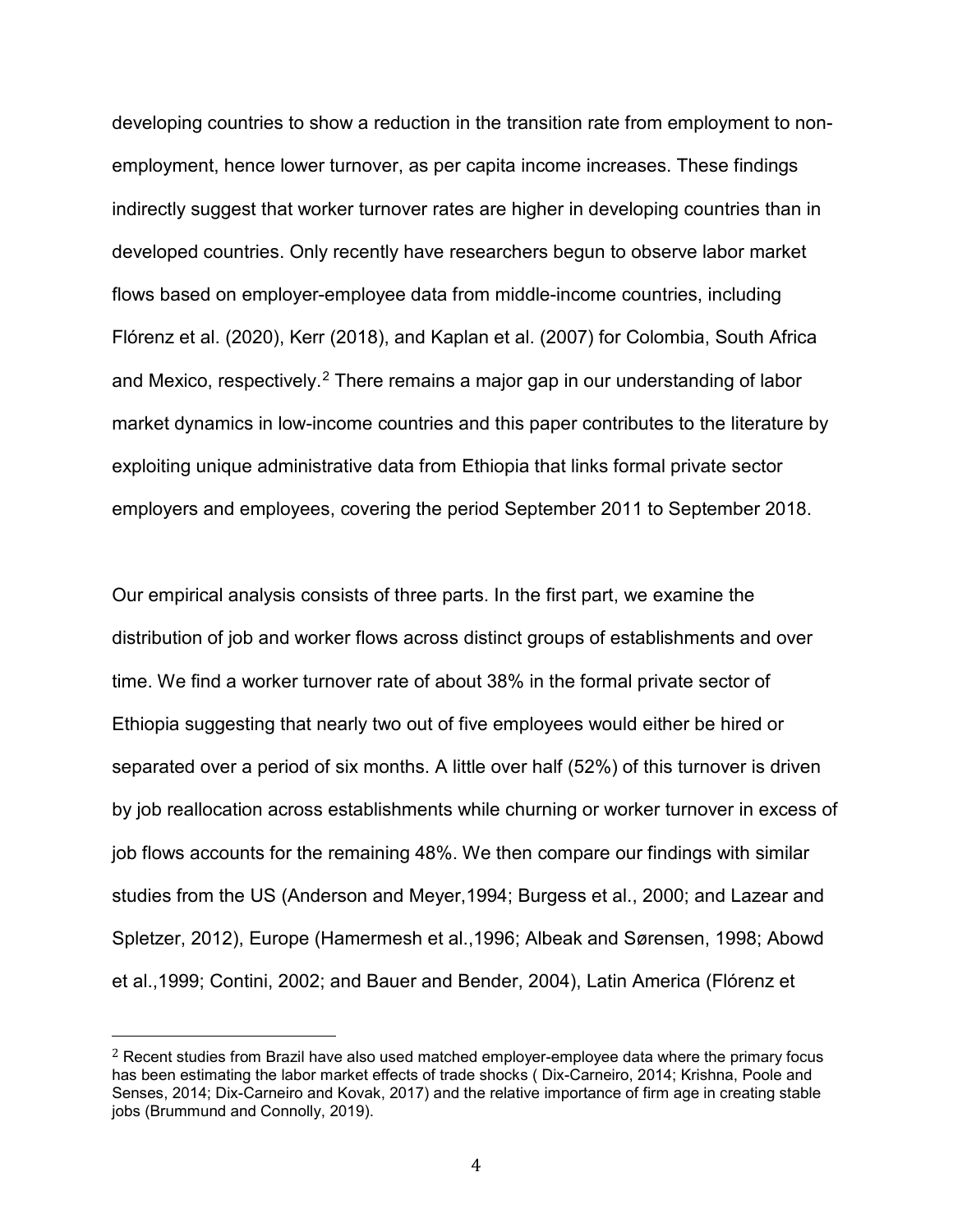al.,2020; Kaplan et al.,2007), and South Africa (Kerr, 2018). In doing so, we provide a rare insight on labor market flows around the world by juxtaposing evidence from high-, middle- and low-income countries. Our comparative analysis indicates that worker turnover rates for developing countries including Ethiopia are, on average, higher than that of European countries but lower than that of the United States. This observation seems to qualify the rather widely accepted view that worker turnover rates in developing countries are systematically and substantially higher than that of developed countries.

Having documented the distributions of job and worker flows, the second part of our empirical analysis examines the dynamic relationship between worker turnover and job growth at the establishment level. We focus in particular on the implications of excess turnover or churning for job growth and assess firm heterogeneity in the job flowschurning relationship based on expected differences in the relative importance of job match stability across establishments. We find that churning is negatively associated with subsequent net employment growth at the establishment level, and that this relationship tends to be stronger in sectors that are more reliant on trained and experienced workers. This analysis relates to recent studies that have examined the role of churning both at the macro and micro levels. Davis and Haltiwanger (2014) and Mercan and Schoefer (2020) find that quit-driven replacement hiring increases aggregate employment in the United States and Germany, respectively, while Moscarini and Postel-Vinay (2016) arrive at a similar conclusion using a dynamic job ladder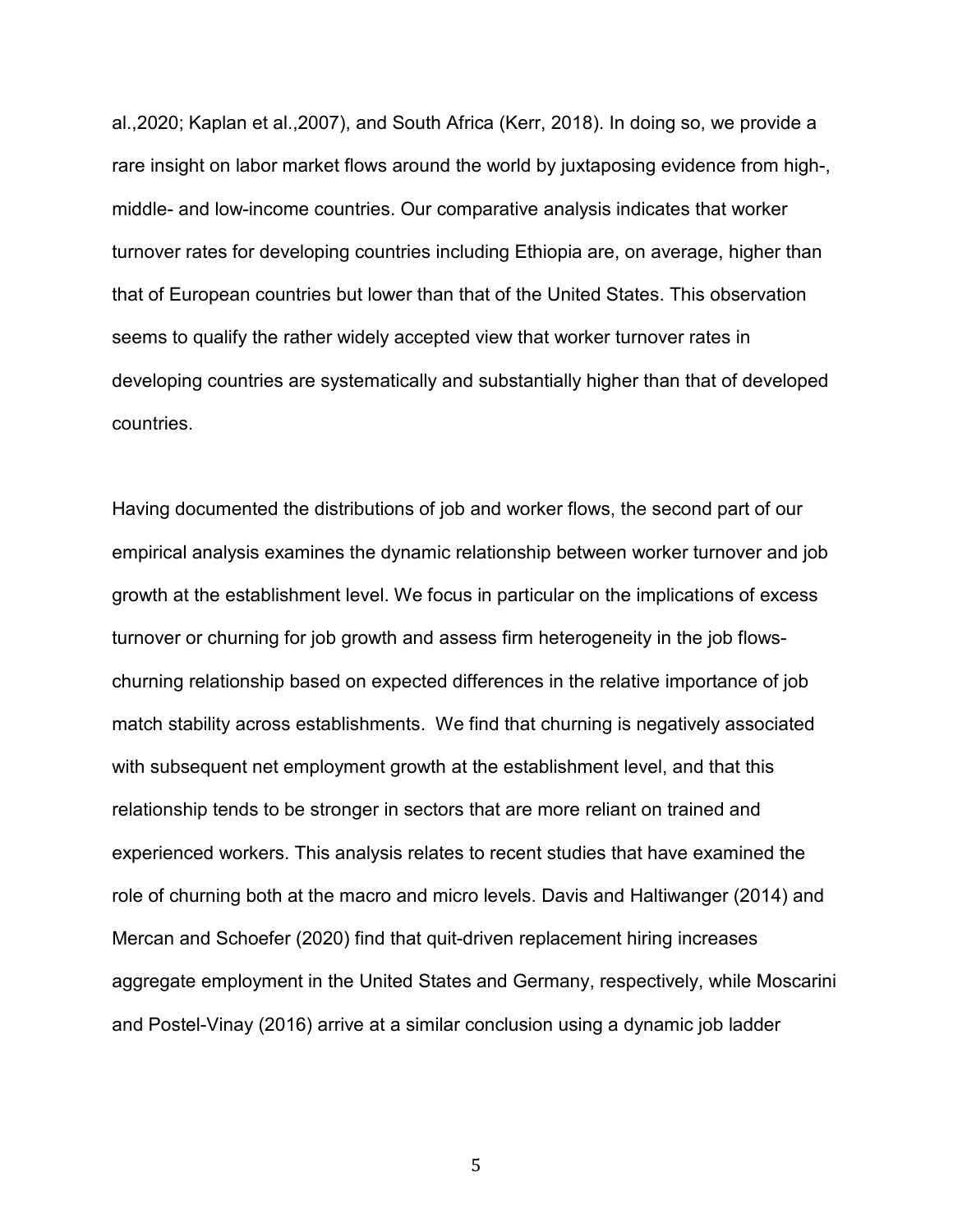model.<sup>3</sup> At the establishment level, however, Burgess et al. (2000) find that excess turnover is negatively correlated with subsequent employment growth, while Lane et al. (1996) show that churning increases the hazard of firm exit.<sup>[4](#page-5-1)</sup>

Lastly, we provide econometric analysis of the drivers of worker turnover and churning at the establishment level. We find that churning declines with establishment size and average worker compensation but rises significantly after periods of rapid employment growth. These results are consistent with Burgess et al. (2000, 2001) and Lane et al. (1996) who show that churning is not randomly distributed across US establishments. Kerr (2018) and Kaplan et al. (2007) also show that worker turnover declines with firm size in South Africa and Mexico, respectively, although these studies do not control for other establishment characteristics and fixed effects. Unlike previous studies of churning, we contribute further by providing worker-level analysis of the probability of separation to better understand and check the consistency of our findings from the establishment-level analysis of excess turnover.

This paper also relates to a broader research agenda concerned with improving our understanding of labor markets in developing countries. Some recent papers establish a few "stylized facts" for labor markets in poor countries, including Sub-Saharan Africa (SSA), that diverge from that of developed countries. Rud and Trapeznikova (2021)

<span id="page-5-0"></span><sup>&</sup>lt;sup>3</sup> At the individual level, turnover may allow young worker to move up to high-wage firms (Topel and Ward, 1992) while subjecting them to income loss if the transition to a new job involves unemployment (Anderson and Meyer, 1994).

<span id="page-5-1"></span><sup>&</sup>lt;sup>4</sup> These establishment-level relationships in the US are consistent with the implications of efficiency wage models and that of Alvarez and Veracierto (2001) where reducing turnover through severance payments may reduce the unemployment rate.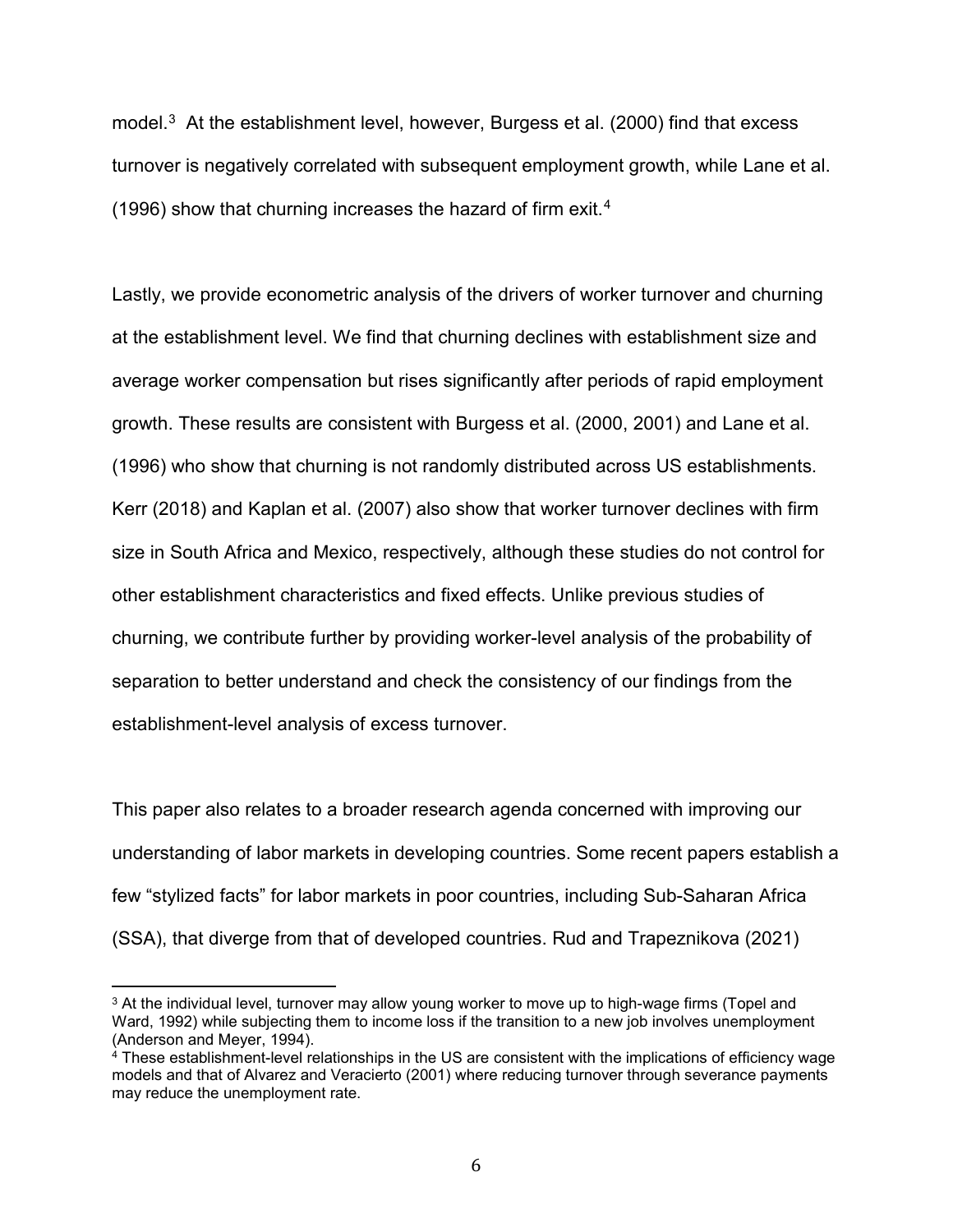note that while labor markets in SSA are characterized by high labor force participation rates, the share of workers in wage employment is very low relative to middle-income countries. These authors attribute the region's poor labor market outcomes to poorly functioning labor markets and job match inefficiencies. Lagakos et al. (2019) show that workers in low-income countries face substantially lower returns to experience relative to their counterparts in developed countries, while Feng et al. (2021) show that the relationship between education and unemployment is very different across rich and poor countries. Our paper contributes to this broader literature on labor market performance by investigating whether patterns of job and worker dynamics in Ethiopia are different from those already identified for richer countries.

The rest of the paper is organized as follows. The next section provides an overview of the country context and the administrative data. Section three discusses the definition and measurement of job and worker flows, followed by evidence on aggregate flows for our Ethiopian sample as well as a cross-country comparison based on studies that use employer-employee data. Section four provides econometric analysis of the relationship between job flows and excess turnover at the establishment level, and how this relationship varies across groups of firms. Section five examines the drivers of establishment-level churning, and the underlying probability of worker separations. Section six concludes the paper.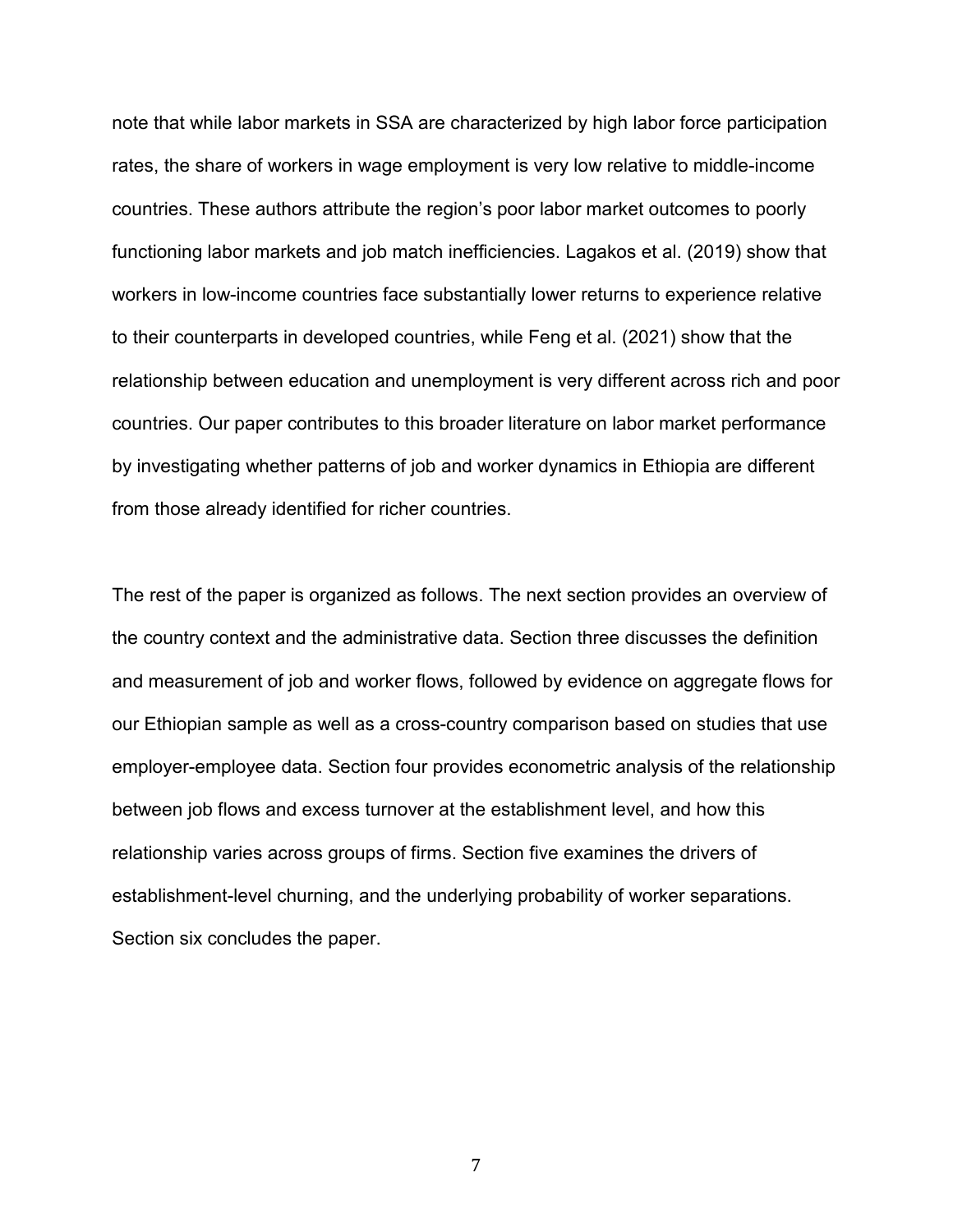# **2. Country Context and Data**

Ethiopia provides an interesting case to study labor market dynamics in low-income countries that are struggling to expand formal employment. Ethiopia is the second most populous country in Africa with about 3% population growth rate. Its real GDP growth of about 10% per annum since the early 2000s is among the highest in the region. And yet, approximately 67% of total employment is still in agriculture<sup>[5](#page-7-0)</sup> while urban unemployment rate remains relatively high. According to the Urban Employment and Unemployment Survey (UEUS) conducted by the Central Statistical Agency (CSA) of Ethiopia, the urban unemployment rate was 25% in the early 2000s and declined to 17% in 2016 before rising to 19% in 2017 and 2018. Youth unemployment in urban areas has consistently been above 25% over the last two decades. Approximately 75% of urban employment is in the private sector, of which 60% is accounted for by selfemployment according to the UEUS. There are no minimum wages or unemployment benefits for private sector workers, and labor unions are typically weak. Despite some improvements over the last decade, courts remain inefficient and provide limited legal recourse to disputes between employers and employees. The urban labor market that we study is thus marked by rapid labor force growth, high unemployment and selfemployment rates, low wages and limited restraints on worker separation either from labor unions or the court system.

The data for this paper come from the administrative records of the Private Organizations' Employees Social Security Agency (POESSA) of Ethiopia, and cover the

<span id="page-7-0"></span> <sup>5</sup> According to data from the World Bank's World Development Indicators for 2017-2019.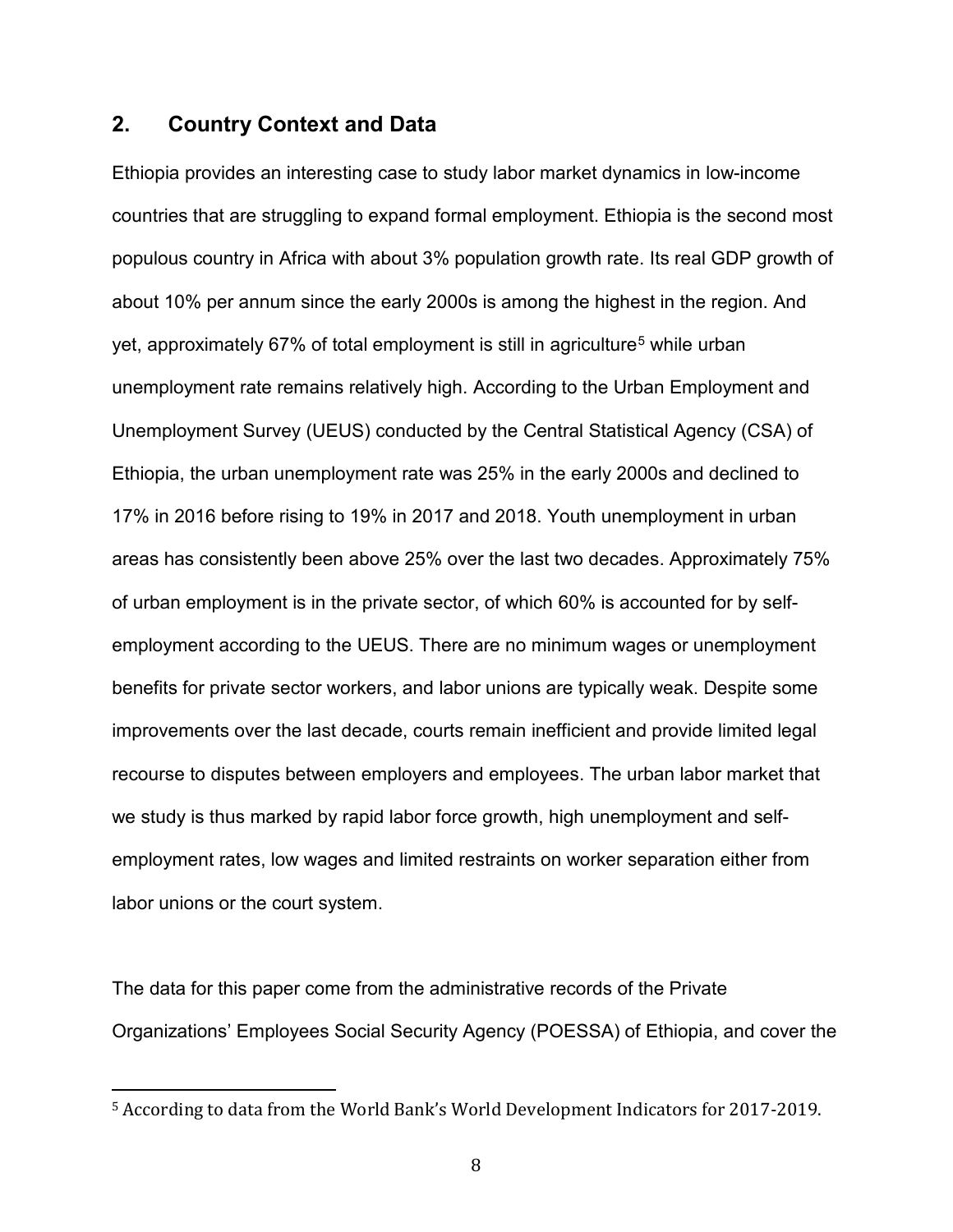period from September 2011 to September 2018 on a biannual basis. POESSA is responsible for managing the mandatory social security scheme for private sector employees that was introduced by the Ethiopian government in June 2011. This is a defined benefits pension scheme that applies to all private sector firms with at least one employee. The POESSA data do not include civil servants and employees of stateowned enterprises who are covered under an older social security scheme established in the 1960s. Also not covered under POESSA are the self-employed, and employees of private firms who already had Provident Funds (PFs) as a form of social security as of June 2011.<sup>[6](#page-8-0)</sup> The new pension scheme under POESSA is expected to cover at least 80% of formal private-sector firms that were established before 2011 and all firms established thereafter. However, due to weak enforcement of the new pension law, it is not entirely clear what percentage of private employers are actually registered with POESSA. According to Shiferaw et al. (2017), close to 50% of privately-owned manufacturing firms have complied with the new pension law in 2012 and 2013<sup>7</sup>. If small firms are less likely to comply with the 2011 pension law than large firms, and if worker turnover and job reallocation rates are higher among small than large firms, our findings may underestimate the extent of worker and job flows in the labor market. The

<span id="page-8-0"></span> $6$  Provident funds are voluntary schemes that draw contributions from employers and employees, and provide lump sum payments at separation. The 2011 pension law allows PFs to co-exist with the new scheme if both employers and employees agreed to keep them while prohibiting the formation of new ones. It is not clear exactly how many privately-owned firms and their employees have PFs. However, Shiferaw et al. (2017) indicate that approximately 20% of manufacturing firms have PFs and that such firms tend to be larger than their counterparts without PFs. We expect even lower coverage of PFs in the services sector given that firm size is substantially lower in services relative to manufacturing.

<span id="page-8-1"></span><sup>7</sup> The 2015/16 Large and Medium Scale Manufacturing and Electricity Industries Survey conducted by the Central Statistical Agency of Ethiopia captures approximately 3200 manufacturing firms that employ at least 10 workers and use power driven machinery. Approximately 5% of these manufacturing firms are stateowned enterprises and about 20% of them have PFs and hence do not report to POESSA. With a 100% compliance, one would expect approximately 2400 manufacturing firms in the POESSA data. The actual number of manufacturing firms in the POESSA data is about 1100 firms at any point during our sample period, which amounts to a compliance rate of about 45%.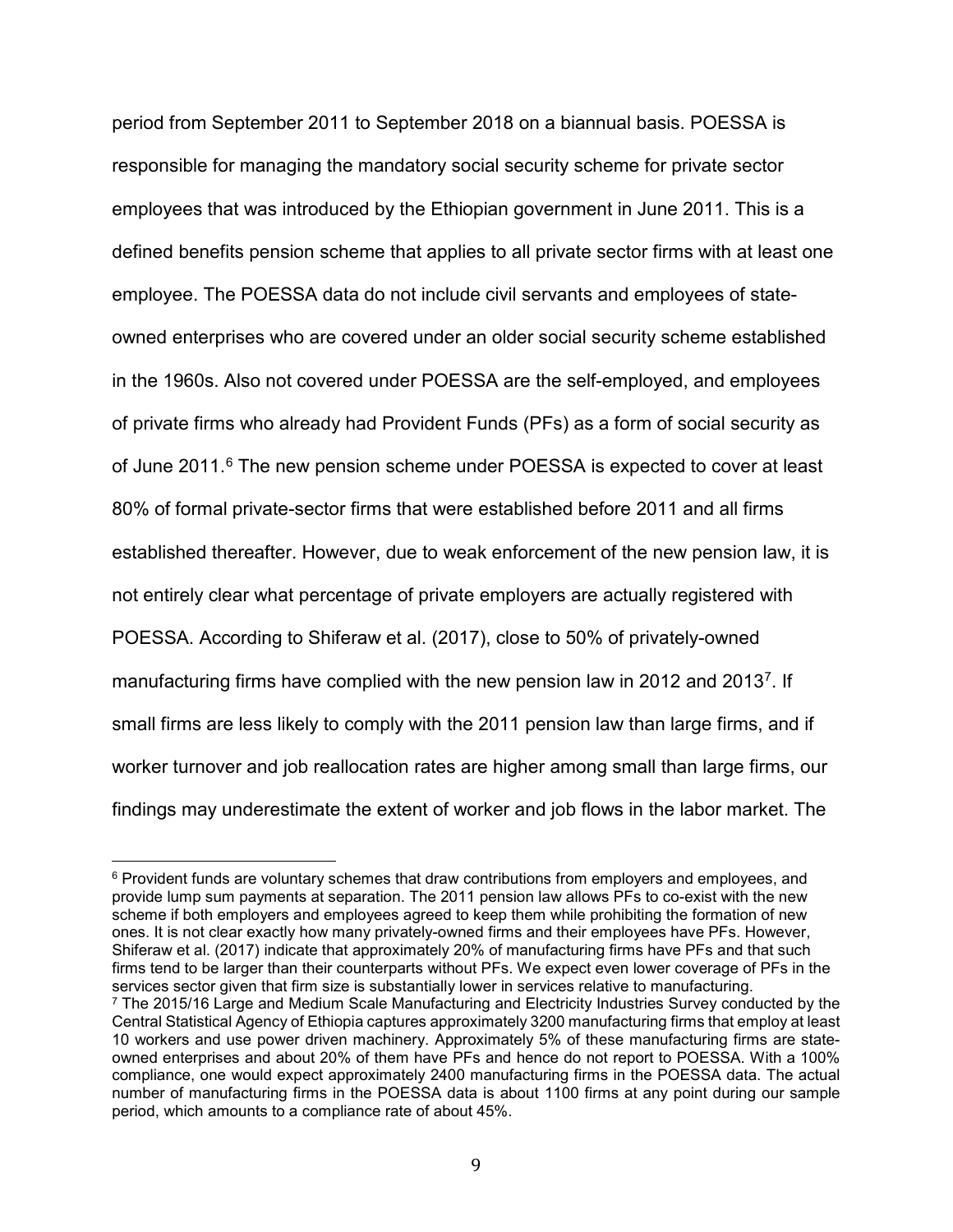dataset does not enable us to distinguish firm entry from compliance with the new pension law, or firm exit from failure to comply with the pension law. Our analysis can therefore not isolate the contribution of firm entry and firm exit to job and worker dynamics. The POESSA dataset also does not enable us to distinguish different reasons as to why a worker has left a firm. For example, we cannot distinguish between voluntary quits and layoffs.

Despite these limitations, the POESSA data provide the largest sample of formal private establishments in Ethiopia that are matched with employees. Unlike most firm-level studies on job flows that cover only manufacturing firms, we have a more complete picture of the formal labor market encompassing all economic sectors across all administrative regions in the country. Our sample of the POESSA data has 1,645,645 workers matched with 51,600 establishments. The total number of worker observations is 4,969,487 and the total number of establishment observations is 234,521. The dataset contains worker-level information on wages, benefits, sex and age, and establishment-level information on sector and location. Measures of experience and job tenure can be constructed for each individual, and it is possible to obtain a measure of total establishment employment, which we use as a proxy for establishment size. Unfortunately, the dataset does not contain information about workers education or occupation. Individuals and establishments have unique identification numbers, which enables us to construct a linked employer-employee panel dataset where we can track workers who move across firms over time. While concerns about data quality remain, the consistency of some of the descriptive statistics with widely recognized patterns of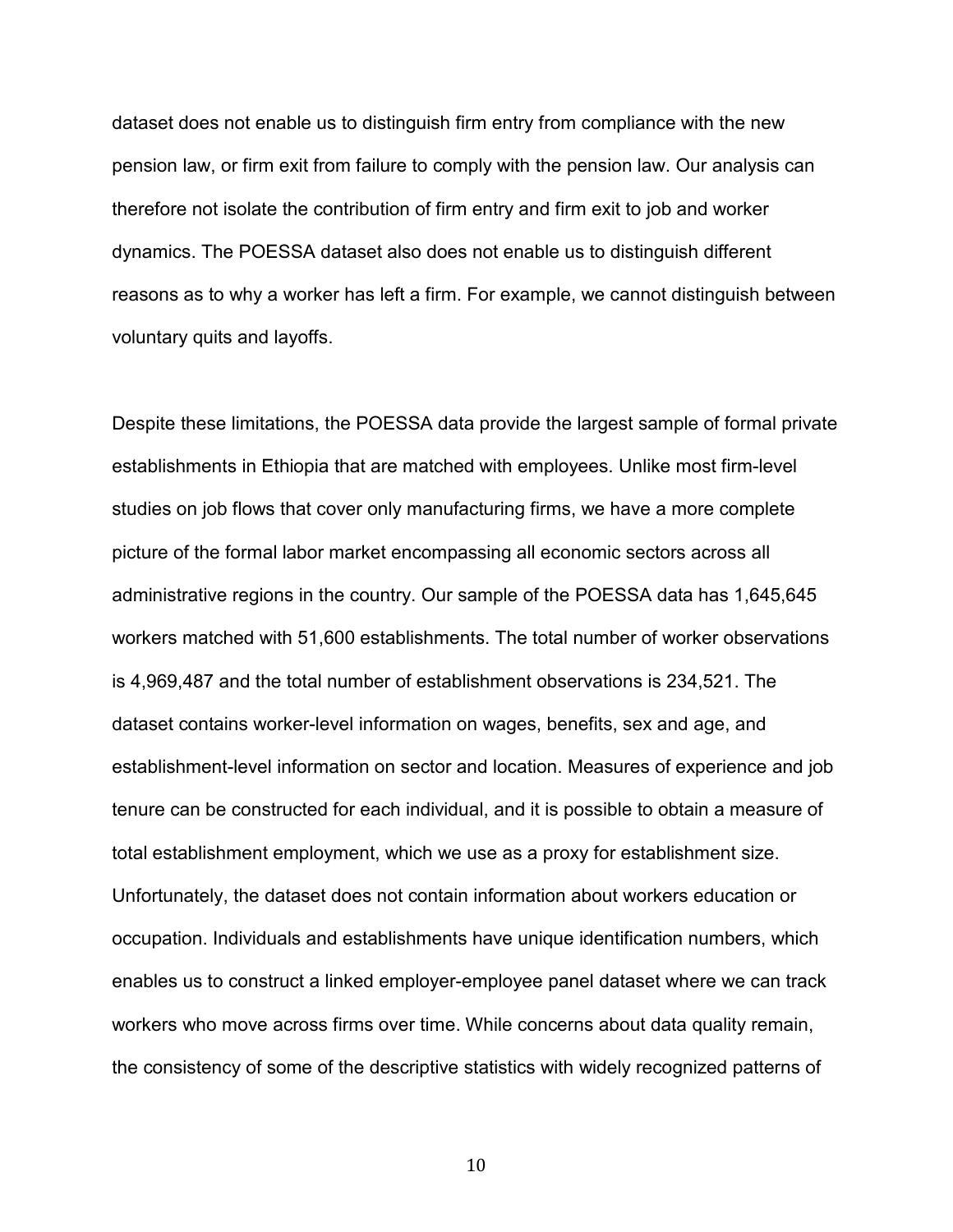firm behavior in the existing literature, as discussed shortly, gives us confidence regarding data quality and representativeness.

# **3. Measuring Job and Worker Flows**

### *3.1. Establishment-level measurements*

We measure job and worker flows following standard practice in the literature on labor market flows (Davis and Haltiwanger,1992; Burgess et al., 2000). The establishmentlevel *Hiring Rate* ( $HR_{it}$ ) is calculated by dividing the total number of workers hired by establishment *i* at time  $t$  ( $H_{it}$ ) by average employment level ( $E_i$ ) during  $t$  and  $t - 1$ :  $HR_{it} = \frac{H_{it}}{0.5(E_{it} + E_{it-1})}$  . Since we have biannual data at the end of March and September of sample years,  $H_{it}$  represents the number of workers hired over the past six months while the denominator is average establishment-level employment during that period. The *Separation Rate* ( $SR_{it}$ ) is the number of workers separated from establishment *i* at time  $t(S_{it})$  relative to average employment:  $SR_{it} = \frac{S_{it}}{0.5(E_{it} + E_{it-1})}$  . We calculate the number of separations  $(S_{it})$  by counting employees who are no longer working for establishment *i* at time *t* after being observed at  $t - 1$ . We calculate *Net Employment Growth Rate* ( $NEGR_{it}$ ) as the difference between hiring and separation rates:  $NEGR_{it}$  =  $\frac{H_{it}-S_{it}}{0.5(E_{it}+E_{it-1})}$  . The *Worker Flow Rate (WFR*<sub>it</sub>) is the number of hired and separated workers relative to average establishment-level employment:  $\mathit{WFR}_{it} = \frac{H_{it} + S_{it}}{0.5(E_{it} + E_{it-1})}$  . We also refer to  $WFR_{it}$  as the worker turnover rate, or simply worker flows.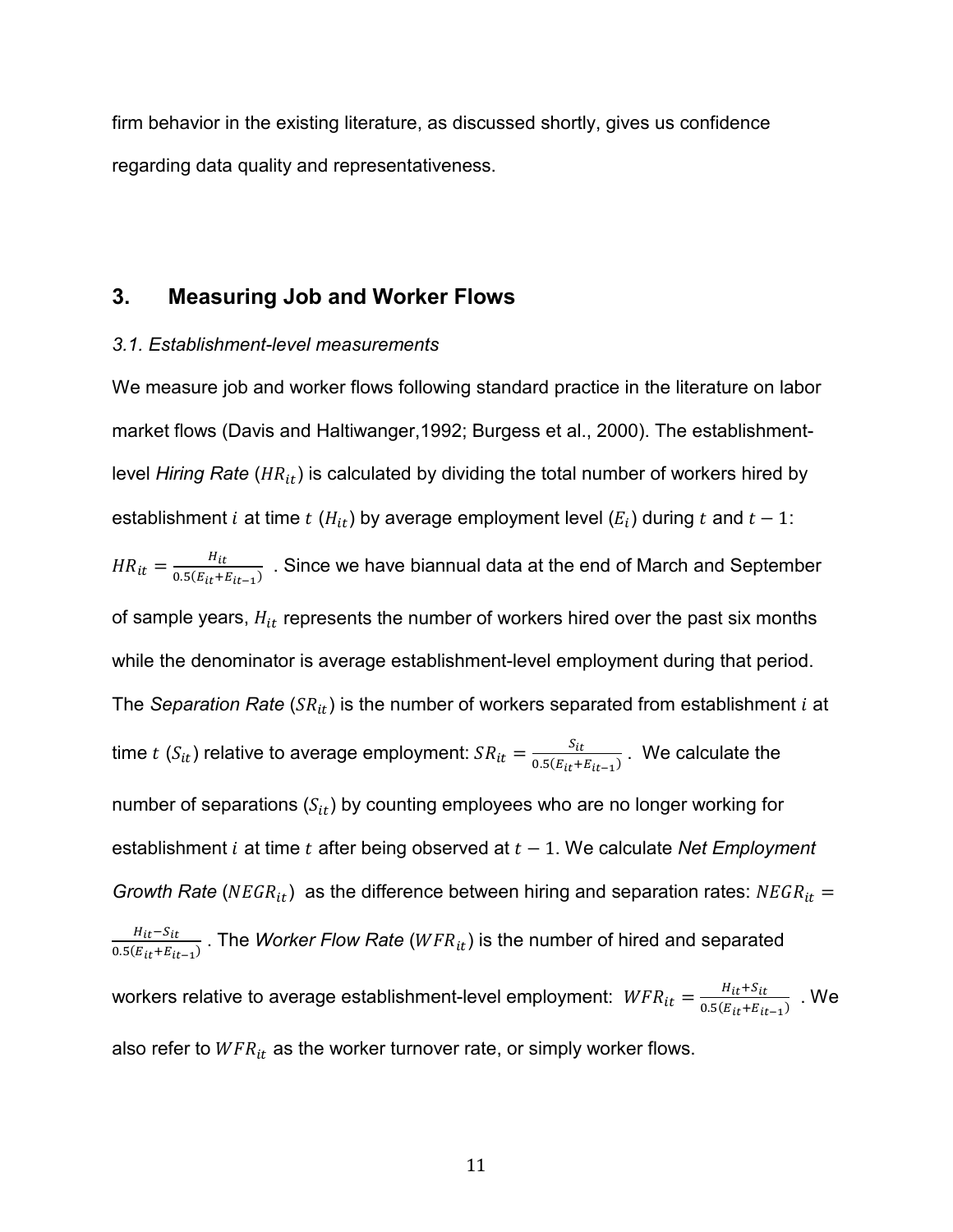The *Job Creation Rate* (*JCR*<sub>it</sub>) is positive NEGR while the *Job Destruction Rate* (*JDR*<sub>it</sub>) is negative NEGR. Because we are measuring these variables at the establishment level, an establishment can either create, destroy or have no change in jobs at a given point in time. The *Job Flow Rate*  $(JFR_{it})$  is thus the absolute value of *NEGR*, i.e.,  $JFR =$  $\left|\frac{E_{it}-E_{it-1}}{0.5(E_{it}+E_{it-1})}\right|=\left|\frac{H_{it}-S_{it}}{0.5(E_{it}+E_{it-1})}\right|$ . The establishment-level *Excess Worker Flow Rate*  $(EWFR<sub>it</sub>)$  or churning rate is the worker flow rate that is above and beyond the job flow rate:  $\textit{EWFR}_{it} = \textit{WFR}_{it} - \textit{JFR}_{it}$ . This can be interpreted the mobility of workers over and above the rate required to match firms' employment adjustments from one period to another.

Calculating the above-mentioned indicators at the microlevel allows us to examine firm heterogeneity in job and worker flows as well as their dynamic interactions. We also calculate aggregate measures of job and worker flows to capture their overall magnitude and relative importance. The aggregate worker turnover rate, for instance, is the sum of all hires and separations divided by aggregate employment in our sample lagged by one period.

#### *3.2. Aggregate Patterns of Job and Worker Flows*

The main patterns of biannual job and worker flows are reported in Table 1. Column 1 shows the median while Column 2 shows the aggregate flows. The aggregate net employment growth rate is relatively modest at 2.4%, but there is considerable simultaneous job creation and job destruction. The overall worker flow (turnover) rate, defined simply as the sum of the hiring and separation rates, is 38.3% of employment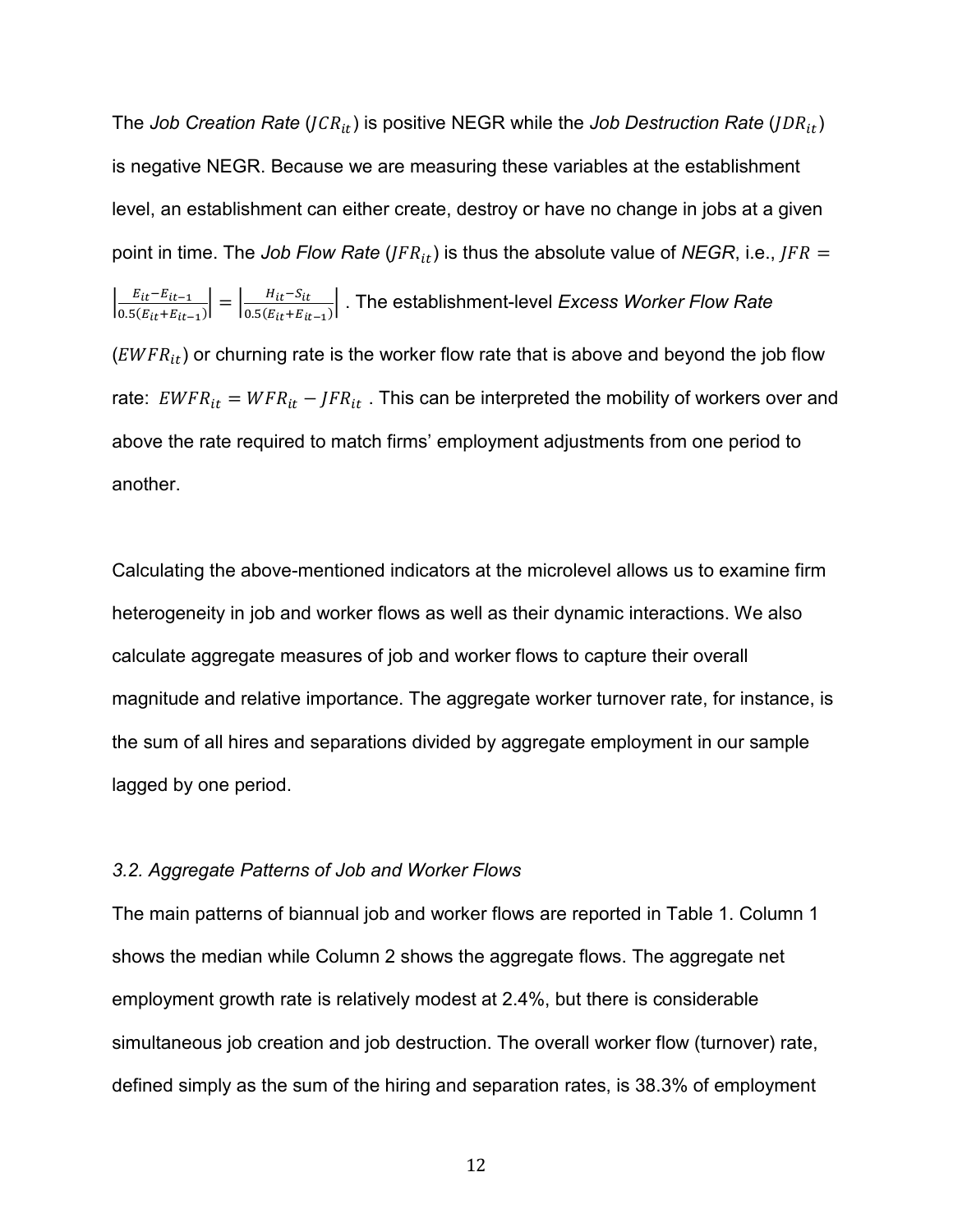which implies that nearly two out of five private sector employees, at any given point in time, have either been hired or separated over the preceding six months. The overall job flow rate, defined as the summation of job creation and job destruction rates is 20%. The fact that the worker flow rate is considerably higher than the job flow rate implies substantial worker churning: worker mobility is much greater than what would be necessary to accommodate job creation and destruction by employers. This discrepancy between worker and job flows is measured by the excess worker flow (churning) rate. At 18.2%, churning accounts for 48% of the overall worker turnover rate while the rest (52%) is attributable to the reallocation of jobs across establishments, i.e., job flows. The prevalence of excess worker turnover in our sample is also reflected both in the average hiring rate that is 1.8 times the job creation rate, and in the average separation rate that is more than twice the job destruction rate<sup>8</sup>.

There is also remarkable heterogeneity in job and worker flows across establishments as shown by the difference between the median and aggregate measures in Table 1. The median establishment experiences zero employment growth,12.4% job creation rate and 12.1% job destruction rate that are far below the respective aggregate numbers in column 2. To further highlight the significance of this heterogeneity, we conducted a decomposition analysis of job and worker flows based on the net employment growth (NEGR) status of establishments as indicated in columns 3 to 5 of

<span id="page-12-0"></span> $8$  For firms that were registered with POESSA in 2011 and 2012 and remained in the sample until 2018, only 3.9% of workers remained employed with the same firms throughout the sample period, which underscores the high turnover rate of workers. Similarly, for the entire sample of firms regardless of the time when they joined POESSA and how long they remained in the sample, about 40% of workers were observed only once suggesting an employment spell of less than six months. Further details on number of observations per worker are reported in Table A8 and Figure A6 in the online appendix.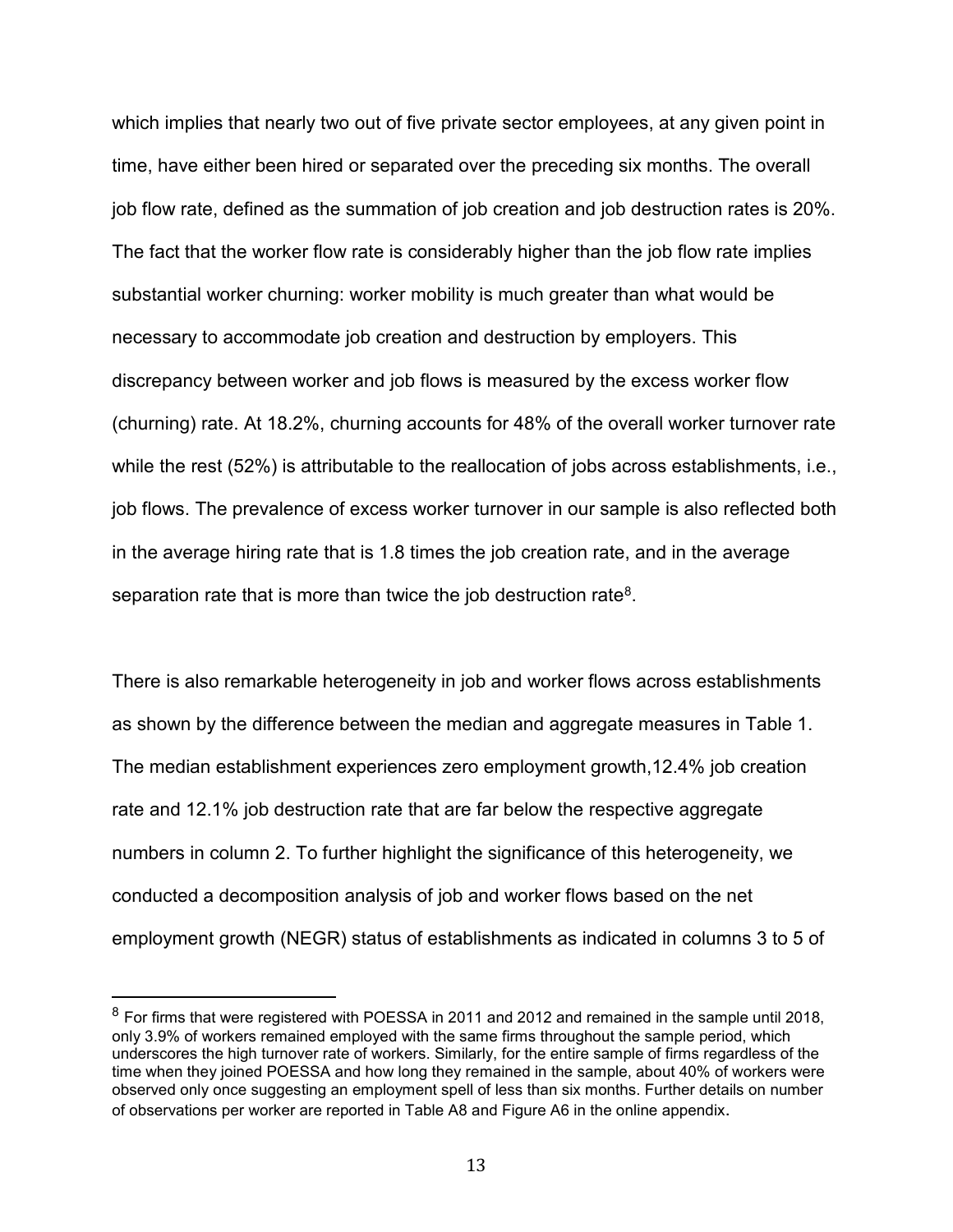Table 1. We find that 79% of hiring in the private sector occurs among establishments experiencing positive jobs growth while 69% of separations take place among downsizing establishments. While this shows strong ties between job flows and worker flows, the decomposition analysis shows that 27% of separations take place among growing establishments while close to 18% of hiring takes place among downsizing establishments. While instances of employment expansion and contraction are essentially equal as indicated in the last row of Table 1, growing establishments account for 55% of total worker turnover and 53% of churning, while downsizing establishment account for 42% of worker turnover and 39% of churning.<sup>9</sup>

### *3.3. Cross-country comparison*

How do the aggregate labor market flows in Ethiopia compare with patterns observed for other countries? Table 2 compares our results with worker turnover rates based on employer-employee data from other developed and developing countries. Naturally, due to differences in the source, scope and frequency of data across these studies, the comparison should be interpreted with some caution. Nevertheless, there appear to be some consistent differences in the patterns of worker turnover across countries. Converting all measurements into annual flows, Table 2 shows that worker turnover rates in European countries are relatively low and vary from about 25% in the

<span id="page-13-0"></span><sup>9</sup> Among firms with zero growth, hiring and separation rates are tied at nearly 5% although three quarters of such firms have zero hires and separations. The remaining 25% of firms in this group have equal but non-zero hiring and separation rates, with a churning rate of 41.8% (20.9% HR plus 20.9% SR), which is the highest for any group of firms.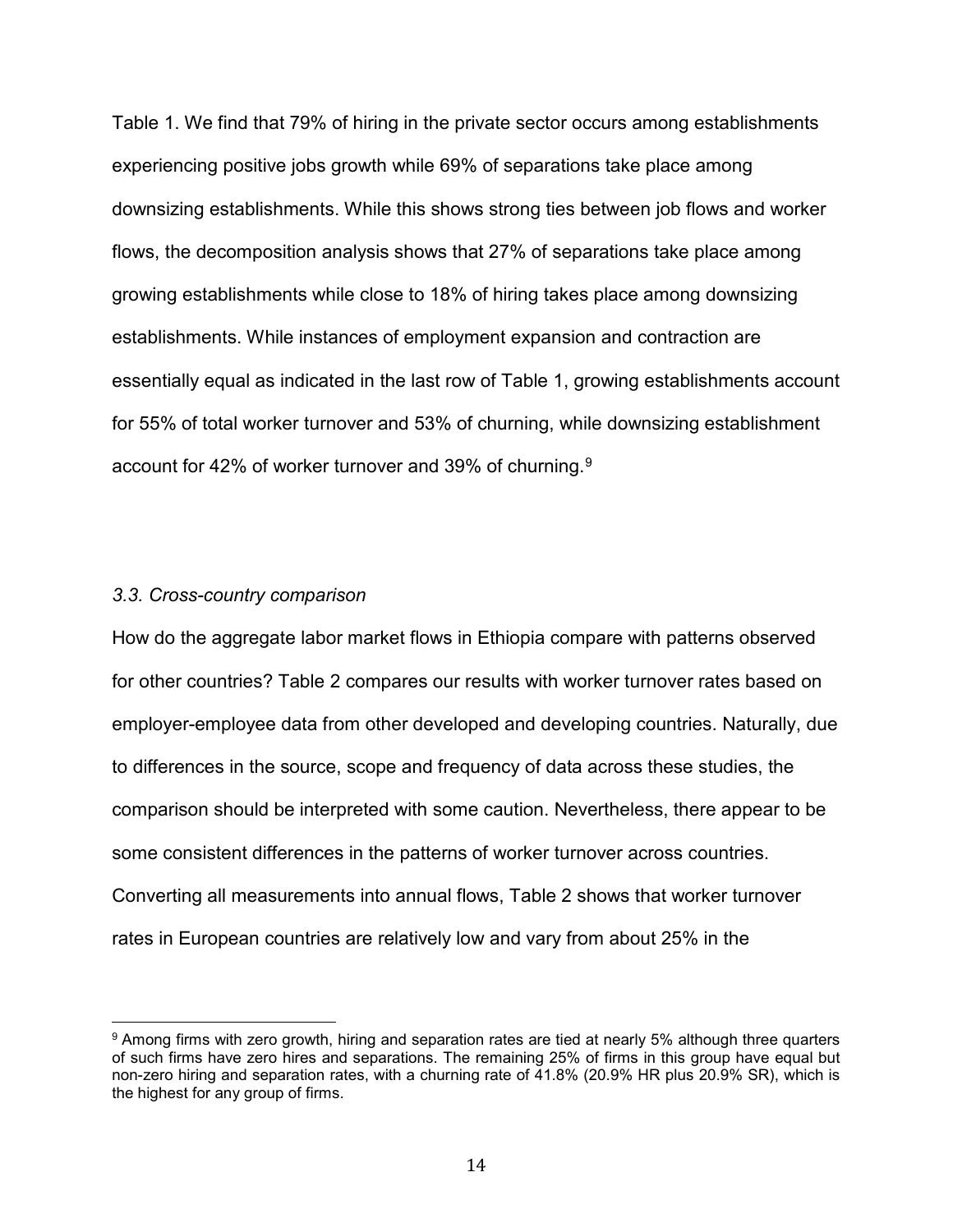Netherlands to 61% in Italy. For the United States, quarterly turnover rates in Burgess et al. (2000) based on employer-employee data from Maryland translate to annual worker turnover rates of 129% in non-manufacturing and 78% in manufacturing. This is slightly less than the 156% and 120% worker turnover rates reported in Anderson and Meyer (1994) across all sectors and manufacturing firms, respectively, based on data from six states in the US. Table 2 confirms the well-established observation that worker turnover rates in the US are higher than in European countries. [10](#page-14-0) The corresponding annual turnover rates from our Ethiopian sample are 77% across all sectors and 68% in manufacturing. Labor mobility in Ethiopia is thus substantially higher than that of European countries but lower than that of the United States. It is also interesting to note that despite their middle-income status, the 53% and 71% worker turnover rates for South Africa (Kerr, 2018) and Mexico (Kaplan et al., 2018), respectively, are closer to our findings for Ethiopia. Only Columbia seems to have overall and manufacturing worker turnover rates that are closer to that of the US. Table 2 thus suggests that worker turnover rates in developing countries lie between the relatively lower rates in European countries and the much higher rates in the United States. The cross-country patterns of worker turnover based on employer-employee data seem to differ somehow from the patterns in Donovan et al. (2020) where worker flows  $-$  as proxied by aggregate transition rates from employment to non-employment and non-employment to employment — decline steadily with per capita income.

<span id="page-14-0"></span><sup>&</sup>lt;sup>10</sup> Lower worker turnover rates in Europe have largely been attributed to restrictive labor market regulations as compared to the US (Bertola and Rogerson, 1997; Pries and Rogerson, 2005; Kiyotaki and Lagos, 2007).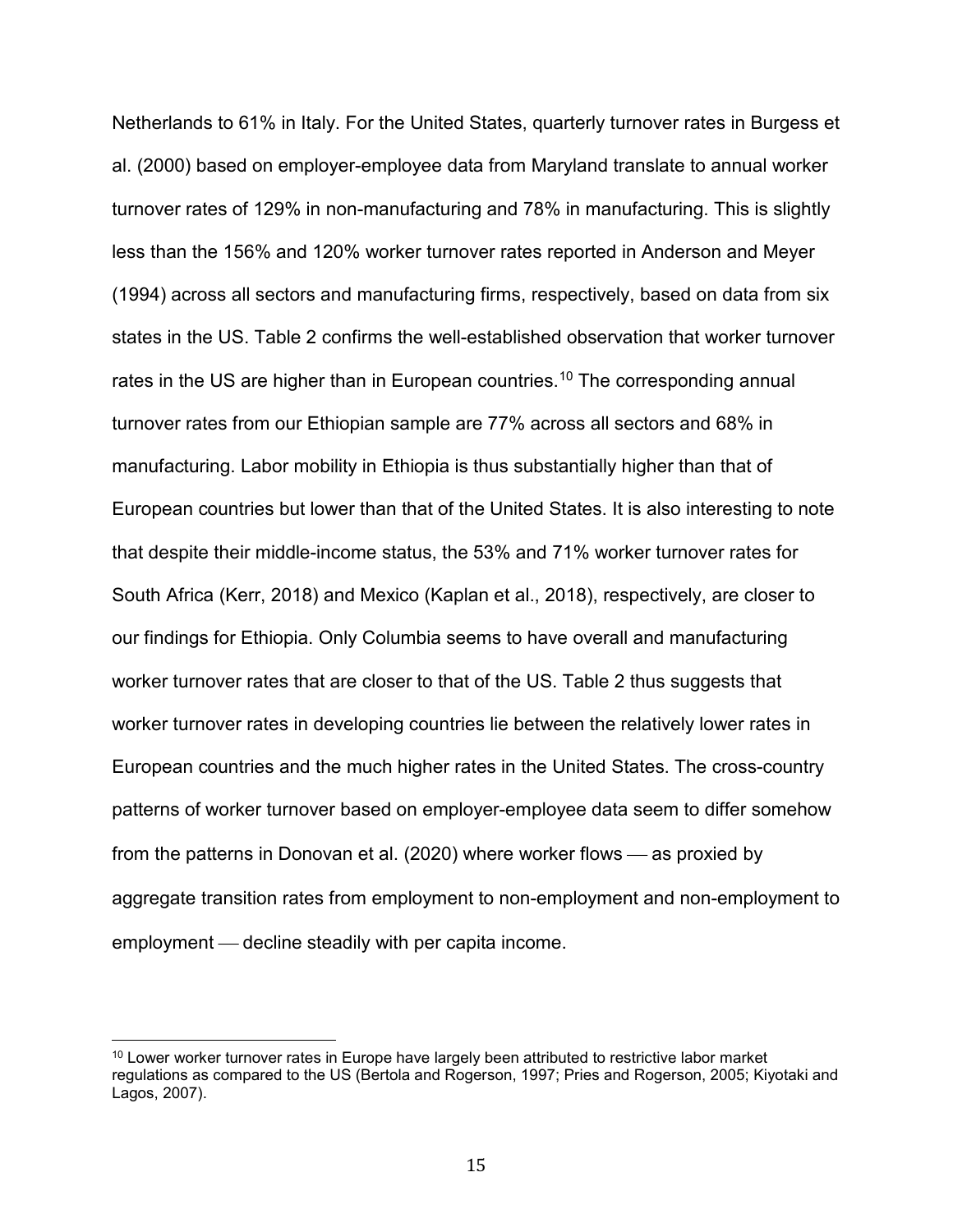The simultaneous hiring and separation of workers observed in developed countries (Haltiwanger et al., 2012; Hamermesh et al., 1996; Lazear and Spletzer, 2012) is also evident in our Ethiopian sample. However, while churning plays a predominant role in worker turnover in the US (accounting for 70% and 62% of total turnover in the nonmanufacturing and manufacturing sectors, respectively; see Burgess et al., 2000), we find that churning accounts for 48% worker turnover in Ethiopia. Both Anderson and Meyer (1994) and Burgess et al. (2000) reported 23% quarterly separation rate among US firms, which is also substantially higher than the 18% biannual separation rate in Ethiopia (roughly 9% per quarter).

#### *3.4. Variation across establishments, sectors and localities*

We now turn to distributional aspects of job and worker flows that have received attention in this literature. Table 3 shows variation across the size distribution of establishments. We distinguish five size groups: Very Small (1-10 workers); Small (11- 20 workers); Medium I (21-50 workers); Medium II (51-100 workers); and Large (more than 100 workers). Unsurprisingly, net employment growth (NEGR) declines with establishment size: from 7.8% among very small establishments to -0.75% among large ones. Worker turnover also declines with establishment size but not as dramatically as NEGR. While worker turnover lies in the 42-47% range among establishments with less than 100 employees, it drops sharply to 28.5% among larger establishments with at least 100 employees. The main reason for the inverse relationship between worker flows and establishment size appears to be the decline in hiring rate as establishment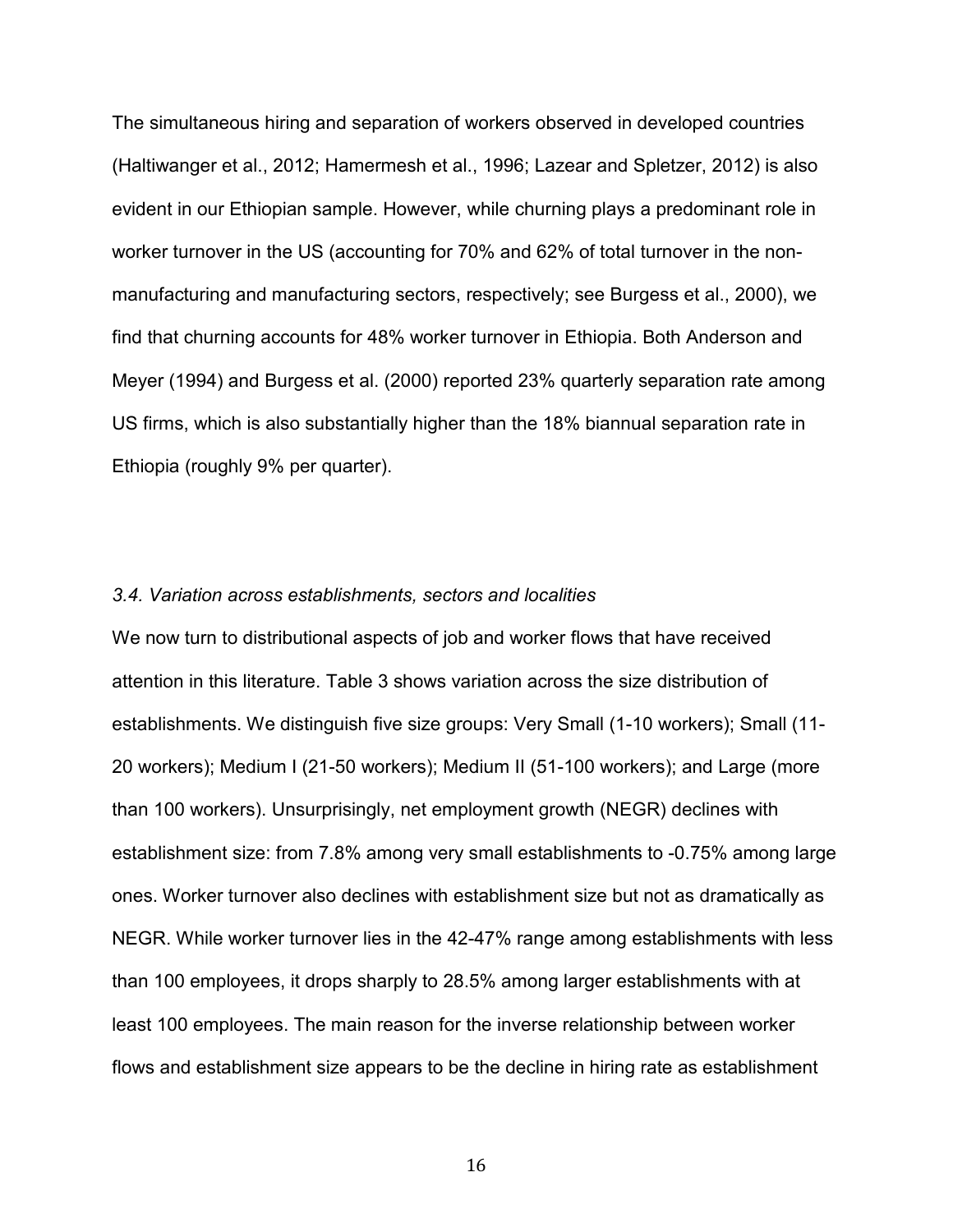size increases while the separation rate remains relatively stable particularly among small and midsize employers. Similarly, excess turnover remains stable within the 19- 24% range among small and midsize establishments before dropping sharply to about 13% among large establishments. This suggests that large establishments have better match quality although they tend to grow at a slower rate. The decline in total and excess worker turnover with establishment size in the Ethiopian sample is also consistent with findings from other developed and developing countries mentioned in Table 2.

In the online appendix we provide detailed information on how job and worker flows vary across sectors, across locations and over time. In order to conserve space, we briefly summarize our findings here. We highlight three results. First, there is considerable variation in worker mobility across sectors. Appendix Table A2 shows that mobility is relatively low in the manufacturing sector, and relatively high in the construction sector. The relative stability of manufacturing jobs in Ethiopia is consistent with evidence from developed countries (Burgess et al., 2000; Anderson and Meyer, 1994; Abowd et al., 1999). Second, we find substantial variation in employment growth across administrative regions but not in worker flows (see Appendix Table A4). Third, the time series of worker and job flows appear only weakly related to macroeconomic fluctuations responding rather to political stability (Appendix Figure A3). Moreover, churning appears to be more procyclical in the US (Lazear and Spletzer, 2012) than in Ethiopia. The variation of worker flow rates in Ethiopia across sectors or across firms of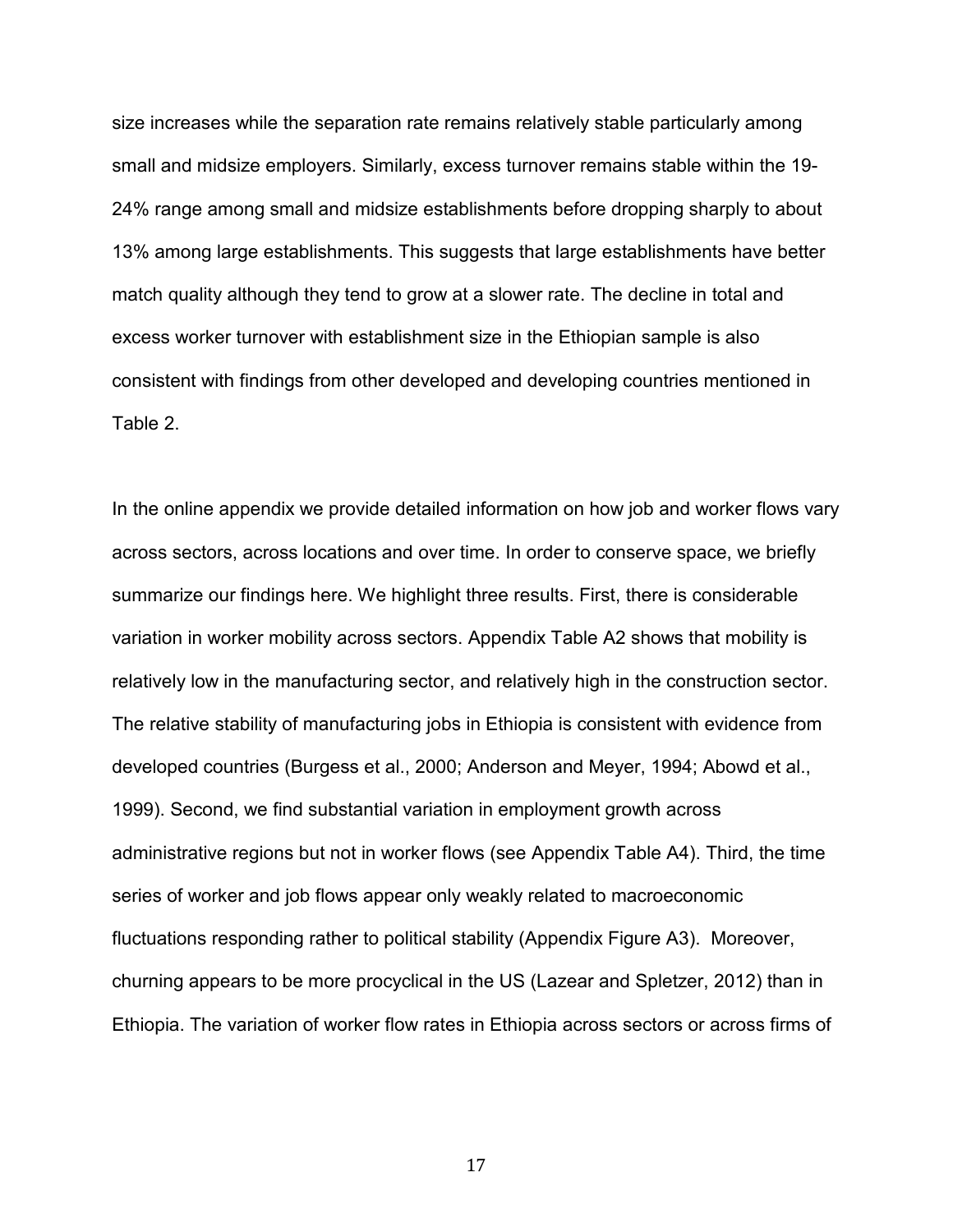differing size, appears to be similar to that of more advanced economies, despite differences in average turnover rates.

# **4. Worker Turnover and Job Growth**

We now examine the dynamic relationship between job and worker flows at the establishment level. Given that job flows would inherently lead to labor mobility, the real question is how excess turnover interacts with job flows. We exploit the panel nature of our employer-employee data to investigate this relationship while controlling for establishment fixed effects and sectors-specific and location-specific trends. To that effect we specify an econometric model of establishment-level net employment growth (NEGR) that features lagged churning and other widely used determinants of growth as follows:

$$
NEGR_{jsryt} = \alpha_j + \beta_1 Churning_{jt-1} + \beta_2 Firm - Size_{jt-1} + \beta_3 [Firm - Size]_{jt-1}^2 +
$$
  
\n
$$
\beta_4 Wage_{jt-1} + \beta_5 Benefit_{jt-1} + \tau_y + \delta_t + \rho_{s*y} + \mu_{r*y} + \varepsilon_{jyt}
$$
\n(1)

where, subscripts  $j, s$  and  $r$  index establishments, sectors and regions, respectively. Year and month of observation are represented by the subscripts  $y$  and  $f$ , respectively. *Firm-size* is establishment-level average employment consistent with the way job and worker flows are calculated (see Table A9 in the online appendix for the distribution of firm size). *Wage* measures the deviation of establishment-level mean wage from the sector average at time  $\chi$ , where the establishment-level mean wage is calculated as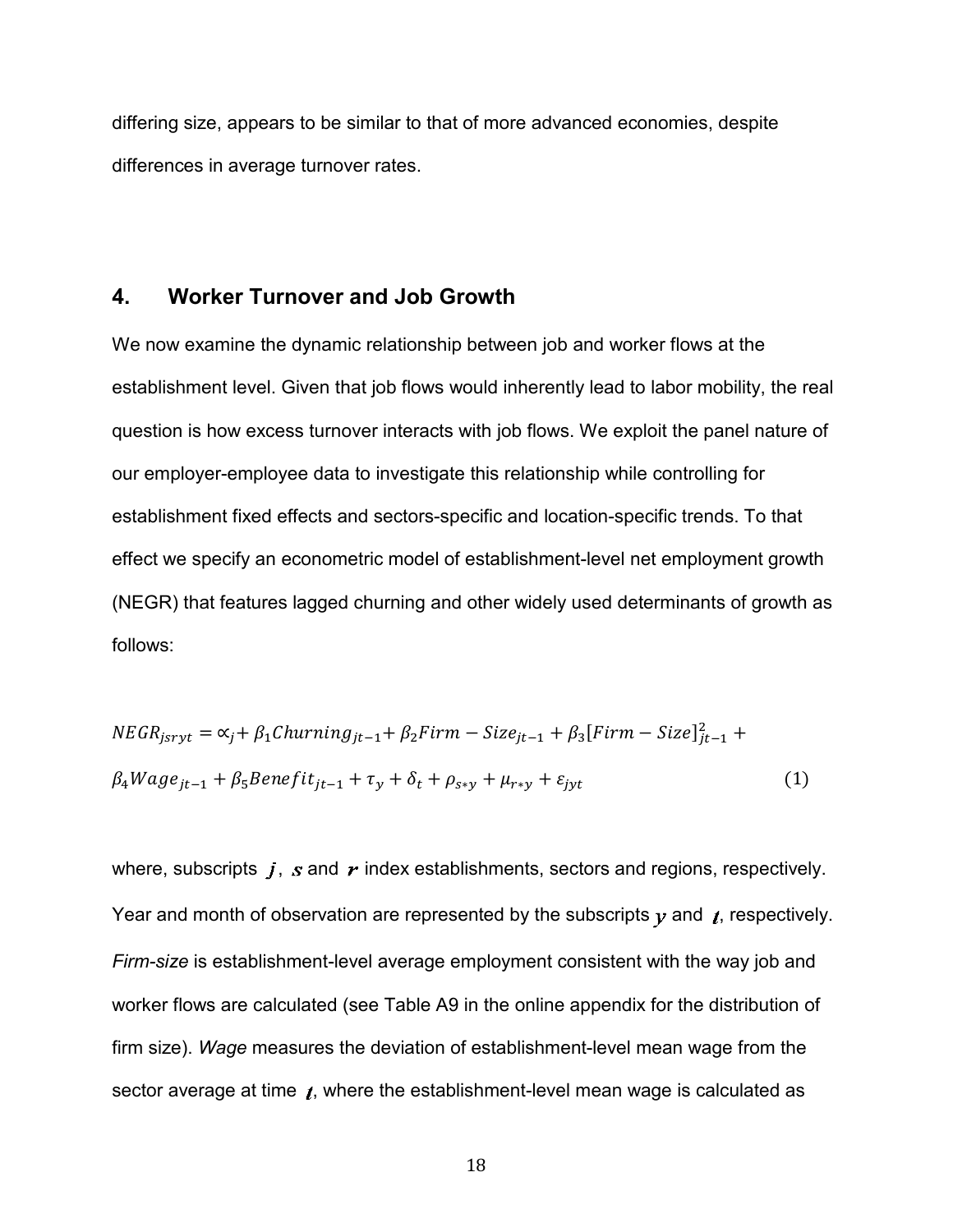nominal monthly wage bill divided by the number of workers. *Benefit* represents total employer contribution to the pension scheme relative to the establishment's wage bill. Firm size, wage and benefits are measured in logarithms. Eq.1 also includes establishment, year and month fixed effects that are represented by  $\alpha_j$ ,  $\tau_{\gamma}$ , and  $\delta_t$ , respectively. The time fixed effects allow us to control for countrywide effects such as macroeconomic shocks and political unrest that change over time and affect all firms equally. All variables are lagged by one period (six months) to capture dynamics and mitigate the simultaneity problem. Recognizing that the equation error term  $\varepsilon_{jyt}$  is likely serially correlated within an establishment, we use standard errors that are clustered at the establishment level. The model also includes interaction terms of sector and year dummy variables that are represented by  $\rho_{s*v}$  as well as interactions of regional states and year dummy variables represented by  $\rho_{r*y}$ . In doing so, we allow for sector- and region-specific trends in NEGR and hence accounting for different growth prospects in labor markets that may be segmented by sector and region. Following standard practice in empirical labor market studies, we exclude very small establishments that employ less than four workers from the analysis.

By using the panel fixed effects estimator on Eq.1, we account for time-invariant and establishment specific unobserved factors such as its personnel policy that could be correlated with churning, wages and benefits. The consistency of the fixed effects estimator requires the explanatory variables to be strictly exogenous. To check if strict exogeneity may have been violated in our sample, we will also show results from a pooled OLS estimator, which only requires the standard exogeneity assumption.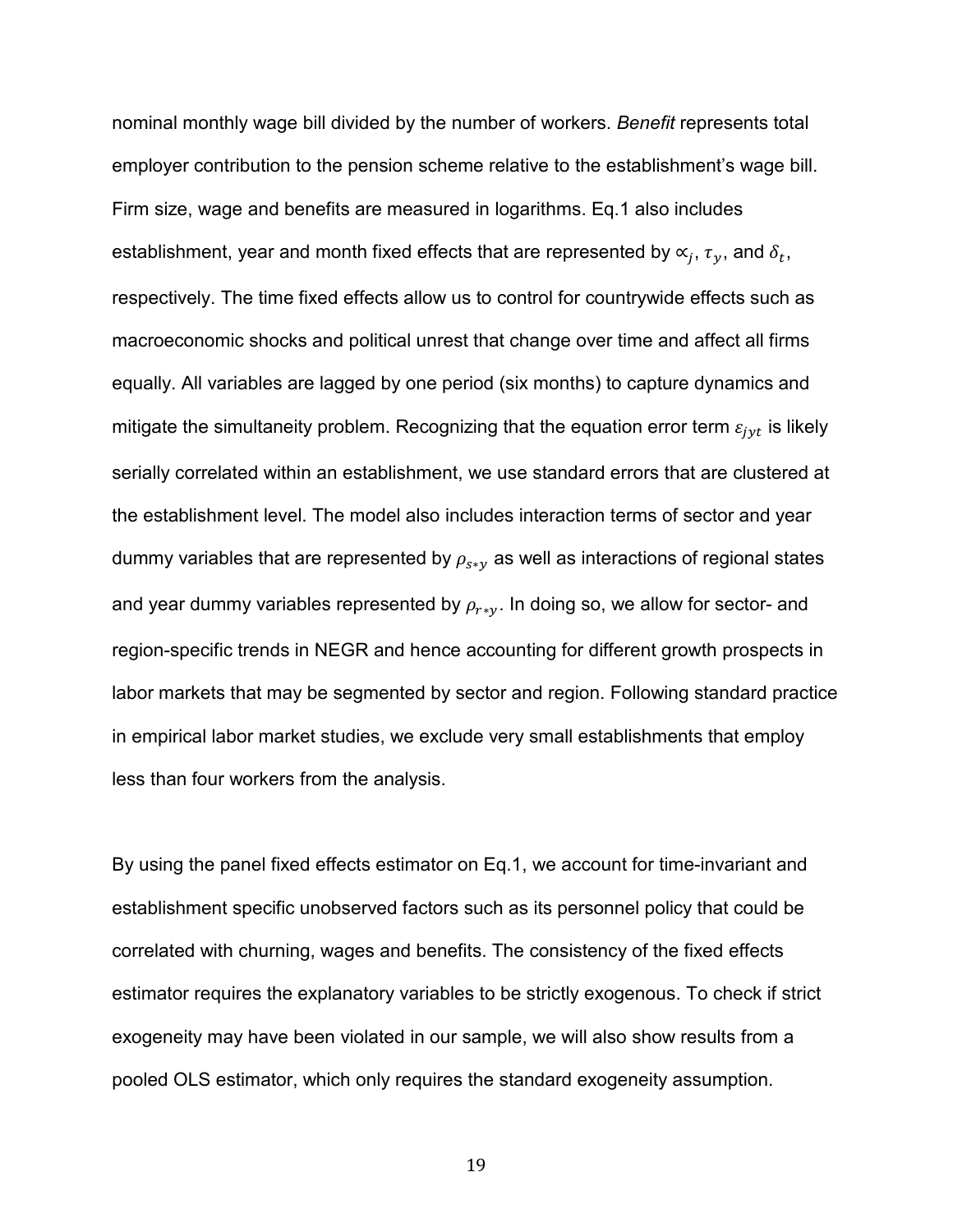Results from Eq.1 are reported in Table 4. Columns 1 and 2 show results for the entire sample using pooled OLS and panel fixed effects estimators, respectively. For both estimators, the coefficient on lagged churning is negative and statistically significant. The point estimate obtained by means of the fixed effects model suggests that reducing churning by 10 percentage points would increase NEGR by a third of a percentage point. This is consistent with the findings of Burgess et al. (2001) for US firms and supports the view that excess turnover is costly for firms. This interpretation assumes that establishments decide on the number of jobs and then apply time invariant personnel policies to determine which workers to hire and retain. Interpreting  $\beta_1$  as the direct effect of churning becomes problematic in the unlikely scenario where firms frequently switch both personnel policies (say from hiring indiscriminately and firing poor matches to strict screening of applicants) and employment targets simultaneously. Although our dataset does not distinguish quits from layoffs, the negative coefficient on churning is consistent with quit-driven replacement hiring rather than firms laying off less productive workers and replacing them with more productive ones.<sup>[11](#page-19-0)</sup> In the latter case, the coefficient on churning would be statistically insignificant, if not positive and significant.

The coefficients on establishment size and its squared term are also significant and suggest that employment growth declines with establishment size, albeit at a

<span id="page-19-0"></span> $11$  This is consistent with the implications of efficiency wage models (Alvarez and Veracierto, 2001;Salop, 1979; Stiglitz 1974)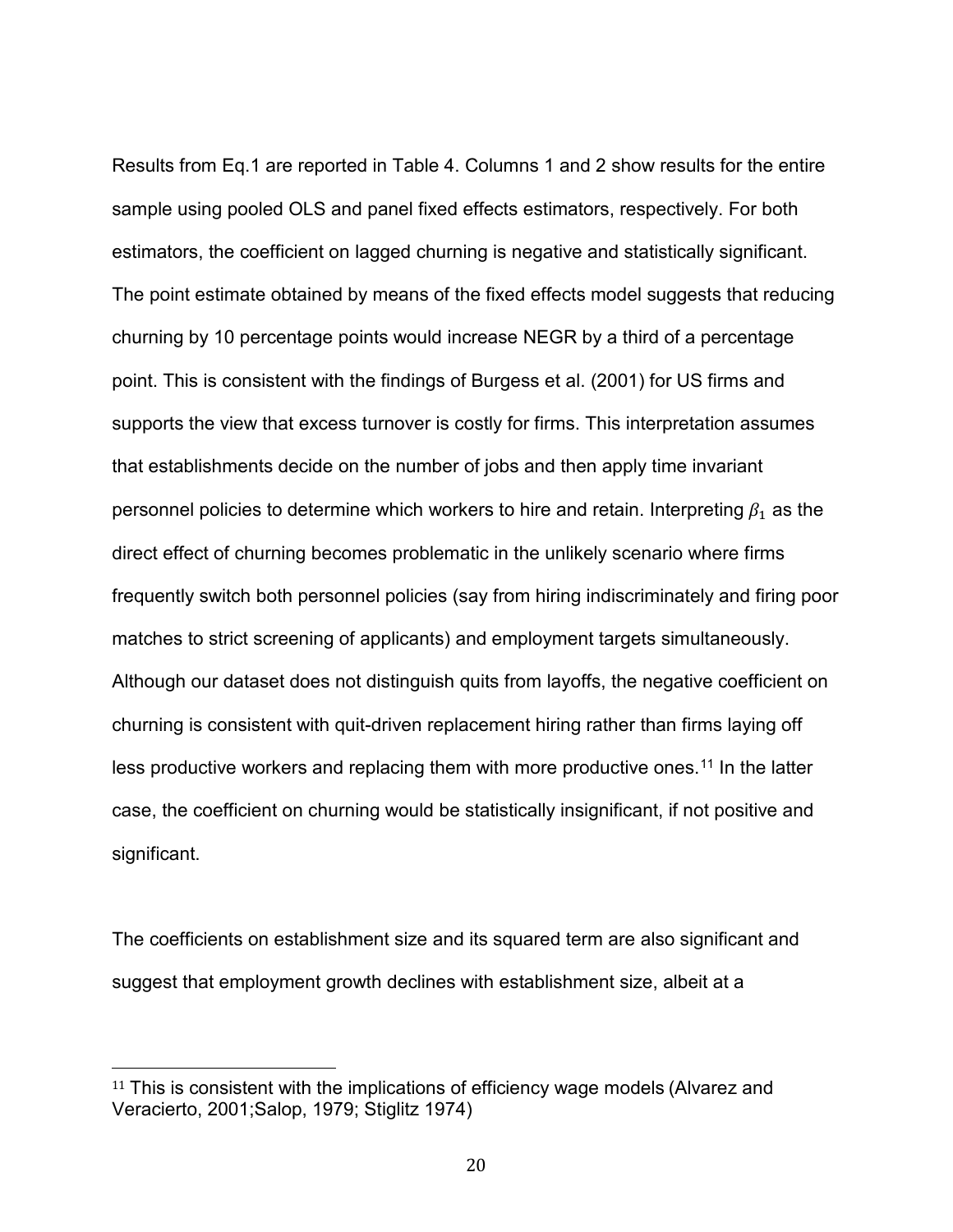decreasing rate. The fixed effects estimates imply elasticities of NEGR with respect to establishment size equal to -0.492, -0.417 and -0.313 at the  $10<sup>th</sup>$  percentile, the mean and the 90<sup>th</sup> percentile of the firm size distribution, respectively. The deviation of establishment-level wage from the sector average is positively associated with NEGR. This seems to capture, as will be shown in section 5, the reduction in worker separation rate among firms that pay above-average wages. Non-wage benefits in the form of employer pension contributions, however, tend to reduce NEGR significantly. This suggests that the cost of pension benefits is not fully shifted to workers in terms of lower wages hence reducing firms' demand for labor.

Columns 4-6 in Table 4 show results from Eq. 1 for small, medium and large establishments. The coefficient on churning is statistically insignificant among small establishments with fewer than 21 workers while it is negative and significant for medium and large establishments. The coefficient on churning among large establishments is more than twice that of midsize employers although a chi-square test shows this difference to be imprecise with a p-value of 0.20. Job growth is thus least impacted by churning in small establishments with relatively high churning rates. Also worth noticing is the negative association between pension benefits and employment growth that turns out to be stronger and highly significant for small establishments but insignificant for large ones. This is presumably because larger firms can absorb the cost of such benefits better than small firms.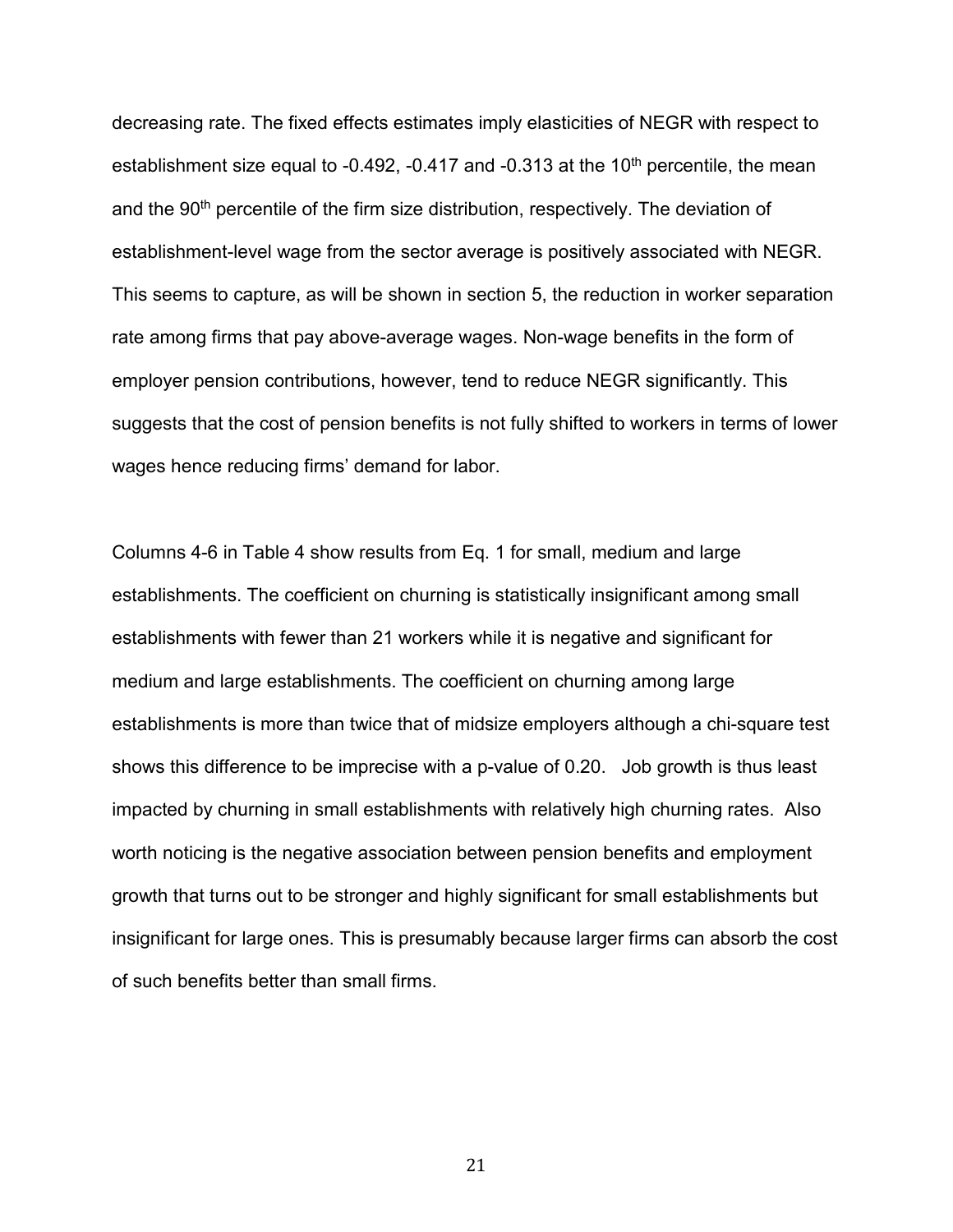Panel A of Table 5 shows that the coefficient on lagged churning is negative and statistically significant only in manufacturing and services. Manufacturing seems more sensitive to churning than services but a chi-square test shows a noisy difference with a p-value of 0.20. While churning is also negatively associated with job growth in the remaining three sectors, it turns out to be statistically insignificant. It is worth noticing that while construction firms exhibiting the highest churning rate, they do not seem to be adversely impacted by it; the converse is true for manufacturing firms.

Lastly, panel B of Table 5 examines Eq. 1 across establishment age. For younger establishments under 10 years-of-age, churning is insignificantly correlated with employment growth. For establishments that have been in business for more than 10 years, however, we find the coefficient on churning to be negative and significant.

#### *Wages, Experience and Tenure*

The substantial amount of worker turnover in the Ethiopian private sector and the inverse relationship of churning with job growth in some sectors requires further analysis to better understand the role of worker mobility. Potentially, worker turnover may contribute to the reallocation of high productivity workers toward high productivity firms. Such a process is often referred to as assortative matching of workers and firms, and can be explored using wage equations that include both worker and firm characteristics. Pioneered by Abowd et al. (1999), this approach uses linked employeremployee data to identify the role of firm fixed effects and worker fixed effects in wage determination. Labor economists interpret a positive correlation between the two fixed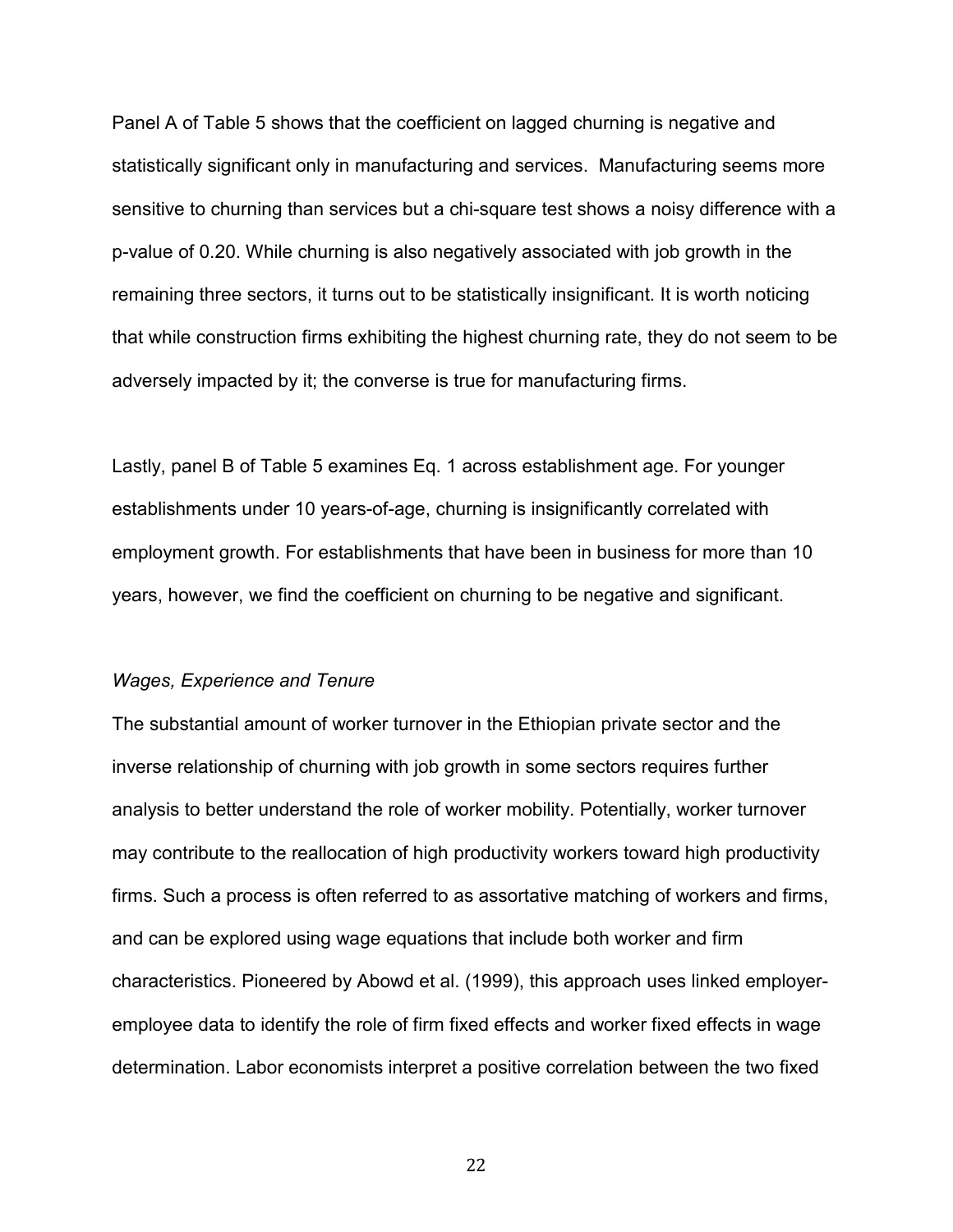effects as evidence of high-wage workers being matched with high-wage firms. Wage equations can also shed some light as to why some employers tend to be more susceptible to excess turnover than others. Specifically, we can examine whether firms that rely more on experienced and skilled workers are more likely to suffer adverse effects of excess turnover. This question can be addressed by comparing the returns to human capital across groups of firms.

To this effect, we estimate a wage equation following the approach in Abowd, Kramarz and Margolis (1999), here after AKM, that includes both worker and firm characteristics:

$$
W_{ijt} = \mu + X_{it}\beta + Z_{j(i,t)t}\gamma + \theta_i + \psi_{j(it)} + \varepsilon_{it}
$$
\n<sup>(2)</sup>

where  $W_{it}$  is monthly wage of worker *i* at time  $t$ ,  $X_{it}$  represent time varying worker characteristics, and  $Z_{i(it)t}$  represent time varying characteristics of establishment *j* in which worker *i* is employed at time *t*. The parameters  $\theta_i$  and  $\psi_j$  represent, respectively, worker and firm effects that are time invariant. Some of these fixed effects are observed in the data, while others remain unobserved. White noise equation errors are represented by  $\varepsilon_{it}$ . Identification of the firm and worker fixed effects in the AKM specification depends critically on the presence of a subsample of workers who move between firms in our sample.

Results from the AKM estimation for the entire sample show that worker fixed effects play a dominant role (73%) relative to firm fixed effects (7.8%) in explaining variation in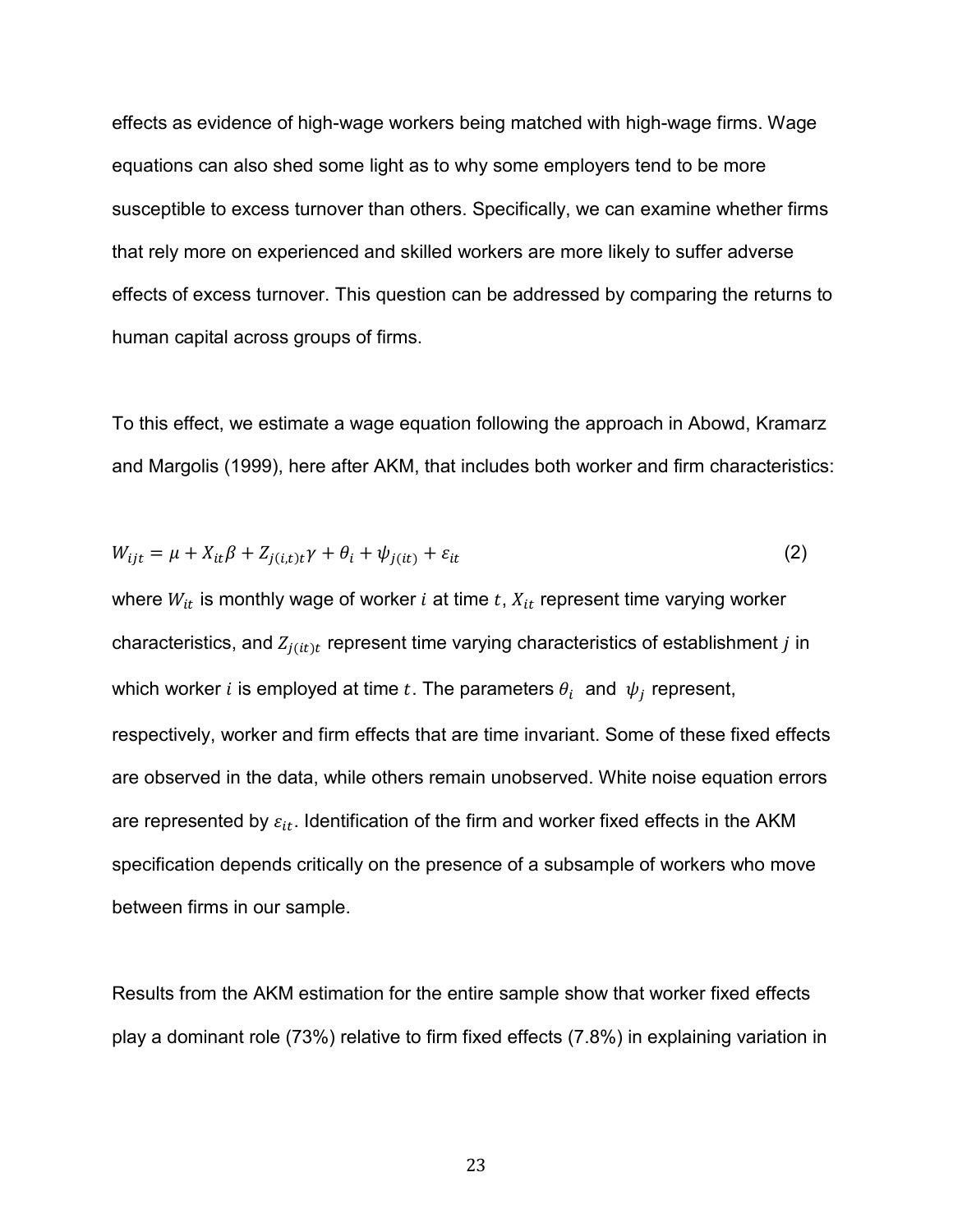wages<sup>[12](#page-23-0)</sup>. This is consistent with the dominance of the worker fixed effect documented in almost all existing studies that use this approach. We also find a negative correlation (- 0.17) between worker and firm fixed effects. This also happens to be consistent with the findings of several studies from developed countries. Abowd et al. (2002) and Goux and Maurin (1999) report correlation coefficients of -0.28 and -0.32 for France, respectively, while Gruetter and Lalive (2009) and Andrews et al. (2008) find a correlation of -0.27 and -0.15 for Austria and Germany, respectively. For the US, however, Abowd et al. (2004) and Woodcock (2015) find rather mild correlations of 0.02 and -0.01, respectively. The lack of evidence in support of assortative matching in our sample suggests significant search frictions in the Ethiopian labor market. However, it is important to note that there is an ongoing debate about the reliability and interpretation of a negative correlation between worker and firm fixed effects especially in a situation where there is limited mobility of workers across firms in the sample (Andrews et al., 2008; Lopes de Melo, 2018). This seems to be particularly relevant in our sample as the fraction of firms connected by workers who moved between them is quite low<sup>13</sup>. Our AKM results should thus be interpreted with this caveat in mind, although our findings are qualitatively similar to what has been documented in this literature.

<span id="page-23-0"></span><sup>&</sup>lt;sup>12</sup> We use the memory-saving approach to estimating an AKM model proposed by Cornelissen (2008).

<span id="page-23-1"></span><sup>13</sup> Workers that move across firms within the POESSA sample account for 2.4% of observations. This suggests that the overwhelming majority of separated workers move outside the POESSA sample. The latter include transitions to unemployment, nonemployment, employment at private firms not yet enrolled with POESA, government employment, self-employment and informal employment.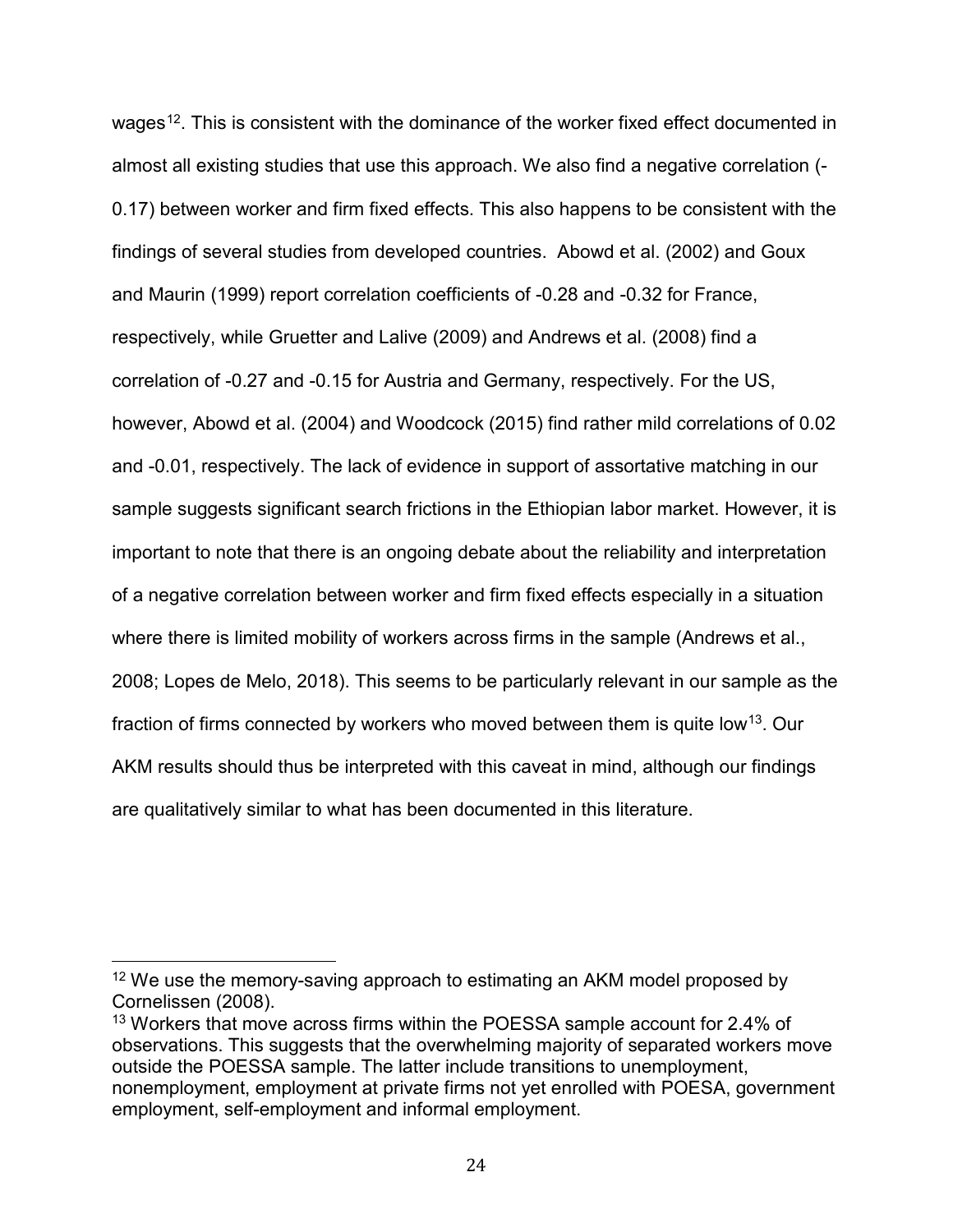To address our question on firm heterogeneity in the sensitivity of job growth to churning, we estimate the returns to time-varying human capital variables across sectors. Given the limited number of firms connected by movers in our sample, it is difficult to run the AKM model for each sector separately. Fortunately, unlike the firm and worker fixed effects discussed earlier, identification of the returns to experience and tenure does not require movement of workers across firms. We thus estimate the coefficients on human capital across sectors using a standard panel fixed effects model as the AKM procedure itself estimates the coefficients of all time-varying variables using the within estimator. We checked this by comparing the coefficients on time-varying covariates for the entire sample using the AKM regressions and the within estimator, and the results are practically identical.

As such, we run the following wage equation to estimate the returns to human capital for the entire sample and by sector:

$$
W_{ijsryt} = \theta_{ij} + \gamma_1 EXP_{it} + \gamma_2 EXP_{it}^2 + \gamma_3 Worker - Spell_{ijt} + \beta_1 Firm - Size_{jt} + \beta_2 [Firm -
$$
  
\n
$$
Size]_{jt-1}^2 + \beta_3 Benefit_{jt} + \tau_y + \delta_t + \rho_{s*y} + \mu_{r*y} + \varphi_{ijt}
$$
\n(3)

where the dependent variable is nominal monthly wage for worker  $i$  in establishment  $j$ , sector s and region  $r$ . The time subscripts  $y$  and  $t$  capture year and month of observations, respectively, while the match specific worker-establishment fixed effect is represented by  $\theta_{ij}$ . In the absence of a direct measure of experience and tenure in the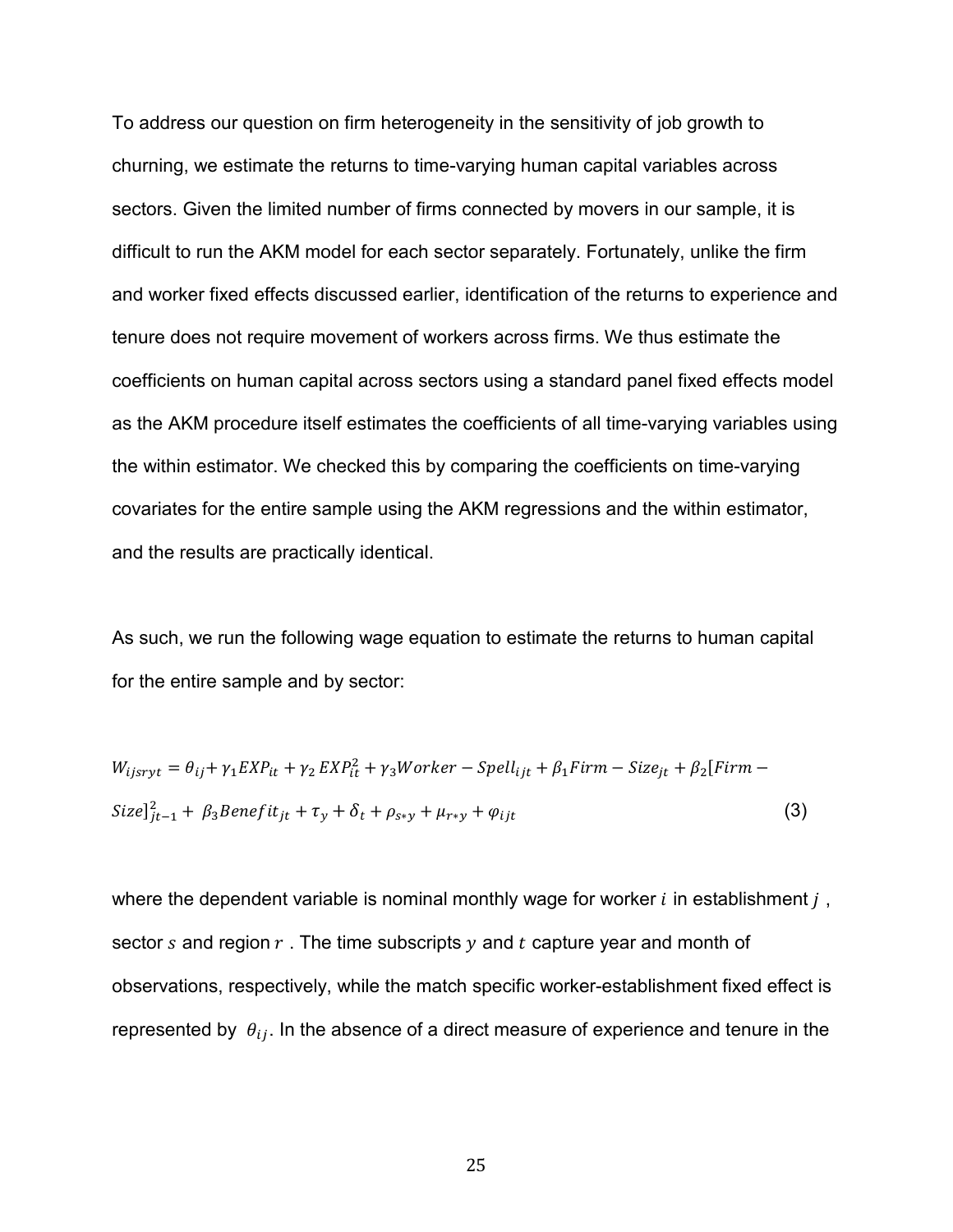POESSA dataset, we proxy general labor market experience using workers' age<sup>14</sup>. Because of errors in recording workers' date-of-birth in the POESSA database, we have reliable information on age only for 45% of worker observations.<sup>[15](#page-25-1)</sup> We also use  $worker - Spell$ , which measures the number of times a worker has been observed as an employee of a given establishment since its registration with POESSA, as a proxy for tenure. Eq.2 also allows for sector- and region-specific trends in wage by include the interaction terms  $\rho_{s*y}$  and  $\rho_{r*y}$ , respectively. The fact that we proxy experience with age implies that, within the same age cohort, the proxy likely overestimates the labor market experiences of more educated workers with higher wages. We thus expect the coefficient on experience to provide a lower bound of the returns to experience. Since POESSA does not capture workers' education, we rely on the panel fixed effects estimator to account for the returns to schooling assuming that educational attainment remains unchanged for employed workers.

Statistically insignificant returns to experience and tenure would suggest that replacement hiring is not costly for firms either because the production activities do not require substantial experience and training or new hires can match the productivity of experienced workers rather quickly. Such a finding would thus be inconsistent with the results in Tables 4 and 5.

<span id="page-25-0"></span><sup>&</sup>lt;sup>14</sup> Specifically, we use age minus 14 as our indicator of potential labor market experience.

<span id="page-25-1"></span><sup>15</sup> We checked if this problem introduces a selection bias in our sample. OLS regression of log wage on a dummy variable indicating whether date of birth is entered correctly turnout to be negative but statistically insignificant after controlling for sector, firm size and gender.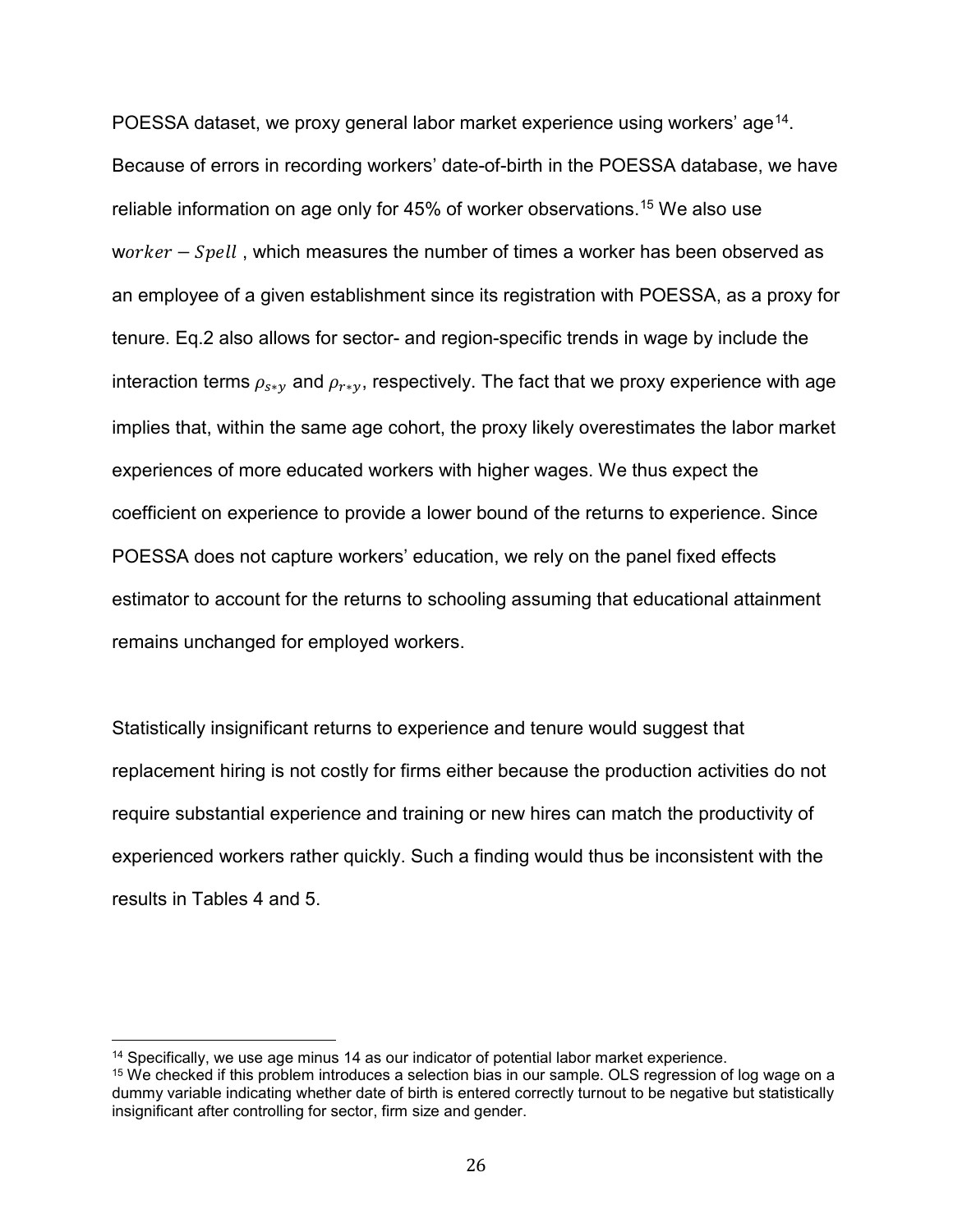Table 6 reports results from Eq.3 for the entire sample and by sector. Column 1 shows that the coefficients on our proxies for experience and tenure are positive and statistically significant for the entire sample. Across sectors, we observe that the returns to tenure as proxied by  $Worker - Spell$  are positive and highly significant in manufacturing and services but insignificant in agriculture and non-profit sectors. General labor market experience is statistically insignificant for construction workers. Payment structures emerging from the earnings equation are thus broadly consistent with the relationship between NEGR and churning across sectors, in the sense that establishments that we expect to rely more on firm-specific skills and experiences tend to have wage structures that incentivize long-term relationships with employees (Lazear, 1979). We also find that wages initially decline with establishment size and then rise substantially among large establishments with the inflection point occurring at the median establishment size for the entire sample.

Table 7 reports regression results from Eq.3 by establishment size as our last robustness check. We find that the coefficient on *worker-spell* is three times larger for midsize and large establishments as compared to that of small establishments with fewer than 21 employees. A chi-square test confirms that small establishments differ significantly from midsize and large establishments in rewarding tenure, while the difference between midsize and large employers is insignificant. This is once again consistent with the coefficient on churning in Eq.1 being statistically insignificant for small establishments while it is negative and significant for midsize and large establishments that are likely to rely on specific human capital.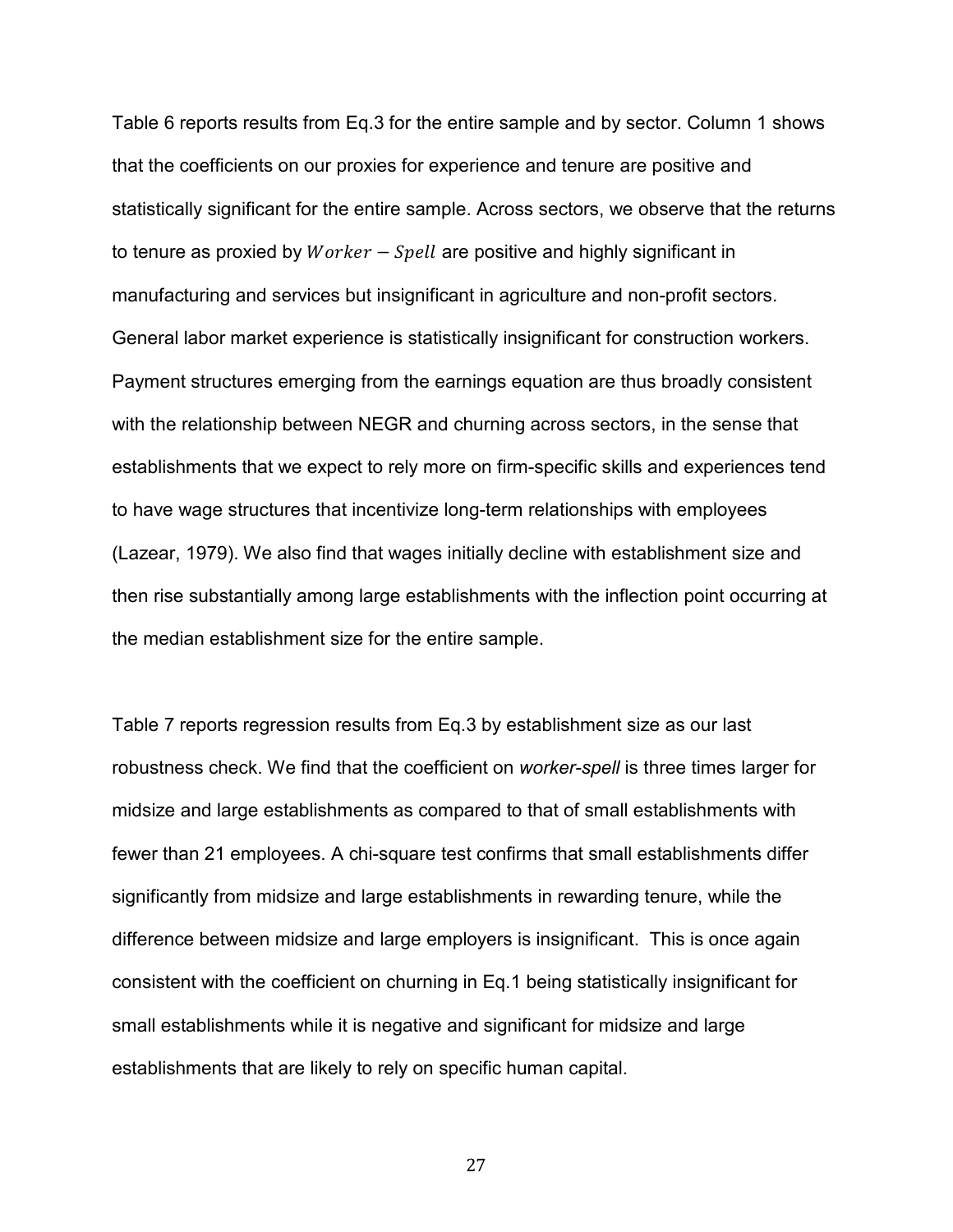#### **5. Determinants of Churning and Worker Separation**

We now turn to an econometric analysis of churning that would allow us to determine more formally whether churning is randomly distributed across employers, and how it responds to job flows. Our churning model includes lagged net employment growth as an explanatory variable similar to Burgess et al. (2000). It also takes into account wage and non-wage benefits, which we presume are important considerations of workers in making mobility decisions. Our churning model is thus:

$$
Churning_{jsryt} = \beta_0 + \beta_1 NEGR_{jt-1} + \beta_2 Firm - Size_{jt-1} + \beta_3 [Firm - Size]_{jt-1}^2 +
$$
  

$$
\beta_5 Wage_{jt-1} + \beta_6 Benefit_{jt-1} + v_j + \tau_y + \delta_t + \rho_{s*y} + \mu_{r*y} + \varepsilon_{jyt}
$$
 (4)

where variable names and subscripts are as described in eq. (1). The lag structure allows us to mitigate the simultaneity problem. Using the panel fixed effects estimator on Eq.4 allows us to control for time-invariant unobserved characteristics, such as the establishment's personnel policy that are correlate with churning, as well as job growth and compensation structure. For reasons already discussed, which relate to the potentially strong assumption of strict exogeneity that underlies the fixed effects estimator, we also show pooled OLS estimates. By including time dummy variables and their interactions with sector and location dummy variables, we control for sector- and region-specific trends in churning. We implement a similar model where the dependent variable is worker turnover to show the difference between total and excess turnover.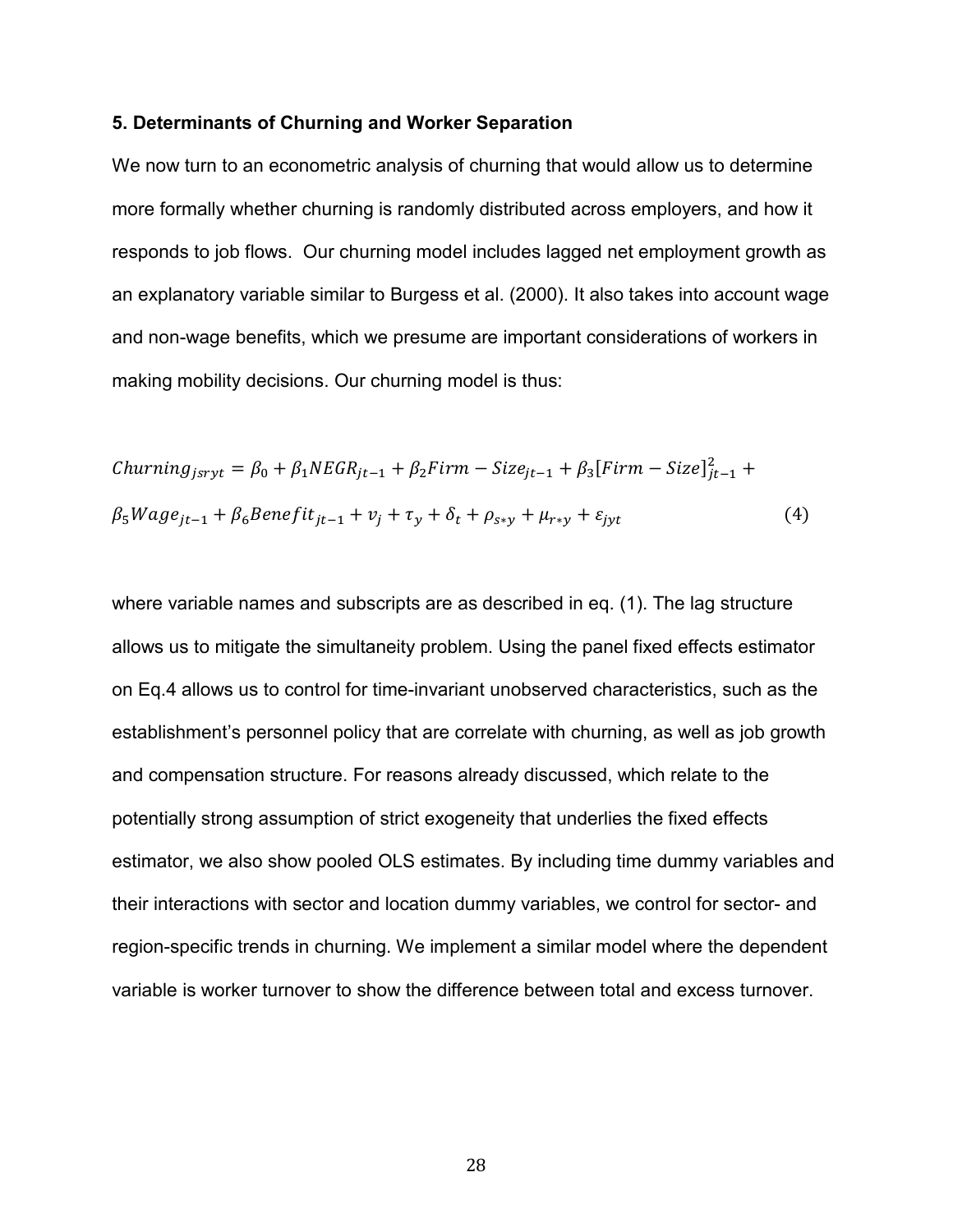The results from the fixed effects estimator and the pooled OLS estimator are presented in Table 8 where Panel A refers to churning and Panel B refers to total worker turnover. We find that churning is positively and significantly associated with lagged net employment growth for the entire sample and across all sectors. The fixed effects estimate implies that, on average, raising employment growth by 10 percentage points would increase subsequent churning by less than a third of a percentage point. The positive relationship between job growth and churning is consistent with the findings of Burgess et al. (2000) for the United States. This suggests that an increase in the number of new hires would lead to more separations subsequently, which is broadly consistent with search and matching models of turnover. We also find that the idiosyncratic component of an establishment's wage rate is inversely related with churning. Another finding is a substantial decline in churning with pension benefits where a percentage point increase in employer pension contribution rate reduces churning by more than three quarters of a percentage point. Churning seems to rise with establishment size in a non-linear fashion, where the inflection point occurring at about 100 workers for the entire sample, which is above the 95th percentile of the establishment size distribution.

While churning rates and its implications for job flows vary significantly across sectors as shown in Tables 4 and 5, respectively, Table 8 shows very little difference across sectors on how churning responds to job growth. There is also very little difference across sectors in establishments' ability to reduce churning through benefits. Only the relationship between wages and churning seems to vary across sectors with the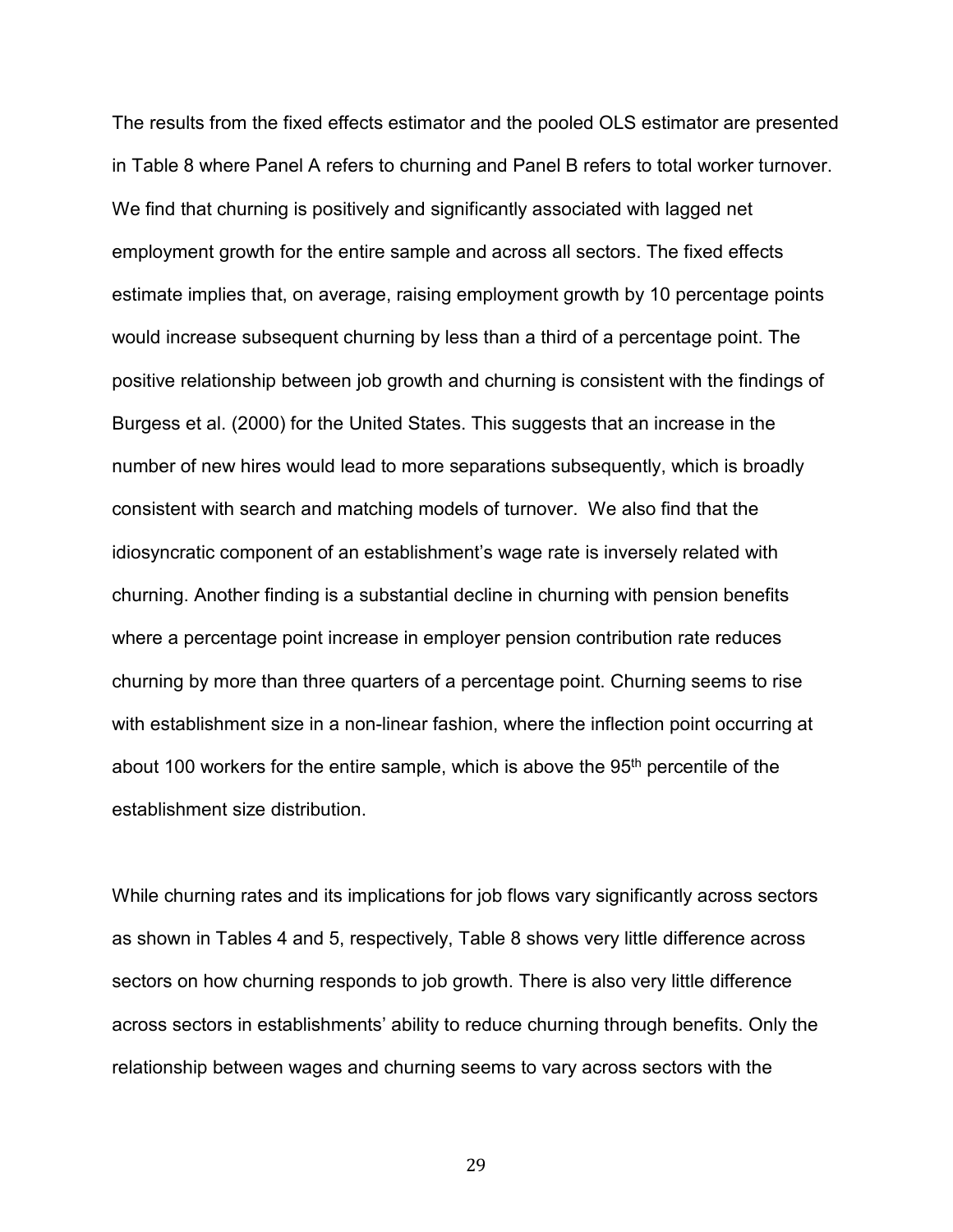coefficient on idiosyncratic wage being insignificant in construction and agriculture but negative and significant in others. Moreover, the R-squared from the churning model is typically below 10% across sectors as compared to the R-squared for the employment growth model in Tables 4 and 5 where it varies between 25-42% across sectors. These observations suggest that the variation in churning across establishments remains largely unexplained while the sensitivity of job flows to churning varies significantly across establishments.

Panel B of Table 8 shows important differences between total and excess worker turnover. Unlike churning, total turnover decreases significantly with establishment size before starting to rise among large establishments. This suggests that while small establishments may experience very high total worker turnover rate, they do not necessarily have the highest churning rate. The reason why churning is not substantially lower among large employers is because job flows that contribute to more than 50% of worker flows also decrease with establishment size. See also Table A7 in the appendix which, among other things, shows that the share of churning in total worker turnover increases with establishment size. This is consistent with Burgess et al. (2000) where the share of churning in worker flows is 64% among firms that employ less than 50 workers and 76.7% among firms that employ more than 1000 workers. Establishments experiencing rapid employment growth tend to have lower worker turnover rates subsequently. Since churning is already shown to increase following rapid employment growth, the negative association between lagged NEGR and total turnover indicates a reduction in job flows following a period of rapid employment growth. This is shown in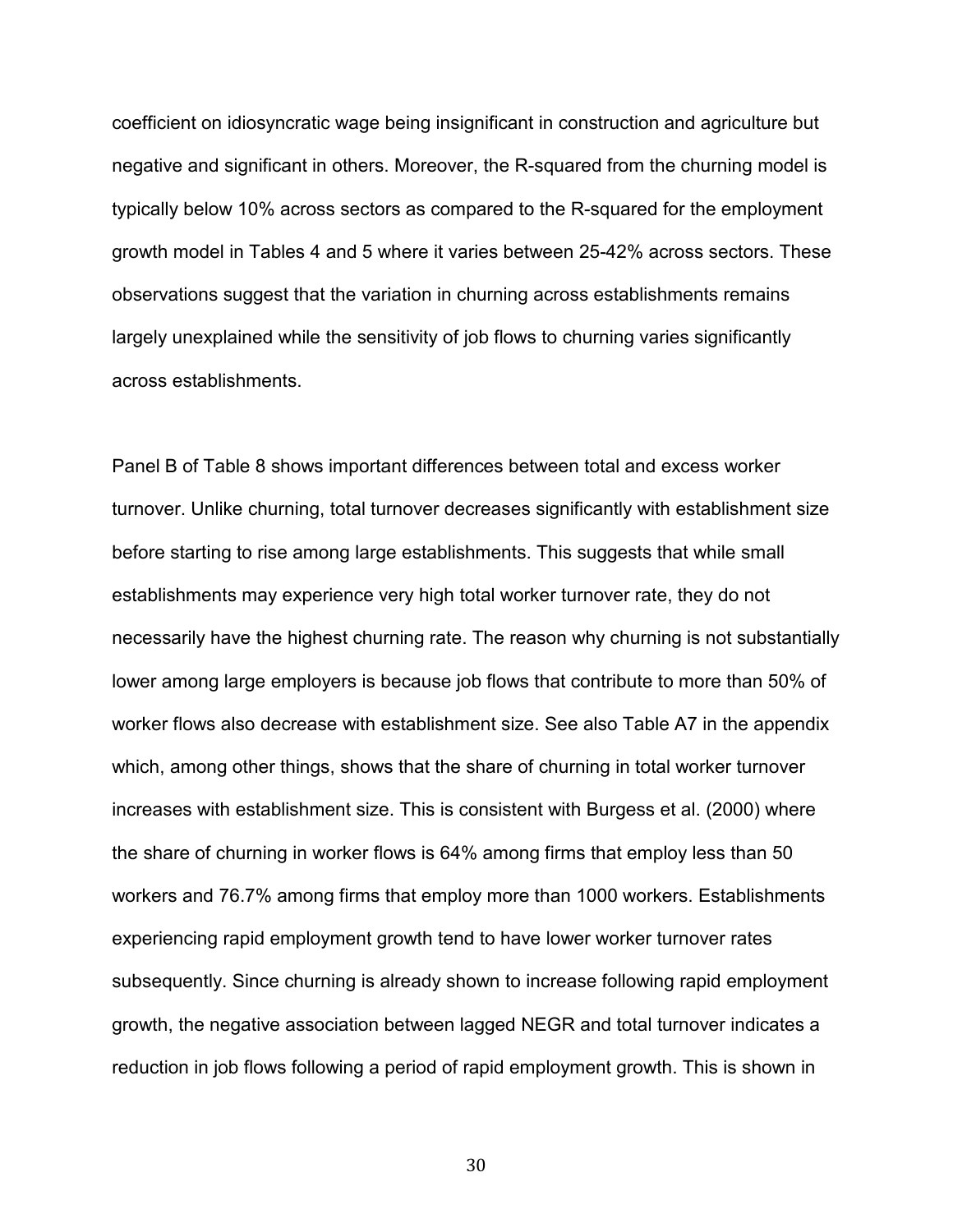Table A3 where the coefficient on NEGR is negative and significant in a model where the dependent variable is the job flow rate (JFR).

#### *The probability of separation*

The evidence so far seems to support that churning is largely driven by workers quitting their jobs rather than firms churning workers to improve productivity. We now turn to the probability of separation which forms the micro foundation of search and matching models (Jovanovic, 1979). Since churning captures replacements for separated workers, a worker-level analysis of the probability of separation would allow us to determine if churning is concentrated among a specific group of workers. Our separation model controls for worker and establishment characteristics as follows:

$$
S_{ijyt} = \gamma + \alpha_1 Sex_i + \alpha_2 EXP_{iyt} + \alpha_3 EXP_{iyt}^2 + \alpha_4 Where - Spell_{ijyt} + \alpha_5 Wage_{ijyt} +
$$
  
\n
$$
\beta_1 Firm - Size_{jyt} + \beta_2 [Firm - Size]_{jyt}^2 + \beta_3 Firm - Wage_{jyt} + \beta_4 Benefit_{jyt} +
$$
  
\n
$$
\tau_y + \delta_t + \rho_s + \mu_r + \omega_{ijt}
$$
\n(5)

where,  $S_{ijyt}$  is a binary variable that takes the value of one if worker *i* gets separated from establishment *j* in the coming six months  $(t + 1)$  and zero otherwise. We use the logit model to estimate Eq.5 using worker- and establishment-level covariates observed at time  $t$ . The worker-level covariates include sex, proxies for potential experience and tenure, and individual wage. In labor markets with high search costs, it may take young workers quite some time to find suitable jobs. Moreover, the cost of switching employers may increase as workers acquire more firm-specific capital that is less valuable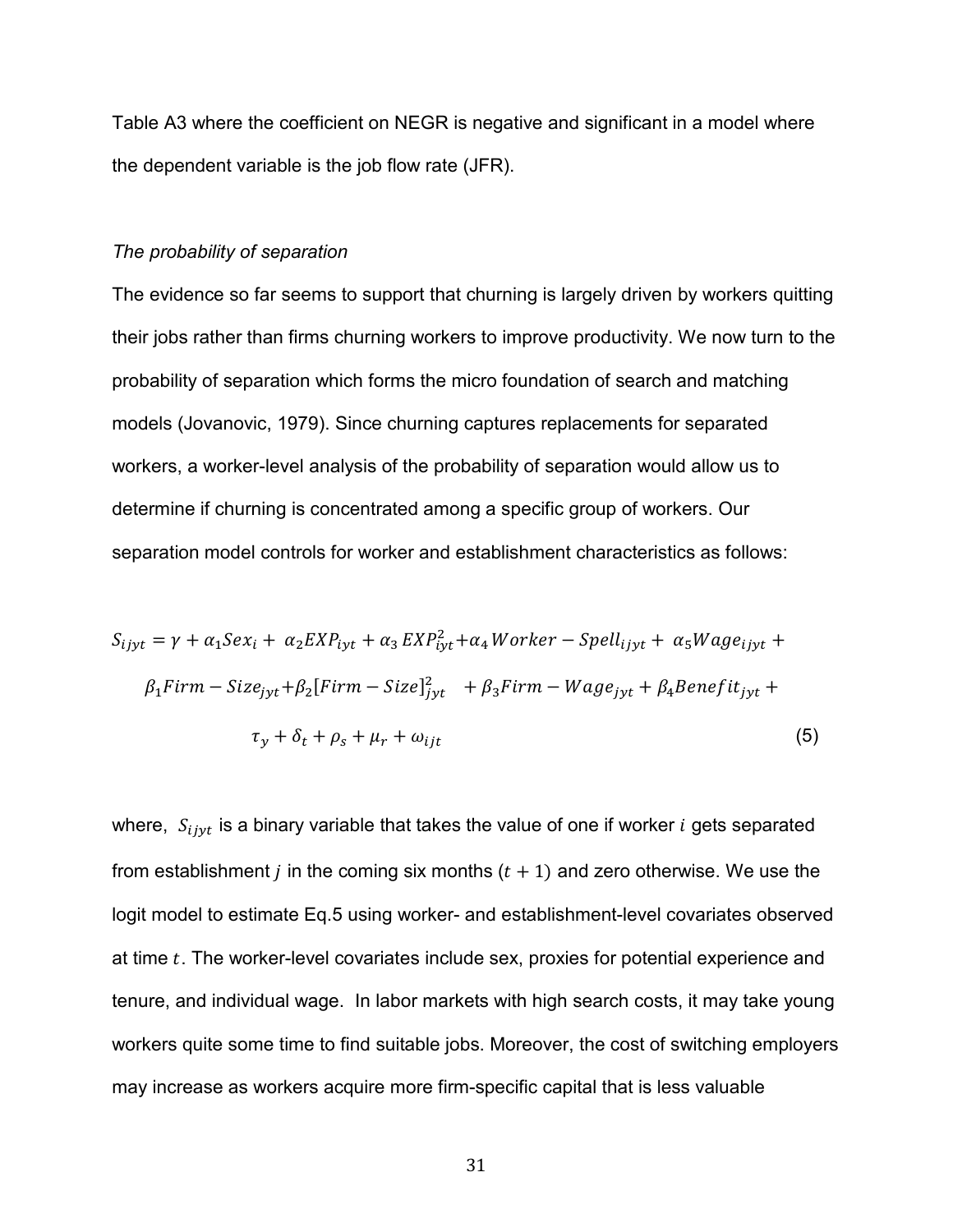elsewhere. We thus expect the probability of separation to decline with experience and tenure as implied by search and matching modes (Jovanovic, 1979; Moscarini, 2005). The establishment-level explanatory variables include establishment size, pension benefits and average wage. The latter is measured in terms of the deviation of an establishment's mean wage from the sector average. As indicated earlier, establishment size could reduce the probability of separation if workers at large establishment have better chances of rising through the job ladder than their counterparts in small firms. The model also controls for year, month, sector and region fixed effects.

Table 9 reports the marginal effects from Eq.5 for the entire sample and by sector. At the individual level, our proxies for experience and tenure are inversely related with the probability of separation, suggesting that younger workers and those who recently joined a firm are more likely to be separated. This is consistent with evidence provided in Farber (1999) from the US. The coefficient on experience is negative and significant in all sectors except for the sector with the highest turnover rate, i.e., construction. Lowwage workers are more likely to be separated in the coming six months as compared to high-wage workers. After controlling for individual wages, the probability of separation is significantly lower among establishments that pay above average wages in their respective sectors. In fact, the marginal effect of the establishment's idiosyncratic wage is larger than the marginal effect of a worker's own wage. Taken together, our findings are consistent with workers considering both current wage and the prospect of wage growth in making mobility decisions. We also find that the probability of separation initially rises with establishment size but starts to decline sharply among midsize and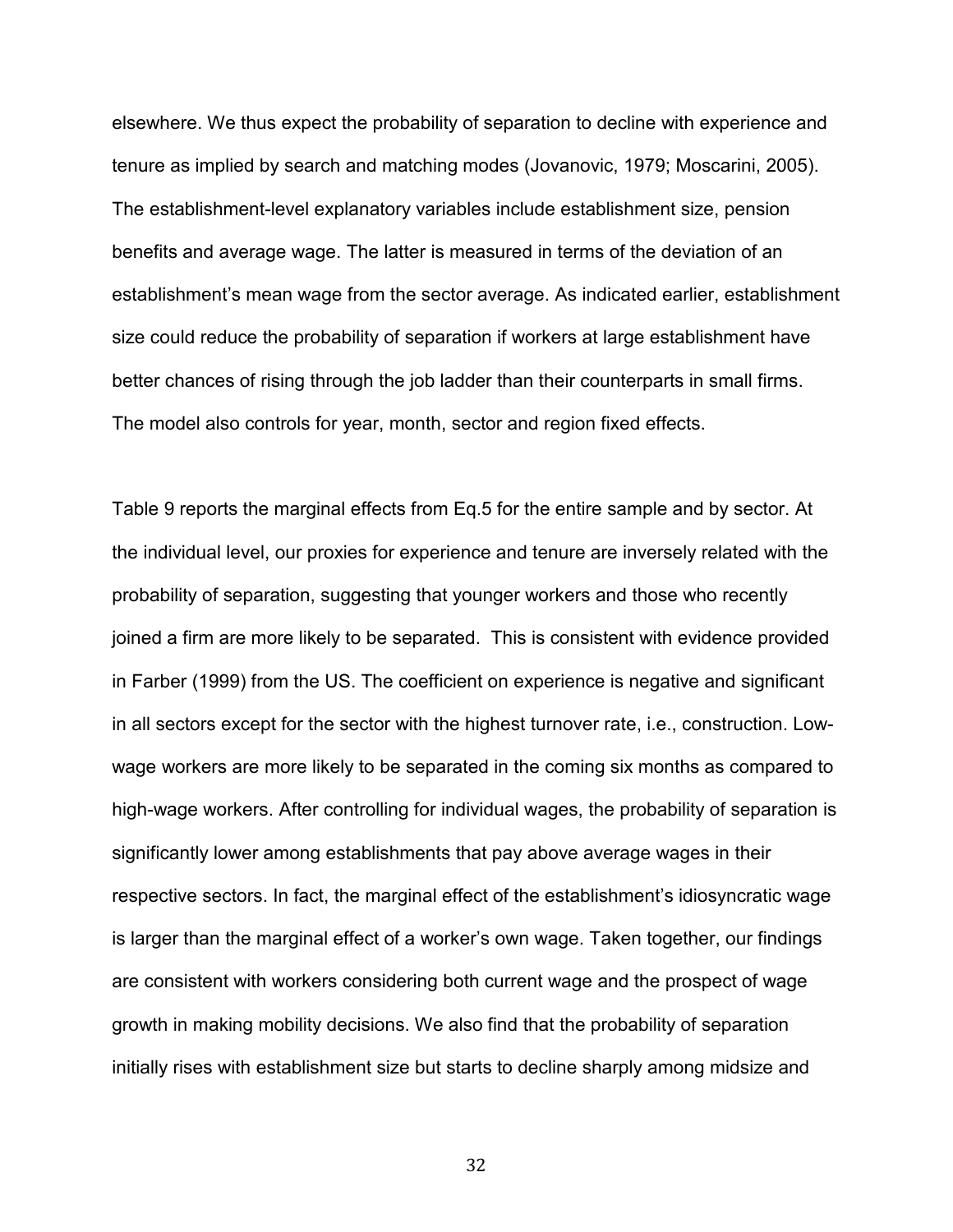large establishments that employ more than 20 workers. Since an employee's current wage, establishment-level wage and benefits are controlled for, the size effect presumably reflects the prospect of climbing the job ladder within large establishments as compared to small producers, or the ability of large establishments to screen job applicants more strictly as implied in Pries and Rogerson (2005).

### **6. Conclusion**

In this paper we use matched employer-employee data to jointly examine job and worker flows in a low-income African country: Ethiopia. We show that the labor market for the formal private sector is characterized by relatively slow employment growth and high worker turnover rates. Our comparative analysis indicates that worker turnover rates for Ethiopia and a few middle-income developing countries are, on average, higher than for European countries but lower than for the United States. We find that worker turnover in Ethiopia is driven both by churning and by job reallocation across establishments in practically equal proportions. There is also substantial variation in turnover across production sectors and across establishments of differing size and age.

We find that churning is negatively associated with subsequent net employment growth at the establishment level. This suggests that excessive churning hampers the firms' ability to grow. Consistent with underlying differences in the relative importance of longterm relationship with workers, there is substantial firm heterogeneity in the job growthchurning relationship. Differences in the returns to experience and tenure across groups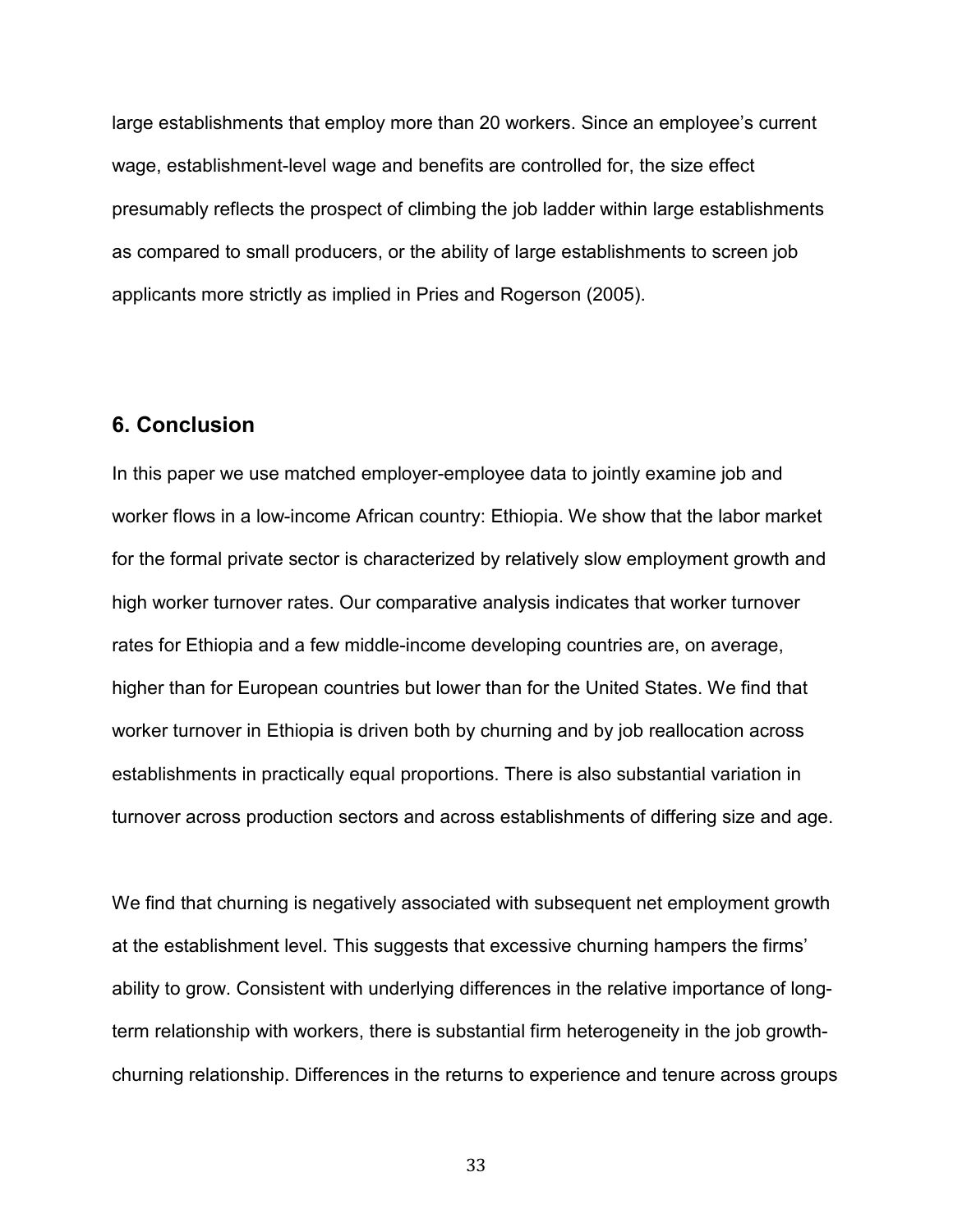of establishments also suggest that establishments that stand to suffer more from excess turnover have payment structures that incentivize long-term relationships with workers. Indeed, wages are related to job and worker dynamics: establishments that pay above average wages experience lower rates of separation, lower rates of turnover and less churning – and higher rates of employment growth.

Our analysis also sheds some light on the driving factors of churning. We find that rapidly growing establishments risk higher subsequent churning. This is consistent with the notion that extensive hiring in a short period reduces average job match quality. Moreover, the high churning rates do not seem to be driven by a strong worker-to-firm assortative matching process. In fact, our analysis of the determinants of wages indicates that firm and worker fixed effects are, if anything, weakly negatively correlated. The pattern that emerges is thus one where workers move frequently across establishments, in a labor market where worker and firm productivity are only weakly related.

In the final part of the paper, we study patterns of worker separation. We find that, conditional on wages and benefits, workers with shorter experiences and tenure are more likely to be separated from their jobs than more experienced workers. Youth unemployment rates in urban areas of Ethiopia are high, suggesting that young workers face difficulties finding a job. Our results from the analysis of separation indicate that young workers also face considerable job insecurity. Part of the problem could be search frictions that undermine the quality of job matches. The study by Abebe et al.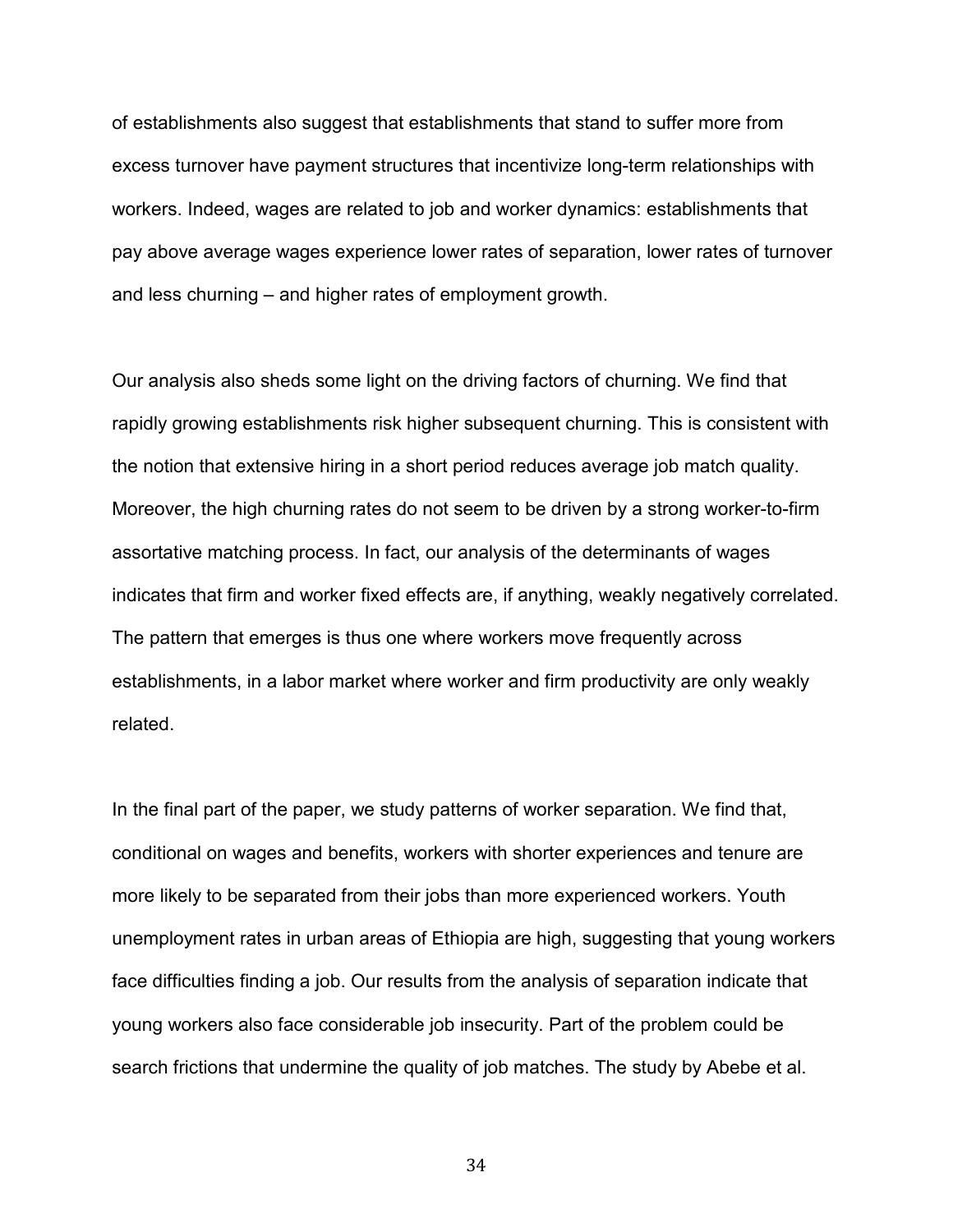(2016) highlights the importance of reducing search frictions for young job seekers in order to raise the probability of employment in the formal private sector and the quality of job matches.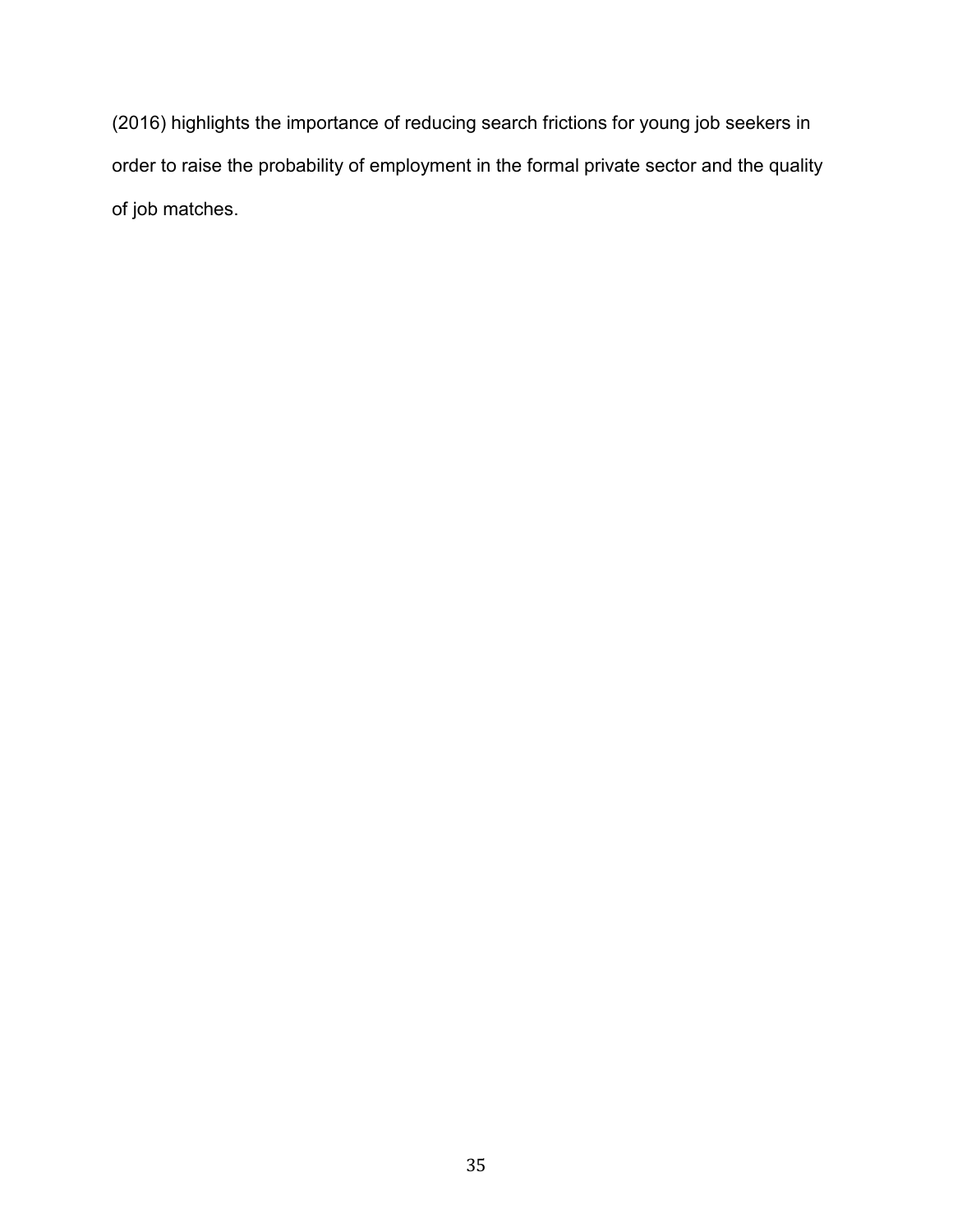### **References:**

Abebe, Girum, Stefano Caria, Marcel Fafchamps, Paolo Falco, Simon Franklin and Simon Quinn. 2016. "Curse of Anonymity or Distance? The Impact of Job-search Support in Urban Ethiopia," NBER Working Paper No. 22409, National Bureau of Economic Research.

Abowd, John M., Patrick Corbel, and Francis Kramarz.1999. "The Entry and Exit of Workers and the Growth of Employment: An Analysis of French Establishments." *Review of Economics and Statistics* 81: 170-187.

Abowd, John M., Robert H. Creecy, and Francis Kramarz. 2002. "Computing person and firm effects using linked longitudinal employer–employee data." Technical Report 2002- 06, U.S. Census Bureau. http://lehd.dsd.census.gov/led/library/techpapers/tp-2002- 06.pdf..

Abowd, John M., Francis Kramarz, and David Margolis N. 1999. "High Wage Workers and High Wage Firms." *Econometrica* 67: 251-333.

Alvarez, Fernando, and Marcelo Veracierto. 2001. "Severance payments in an economy with frictions." *Journal of Monetary Economics* 47: 477-498.

Anderson, Patricia M., and Bruce Meyer D. 1994. "The Extent and Consequences of Job Turnover." *Brookings Papers on Economic Activity*: Microeconomics, 177-236.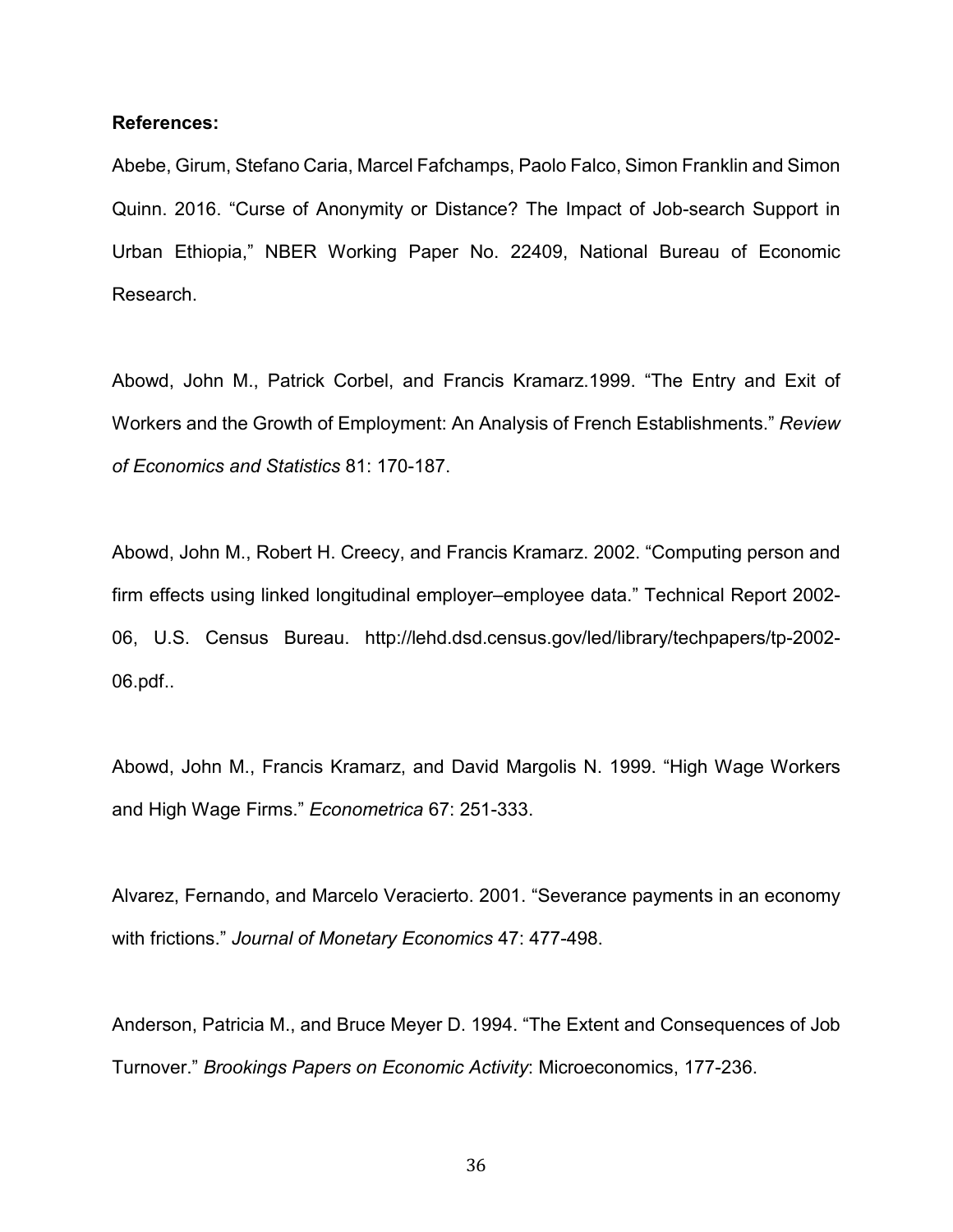Andrews, Martyn, Leonard Gill, Thorsten Schank, and Richard Upward. 2008. "High Wage Workers and Low Wage Firms: Negative Assortative Matching or Limited Mobility Bias?" *Journal of Royal Statistical Society* 171: 673–97.

Bauer, Thomas K., and Stefan Bender. 2004. "Technological change, organizational change, and job turnover." *Labor Economics* 11: 265-291.

Bertola, Giuseppe, and Richard Rogerson. 1997. "Institutions and Labor Turnover." *European Economic Review* 41: 1147-71.

Blattman, Christopher, and Stefan Dercon. 2018. "The Impacts of Industrial and Entrepreneurial Work on Income and Health: Experimental Evidence from Ethiopia." *American Economic Journal: Applied Economics* 10: 1-38.

Brummund, Peter, and Laura Connolly. 2019. "Who Creates Stable Jobs? Evidence from Brazil." *Oxford Bulletin of Economics and Statistics* 81: 540- 563.

Burgess, Simon, Julia Lane, and David Stevens. 2000. "Job Flows, Worker Flows, and Churning." *Journal of Labor Economics* 18: 473-501.

\_\_\_\_\_\_\_\_. 2001. "Churning dynamics: an analysis of hires and separations at the employer level." *Labor Economics* 8: 1-14.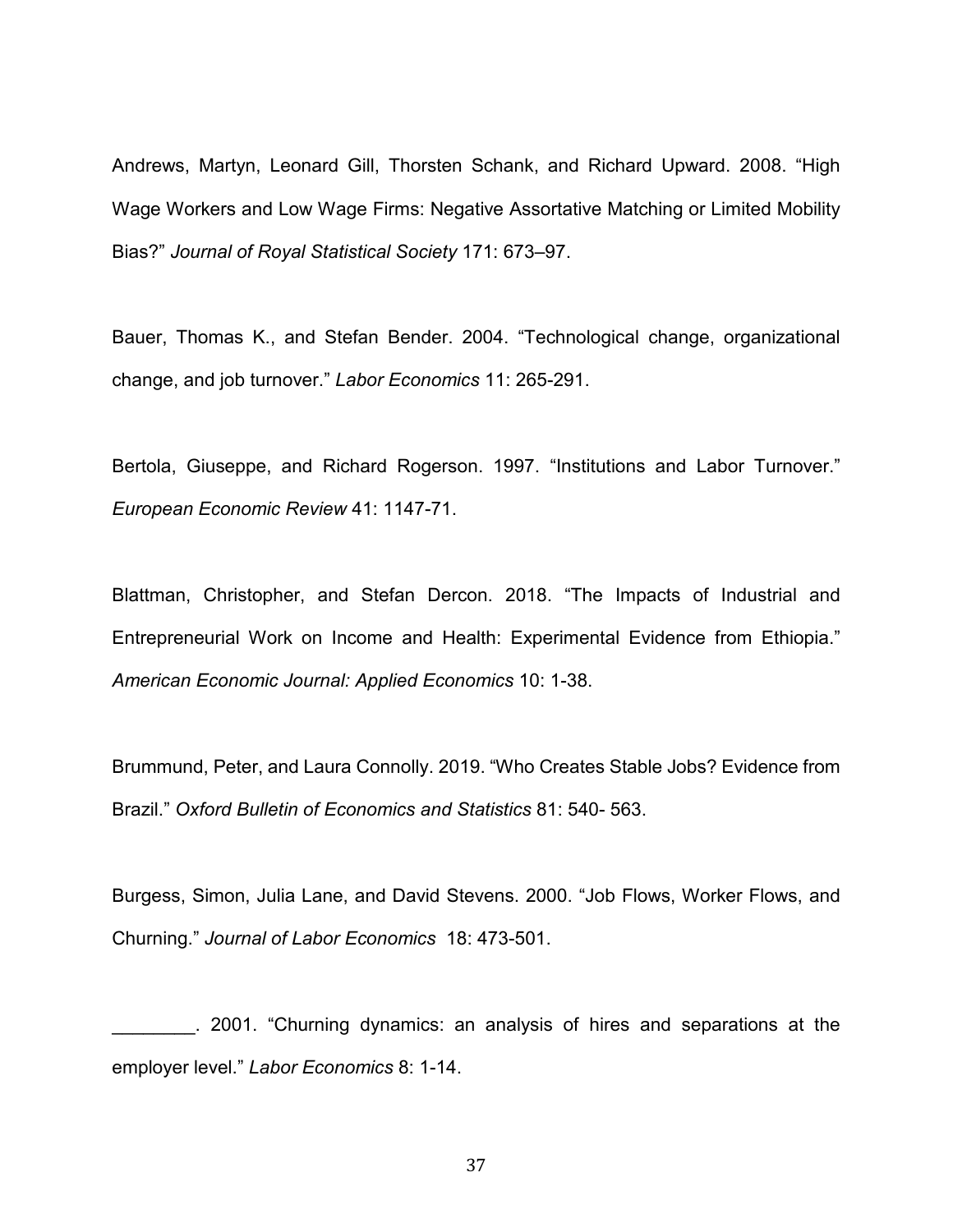Cornelissen, Thomas. 2008. "The Stata command felsdvreg to fit a linear model with two high-dimensional fixed effects." *Stata Journal* 8: 170-189.

Davis, Steven, Jason Faberman, and John Haltiwanger. 2012. "Labor market flows in the cross section and over time." *Journal of Monetary Economics* 59: 1-18.

Davis, Steven, and John Haltiwanger. 2014. "Labor Market Fluidity and Economic Performance." NBER Working Paper No. 20479, National Bureau of Economic Research.

Dix-Carneiro, Rafael 2014. "Trade Liberalization and Labor Market Dynamics." *Econometrica* 82: 825-885.

Dix-Carneiro, Rafael, and Brian Kovak K. 2017. "Trade Liberalization and Regional Dynamics." *American Economic Review* 107: 2908-46.

Donovan, Kevin, Will Jianyu Lu, and Todd Schoellman. 2020. "Labor Market Dynamics and Development." Discussion Paper No. 1071, Economic Growth Center, Yale University.

Farber, Henry S. 1999. "Mobility And Stability: The Dynamics of Job Change in Labor Markets," in: Orley Ashenfelter and Richard Layard, eds., *Handbook of labor economics*, Vol. 3 (North-Holland, Amsterdam) pp. 2439-2483.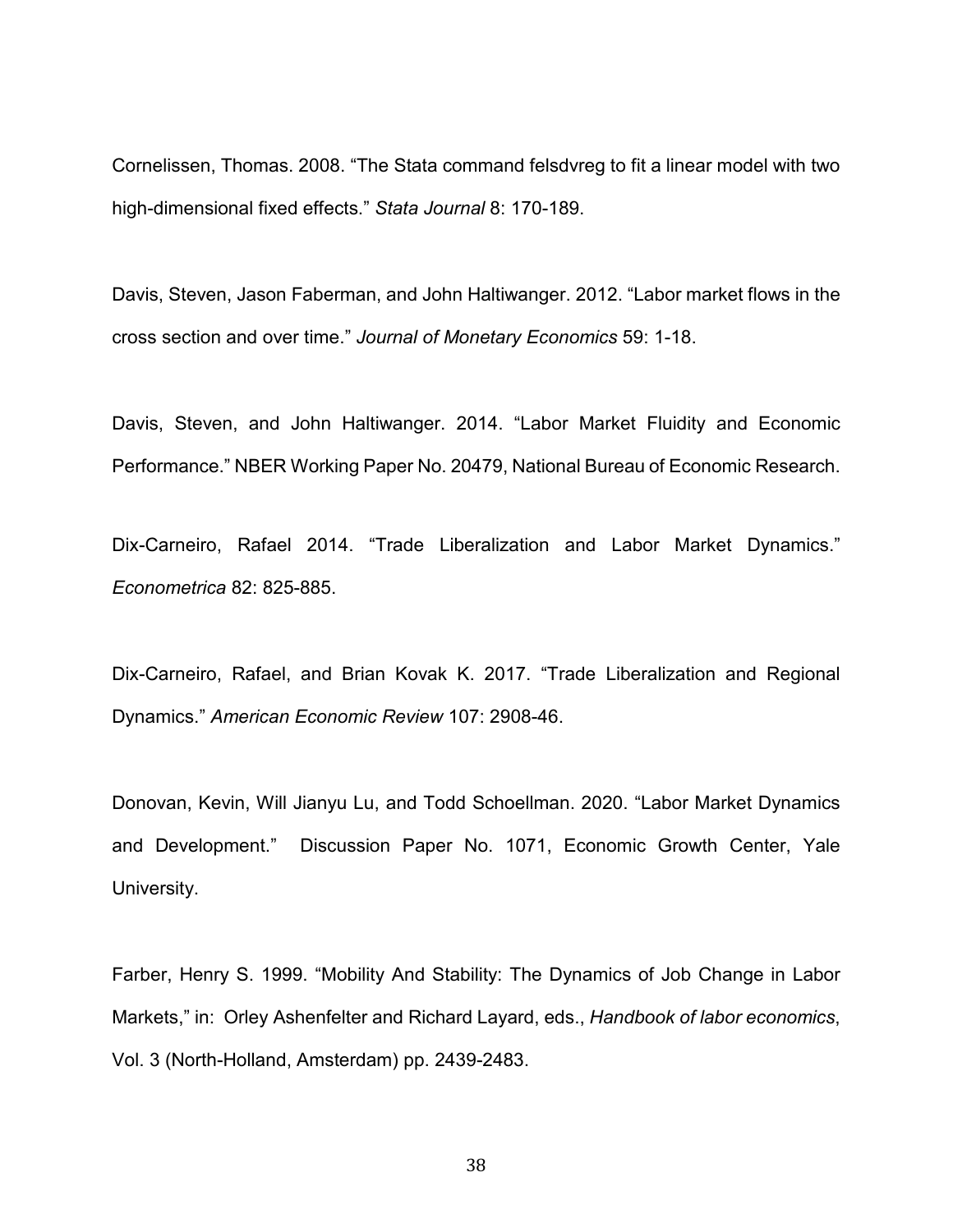Feng, Ying, David Lagakos, and James Rauch E. 2021. "Unemployment and Development." Unpublished Manuscript, Economics Department, Boston University.

Flórez, Luz A., Leonardo Fabio Morales, Daniel Medina, and José Lobo.2020. "Labor flows across firm size, age, and economic sector in Colombia vs. the United States," *Small Business Economics*, https://doi.org/10.1007/s11187-020-00362-8

Gong, Xiaodong, Arthur van Soest, and Elizabeth Villagomez .2004. "Mobility in the Urban Labor Market: A Panel Data Analysis for Mexico." *Economic Development and Cultural Change* 53: 1-36.

Goux, Dominique, and Eric Maurin. 1999. "Persistence of interindustry wage differentials: a reexamination using matched worker-firm panel data." *Journal of Labor Economics* 17: 492- 533.

Gruetter, Max, and Rafael Lalive. 2009. "The importance of firms in wage determination." *Labor Economics* 16: 149-160.

Hamermesh, Daniel S., Wolter H. J. Hassink, and Jan C. van Ours. 1994. "New Facts about Factor-demand Dynamics: Employment, Jobs and Workers," NBER Working Paper No. 4625, National Bureau of Economic Research.

Jovanovic, Boyan. 1979. "Job Matching and the Theory of Turnover." *Journal of Political*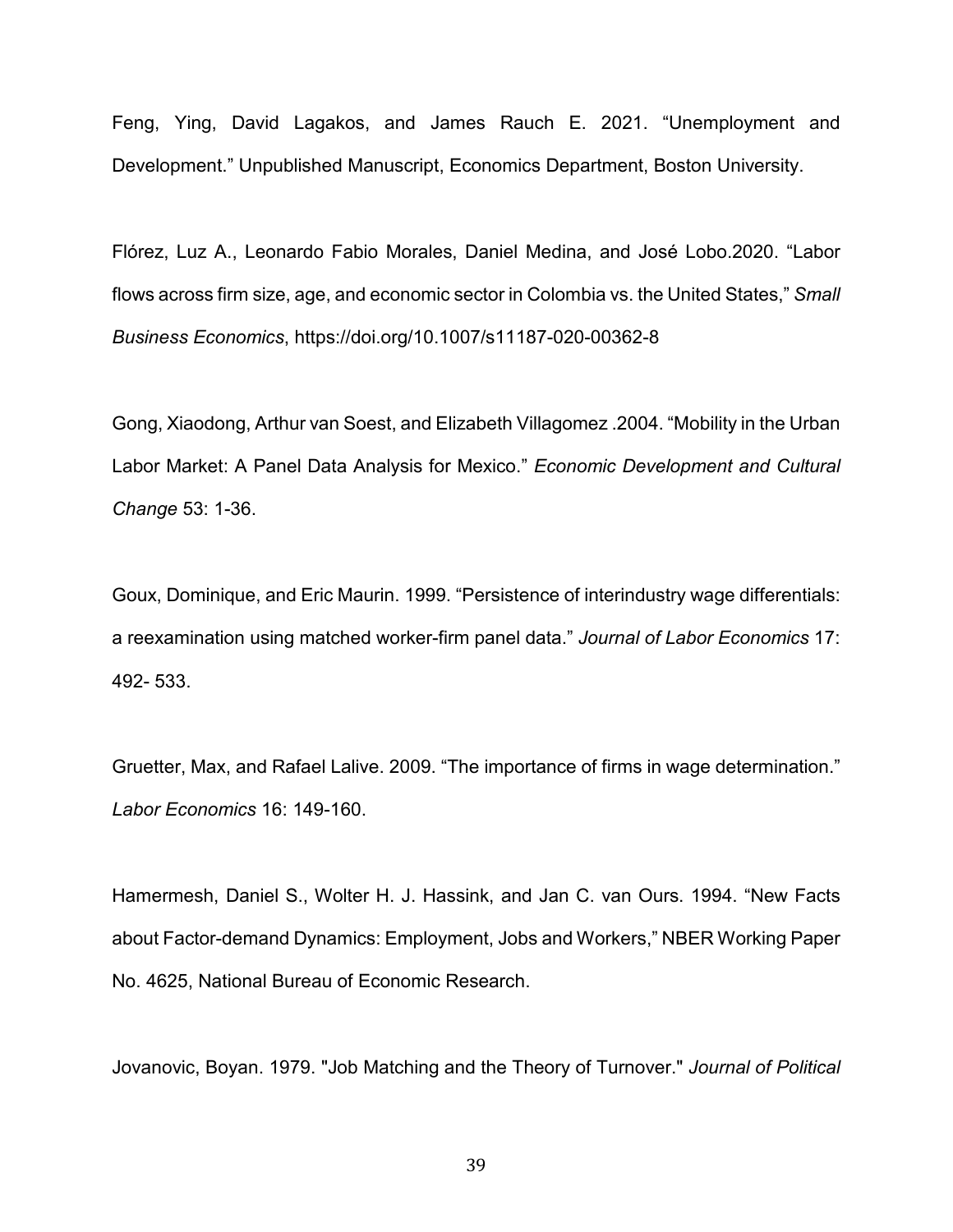*Economy* 87: 972-90.

Kaplan, David, Gabriel Martinez Gonzalez, Raymond Roberston. 2007. "Mexican Employment Dynamics: Evidence from Matched Firm-Worker Data." Policy Research Working paper 4433, World Bank.

Kerr, Andrew. "Job Flows, Worker Flows and Churning in South Africa." *South African Journal of Economics* 86: 141-166.

Kiyotaki, Nobuhiro, and Ricardo Lagos. 2007. "A Model of Job and Worker Flows." *Journal of Political Economy* 115: 770-819.

Krishna, Parvin, Jennifer Poole, Mine Zeynep Senses. 2014. "Wage Effects of Trade Reform with Endogenous Worker Mobility," *Journal of International Economics* 93: 239- 252.

Lagakos, David, Benjamin Moll, Tommaso Porzio,and Nancy Qian, Todd Schoellman. 2019. "Life Cycle Wage Growth across Countries." *Journal of Political Economy* 126: 797- 849.

Lane, Julia, Alan Isaac, and David Stevens. 1996. "Firm Heterogeneity and Worker Turnover." *Review of Industrial Organization* 11: 275-291.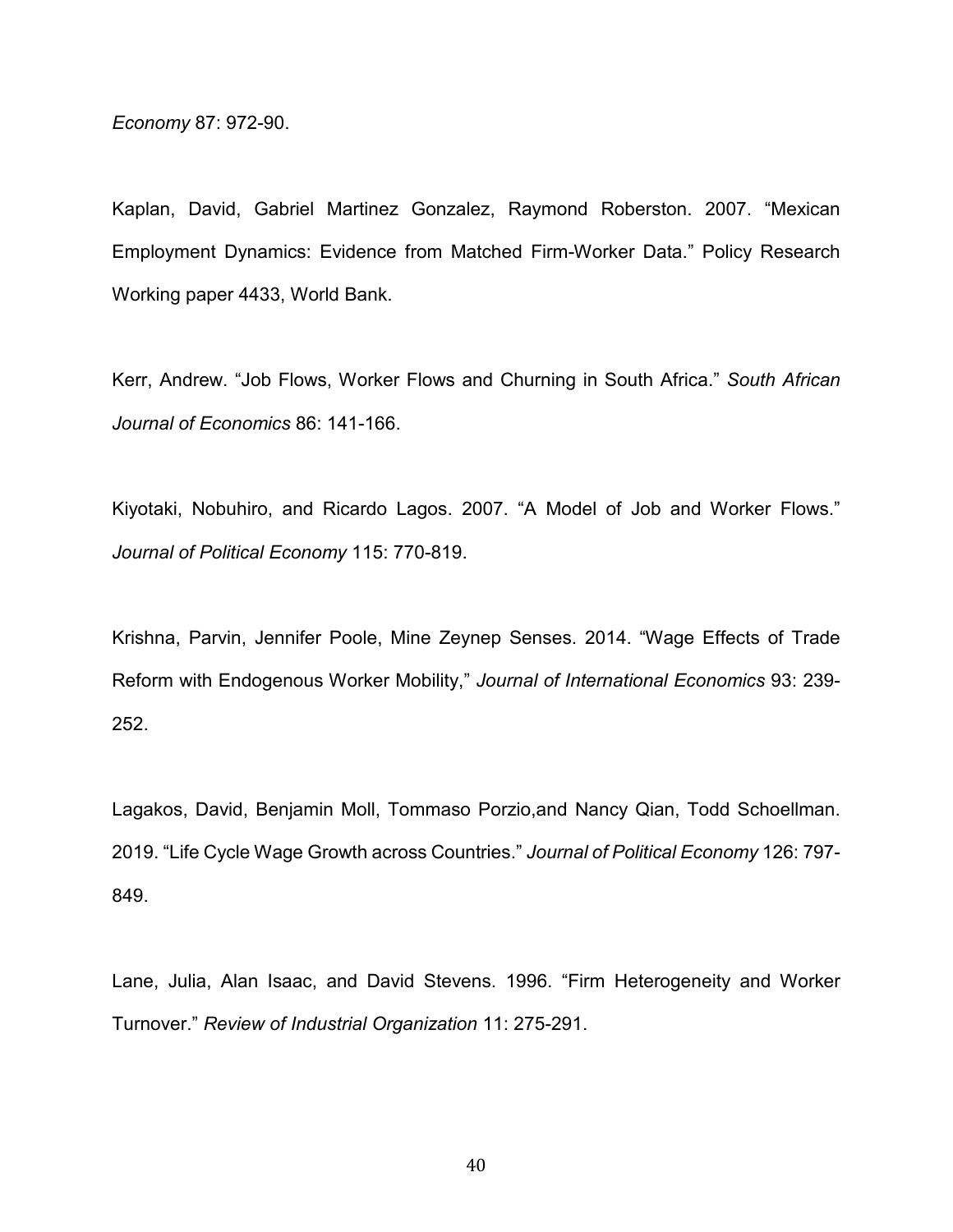Lazear, Edward P. 1979. "Why Is There Mandatory Retirement?" *Journal of Political Economy* 87: 1261-1284.

Lazear, Edward P., and James Spletzer R. 2012. "Hiring, Churn, and the Business Cycle." *American Economic Review: Papers and Proceedings* 102: 575-579.

Lopes de Melo, Rafael. 2018. "Firm Wage Differentials and Labor Market Sorting: Reconciling Theory and Evidence." *Journal of Political Economy* 126: 313-346.

Manyazewal, Mekonen, and Admasu Shiferaw. 2019. Economic Policy and Structural Transformation in Ethiopia. In *The Oxford Handbook of the Ethiopian Economy*, eds F. Cheru, C. Cramer and A. Oqubay, Oxford University Press: Oxford.

Mercan, Yusuf, and Benjamin Schoefer. 2020. "Jobs and Matches: Quits, Replacement Hiring, and Vacancy Chains." *American Economic Review: Insights* 2: 101-124.

Moller, Lars C., and Konstantin Wacker M.2017. "Explaining Ethiopia's Growth Acceleration: The Role of Infrastructure and Macroeconomic Policy." *World Development* 96: 198-215.

Moscarini, Giuseppe. 2005. "Job Matching and the Wage Distribution." *Econometrica* 73: 481-516.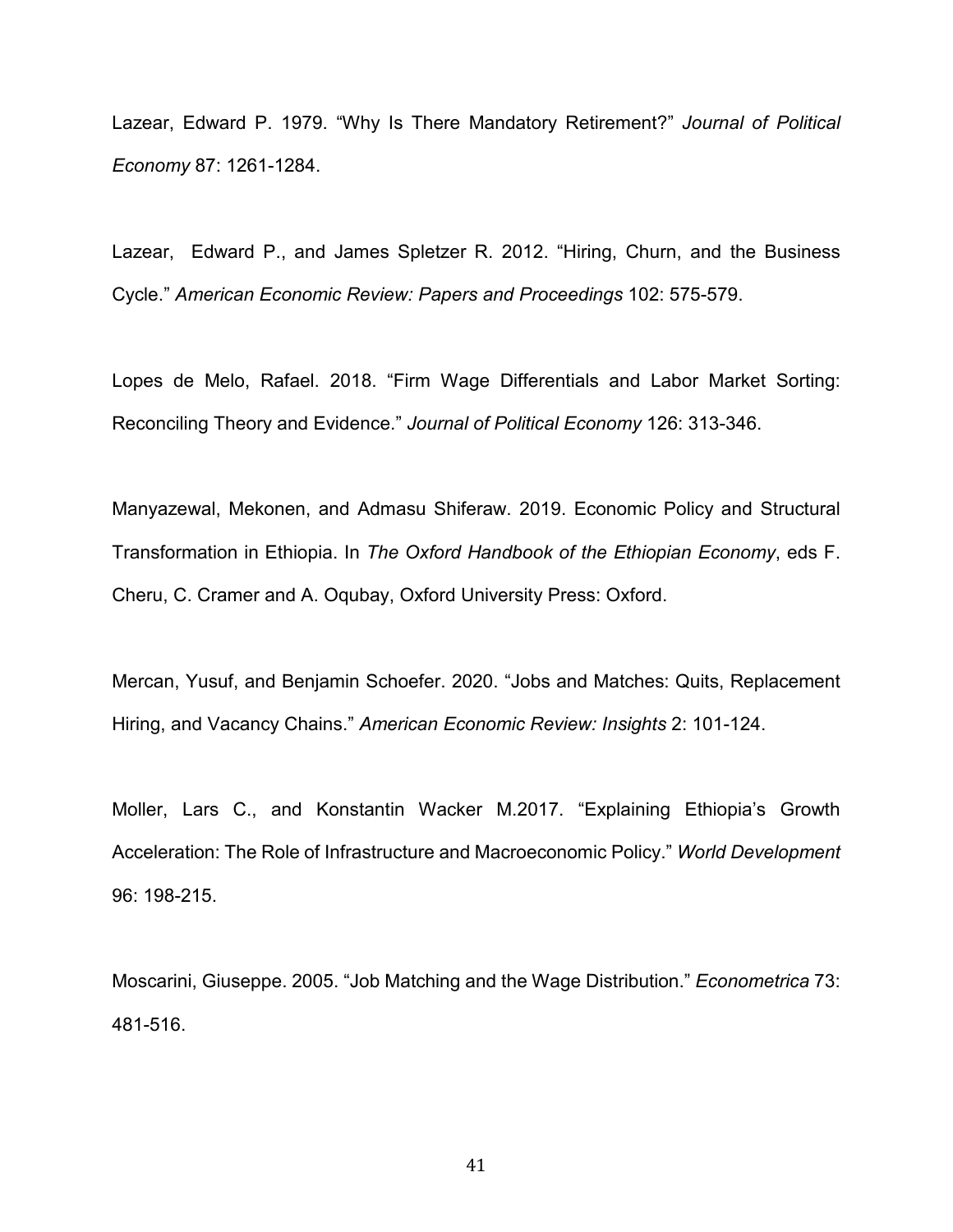Moscarini, Giuseppe, and Fabien Postel-Vinay. 2016. "Did the Job Ladder Fail after the Great Recession." *Journal of Labor Economics* 34: 55-93.

Pries, Michael, and Richard Rogerson. 2005. "Hiring Policies, Labor Market Institutions, and Labor Market Flows." *Journal of Political Economy* 113: 811-839.

Rud, Juan Pablo, and Ija Trapeznikova. 2020. "Job Creation and Wages in Least Developed Countries: Evidence from Sub-Saharan Africa." *Economic Journal* 131: 1331- 1364.

Salop, Steven C.1979. "A Model of the Natural Rate of Unemployment." *American Economic Review* 69: 117-125.

Schaffner, Julie A. 2001. "Job Stability in Developing and Developed Countries: Evidence from Colombia and United States." *Economic Development and Cultural Change* 49: 511-35.

Shiferaw, Admasu, Arjun Bedi S., Måns Söderbom, Getnet Zewdu A. 2017. "Social Insurance Reform and Labor Market Outcomes in Sub-Saharan Africa: Evidence from Ethiopia," IZA Discussion Paper No. 10903, Institute of Labor Economics, Germany.

Stiglitz, Joseph E. 1974. "Alternative Theories of Wage Determination and Unemployment in LDCs: The Labor Turnover Model." *Quarterly Journal of Economics* 88:194-227.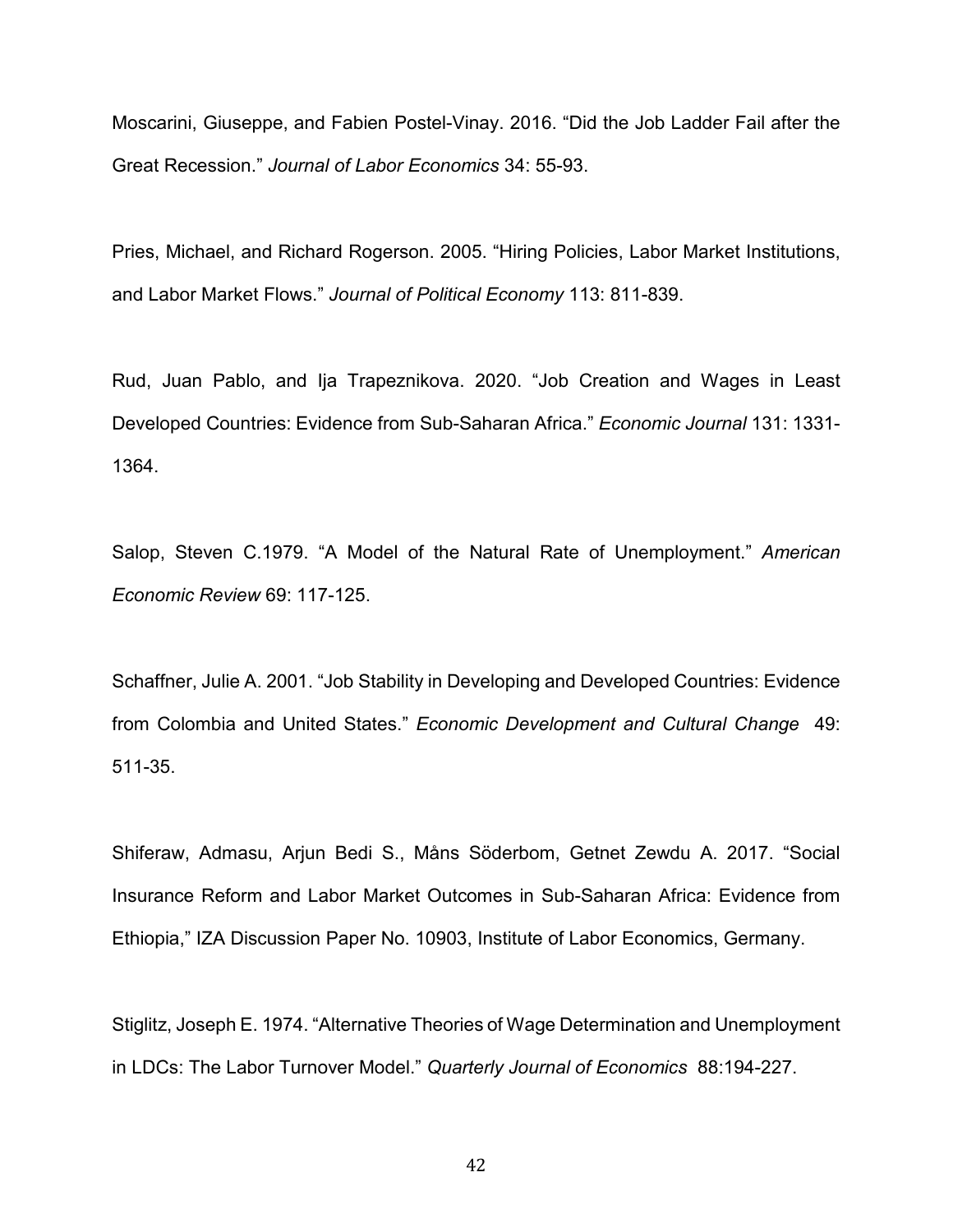Topel, Robert H. , and Michael Ward P. 1992. "Job Mobility and the Careers of Young Men." *Quarterly Journal of Economics* 107: 439-79.

Woodcock, Simon. 2015. "Match effects," *Research in Economics* 69: 100-121.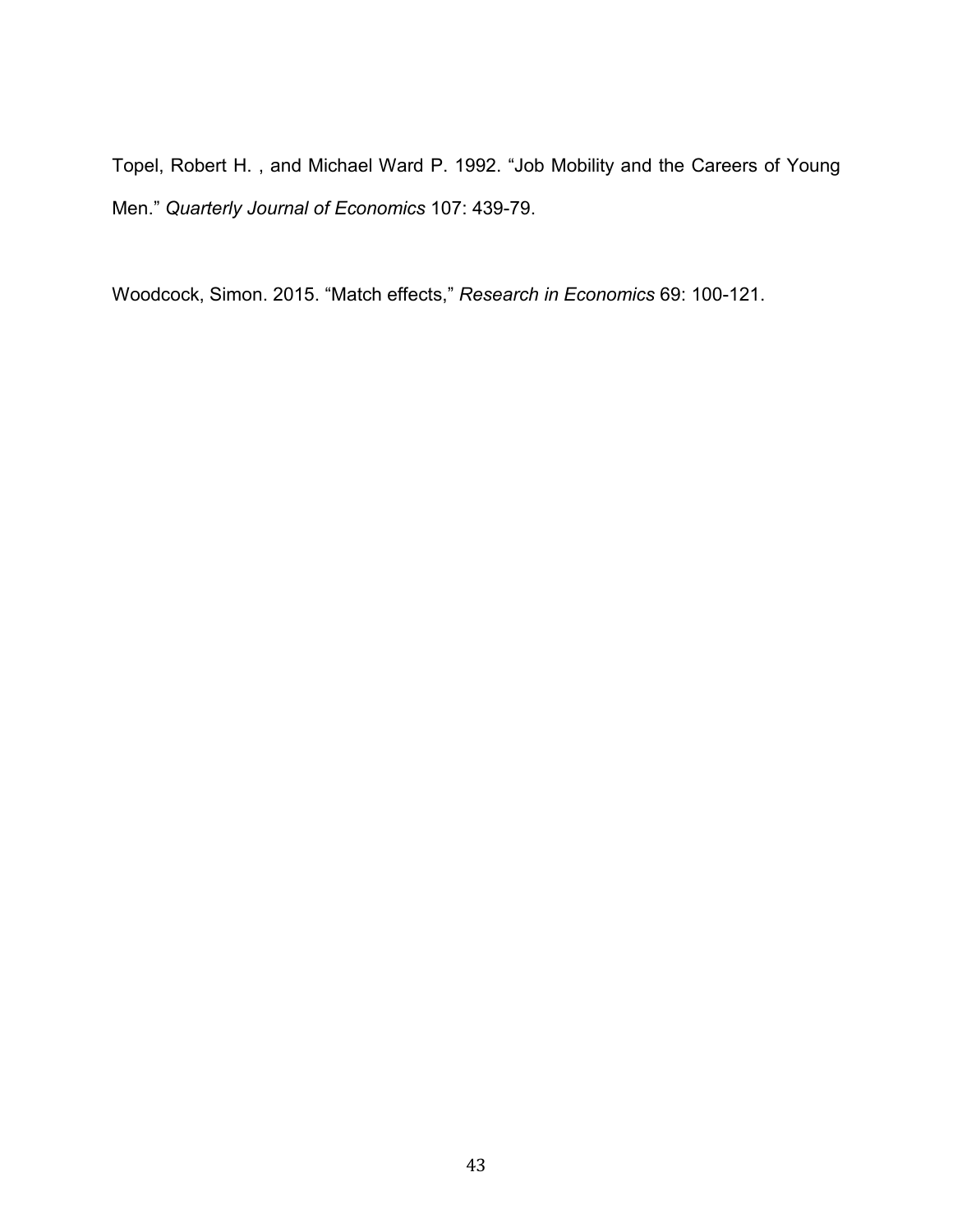|                     |        | <b>All Establishments</b> | <b>Decomposition by Establishment Growth Status</b> |               |               |  |
|---------------------|--------|---------------------------|-----------------------------------------------------|---------------|---------------|--|
|                     | Median | Overall                   | Growing                                             | Contracting   | No Change     |  |
|                     |        |                           |                                                     | 4             | 5             |  |
| <b>HR</b>           | 0.1240 | 0.2031                    | 0.1606                                              | 0.0358        | 0.0067        |  |
| <b>SR</b>           | 0.1212 | 0.1795                    | 0.0484                                              | 0.1244        | 0.0067        |  |
| <b>NEGR</b>         | 0.0000 | 0.0236                    | 0.1122                                              | $-0.0886$     | 0.0000        |  |
| <b>JCR</b>          | 0.0000 | 0.1122                    | 0.1122                                              | 0.0000        | 0.0000        |  |
| <b>JDR</b>          | 0.0000 | 0.0886                    | 0.0000                                              | 0.0886        | 0.0000        |  |
| <b>JFR</b>          | 0.1106 | 0.2008                    | 0.1122                                              | 0.0886        | 0.0000        |  |
| <b>WFR</b>          | 0.3125 | 0.3826                    | 0.2090                                              | 0.1601        | 0.0135        |  |
| <b>EWFR</b>         | 0.1060 | 0.1818                    | 0.0968                                              | 0.0715        | 0.0135        |  |
| <b>Observations</b> | 182676 | 182676                    | 60536 (33.1%)                                       | 62487 (34.2%) | 59653 (32.7%) |  |

|  | Table 1: Job and Worker Flows in the Formal Private Sector |
|--|------------------------------------------------------------|
|--|------------------------------------------------------------|

Note: Author's computation based on POESSA data. HR is hiring rate, SR is separation rate, NEGR is net employment growth rate, JCR is job creation rate, JDR is job destruction rate, WFR is worker flow rate and EWTR is excess worker flow rate. For each variable, number in columns 3 to 5 add up to numbers in column 2. The last row shows the number of establishment observations.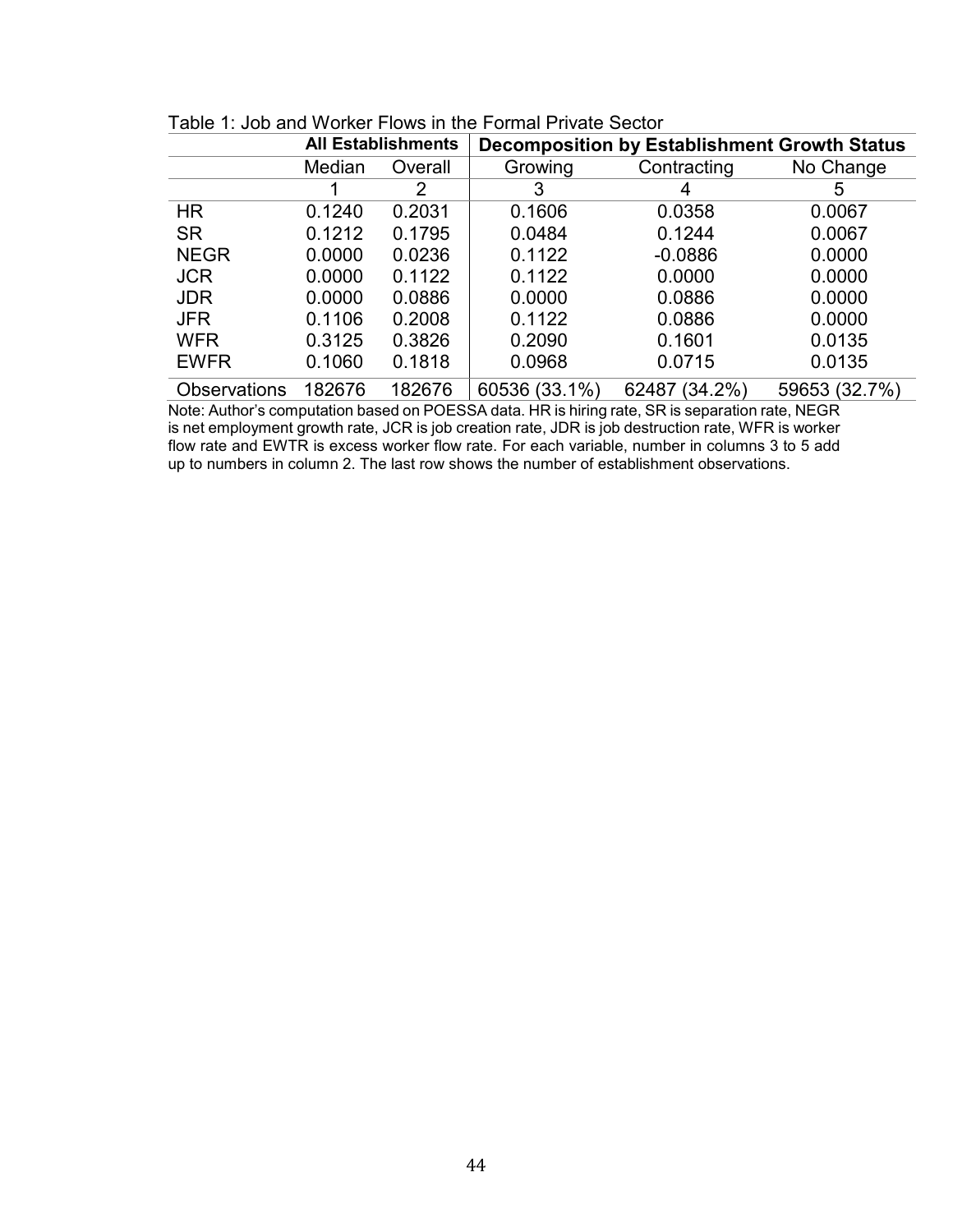| Country            | Sector            | Period    | <b>HR</b> | <b>SR</b> | <b>WFR</b> |
|--------------------|-------------------|-----------|-----------|-----------|------------|
| France             | All               | 1987-90   | 0.1365    | 0.1381    | 0.2746     |
| France             | Manufacturing     | 1987-90   | 0.1105    | 0.1131    | 0.2236     |
| <b>Netherlands</b> | All               | 1988,1990 | 0.1240    | 0.1180    | 0.2420     |
| Germany            | All               | 1995-96   | 0.1354    | 0.1859    | 0.3213     |
| <b>Denmark</b>     | Manufacturing     | 1980-91   | 0.2850    | 0.2800    | 0.5650     |
| Italy              | All               | 1986-96   | 0.3100    | 0.3000    | 0.6100     |
| USA1               | All               | 1978-84   | 0.6452    | 0.9216    | 1.5668     |
| USA1               | Manufacturing     | 1978-84   | 0.3916    | 0.8108    | 1.2024     |
| USA <sub>2</sub>   | Non-Manufacturing | 1985-94   |           |           | 1.2920     |
| USA <sub>2</sub>   | Manufacturing     | 1985-94   |           |           | 0.7760     |
| USA3               | All               | 2000-2005 | 0.5240    | 0.4280    | 0.9520     |
| Ethiopia           | All               | 2011-18   | 0.4062    | 0.3590    | 0.7652     |
| Ethiopia           | Manufacturing     | 2011-18   | 0.3600    | 0.3198    | 0.6798     |
| South Africa       | All               | 2011-14   |           |           | 0.5300     |
| Mexico             | All               | 1986-2001 | 0.3780    | 0.3350    | 0.7130     |
| Colombia           | All               | 2009-2017 | 0.6520    | 0.5920    | 1.2440     |
| Colombia           | Manufacturing     | 2009-2017 |           |           | 0.9020     |

Table 2: Comparison of Annual Worker Flows Across Countries

See Abowd, et al. (1999) for France; Hamermesh et al. (1996) for the Netherlands; Albeak and Sørensen (1998) for Denmark; Bauer and Bender (2004) for Germany; Contini (2002) for Italy; Anderson and Meyer (1994) for USA1 ; Burgess et al. (2000) for USA2 ; Davis et al. (2006) for USA3; Kerr (2018) for South Africa; Kaplan et al. (2007) for Mexico; and Flórez et al. (2020) for Colombia. Abowd et al. (1999) and Anderson and Meyer (1994) include firms with at least 50 workers while Hamermesh et al. (1996) include firms with at least workers. Numbers for USA are obtained by multiplying quarterly rates by four while that of Ethiopia are multiplied by two to arrive at annual rates. For France, we calculate simple means across growing, shrining and stable firms in the absence of total turnover rates.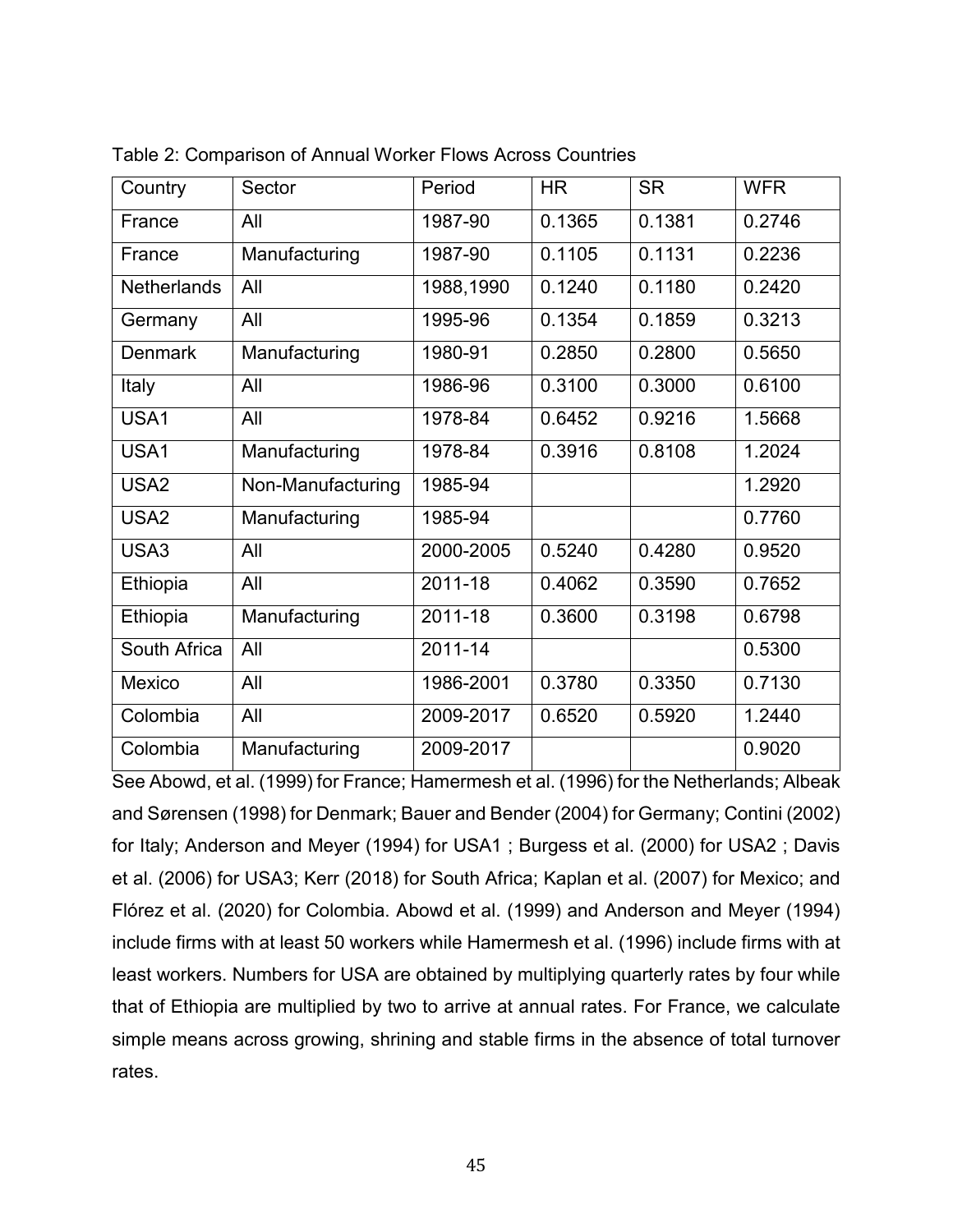| <b>Base Establishment Size</b> |                   |            |            |           |           |              |
|--------------------------------|-------------------|------------|------------|-----------|-----------|--------------|
|                                | <b>Very Small</b> | Small      | Medium I   | Medium II | Large     | All          |
|                                | (1-10)            | (11-20)    | (21-50)    | (51-100)  | (>100)    | <b>Firms</b> |
| HR                             | 0.2672            | 0.2593     | 0.2403     | 0.2261    | 0.1386    | 0.2031       |
| <b>SR</b>                      | 0.1887            | 0.2138     | 0.2102     | 0.1963    | 0.1462    | 0.1795       |
| <b>NEGR</b>                    | 0.0785            | 0.0454     | 0.0301     | 0.0298    | $-0.0075$ | 0.0236       |
| <b>JCR</b>                     | 0.1702            | 0.1465     | 0.1220     | 0.1220    | 0.0743    | 0.1122       |
| <b>JDR</b>                     | 0.0918            | 0.1011     | 0.0919     | 0.0922    | 0.0819    | 0.0886       |
| <b>JFR</b>                     | 0.2620            | 0.2476     | 0.2139     | 0.2142    | 0.1562    | 0.2008       |
| <b>WFR</b>                     | 0.4560            | 0.4731     | 0.4505     | 0.4224    | 0.2847    | 0.3826       |
| <b>EWFR</b>                    | 0.1940            | 0.2255     | 0.2366     | 0.2082    | 0.1285    | 0.1818       |
| <b>Observations</b>            | 121962            | 25920      | 20437      | 7561      | 6796      | 182676       |
|                                | (66.7%)           | $(14.2\%)$ | $(11.2\%)$ | $(4.1\%)$ | $(3.7\%)$ | (100%)       |
| Mean Base                      | 3.3               | 14.5       | 30.9       | 69.5      | 250.6     | 11.7         |
| Employment                     |                   |            |            |           |           |              |
| Employment<br>Share            | 19.6%             | 11.6%      | 17.3%      | 13.8%     | 37.7%     | 100%         |
|                                |                   |            |            |           |           |              |

Table 3: Job and Worker Flow by Establishment Size

Note: see notes under Table 1. The size classification is based on the number of workers in an establishment when it is first observed in the POESSA database.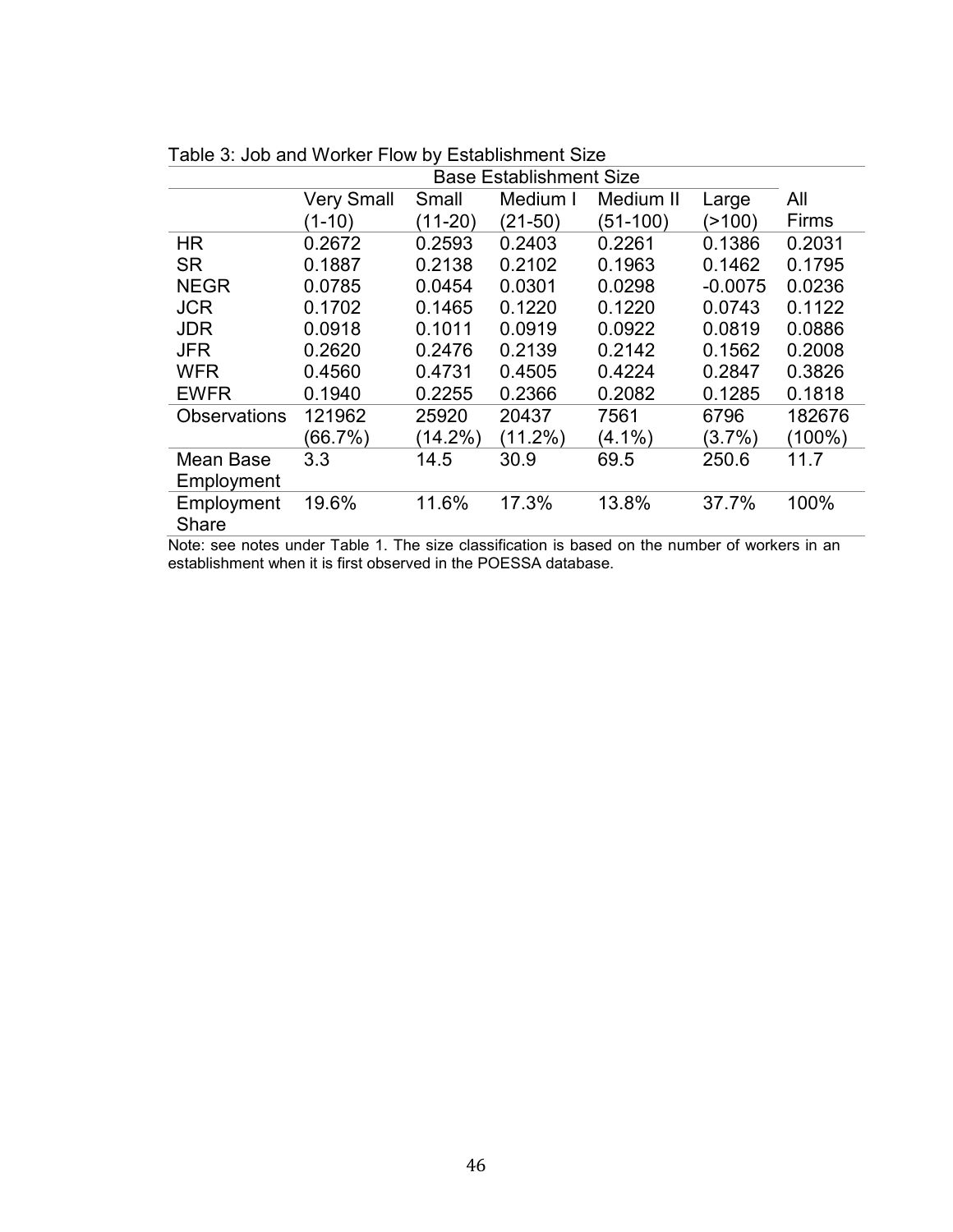|                 | <u>Fabio 4. Not Employment Orowth and Onaming</u><br><b>Panel Fixed Effects</b> |                        |                        |                        |                        |           |  |  |
|-----------------|---------------------------------------------------------------------------------|------------------------|------------------------|------------------------|------------------------|-----------|--|--|
|                 | Pooled OLS                                                                      |                        |                        | Sample                 |                        |           |  |  |
|                 | <b>All Firms</b>                                                                | <b>All Firms</b>       | Small                  | Medium                 | Large                  | Means     |  |  |
|                 | 1                                                                               | 2                      | 3                      | 4                      | 5                      | 6         |  |  |
| Firm Size       | $-0.3044$ <sup>a</sup>                                                          | $-0.5988$ <sup>a</sup> | $-0.6455$ <sup>a</sup> | $-0.7257$ <sup>a</sup> | $-0.3539$ <sup>a</sup> | 2.7198    |  |  |
|                 | (0.0067)                                                                        | (0.0121)               | (0.0197)               | (0.0611)               | (0.0907)               | (1.0963)  |  |  |
| [Firm Size] $2$ | $0.0358$ <sup>a</sup>                                                           | $0.0340^{\circ}$       | 0.0339a                | $0.0418^a$             | 0.0006                 | 8.5991    |  |  |
|                 | (0.0001)                                                                        | (0.0021)               | (0.0048)               | (0.0085)               | (0.0092)               | (7.3874)  |  |  |
| Wage            | $0.0396^{\text{a}}$                                                             | $0.0426^{\circ}$       | 0.0193 <sup>b</sup>    | $0.0909^{\rm a}$       | $0.0810^a$             | $-0.2026$ |  |  |
|                 | (0.0017)                                                                        | (0.0064)               | (0.0077)               | (0.0133)               | (0.0209)               | (0.8013)  |  |  |
| <b>Benefits</b> | $-0.8138$ <sup>a</sup>                                                          | $-0.5878$ <sup>a</sup> | $-0.5938$ <sup>a</sup> | $-0.2743^b$            | $-0.0344$              | $-2.3234$ |  |  |
|                 | (0.0685)                                                                        | (0.0662)               | (0.0756)               | (0.1321)               | (0.3677)               | (0.1542)  |  |  |
| Churning        | $-0.0159$ <sup>a</sup>                                                          | $-0.0328$ <sup>a</sup> | $-0.0044$              | $-0.0537$ <sup>a</sup> | $-0.1310^a$            | 0.2370    |  |  |
|                 | (0.0049                                                                         | (0.0062)               | (0.0066)               | (0.0126)               | (0.0288)               | (0.3013)  |  |  |
| $R^2$           | 0.2680                                                                          | 0.2685                 | 0.3068                 | 0.3817                 | 0.4149                 |           |  |  |
| N               | 82,059                                                                          | 82,059                 | 53,041                 | 22,271                 | 6,747                  |           |  |  |

Note: The dependent variable is NEGR. Firm size, wage and benefits are measured in logarithms and lagged by six months. Wage measures the deviation of establishment-level wage from the sector mean. All specifications include sector- and region-specific trends and an intercept. Standard errors are clustered at the establishment level and hence robust to heteroscedasticity and autocorrelation of the equation error terms. Letters a, b and c represent, respectively, statistical significance at the 1%, 5% and 10% level of significance. The last column provides sample means and standard deviations of explanatory variables. Notice that the sample mean for churning is not weighted by establishment size.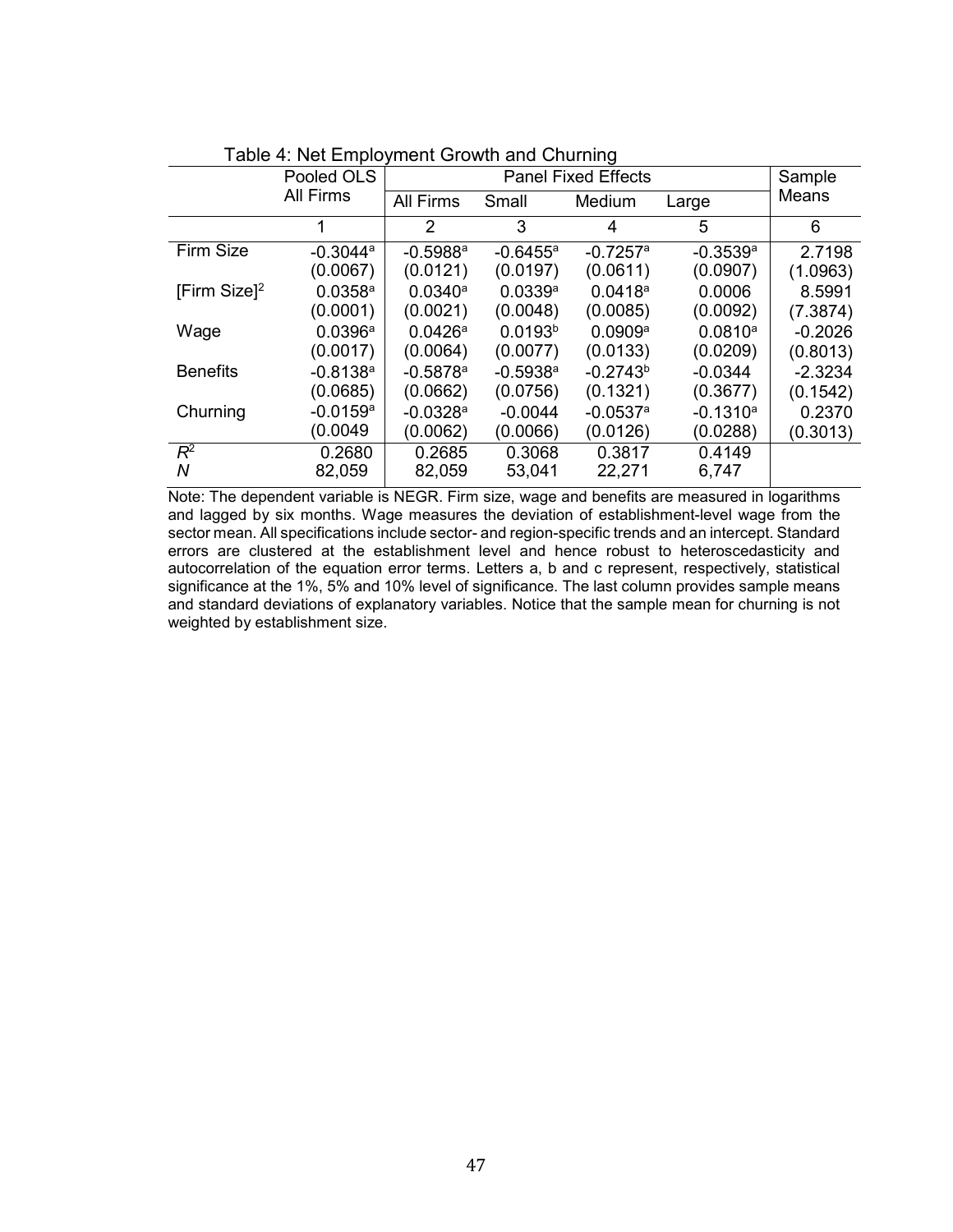| A. Sector                   |                        |                        |                        |                        |                        |
|-----------------------------|------------------------|------------------------|------------------------|------------------------|------------------------|
|                             | <b>MN</b>              | <b>SR</b>              | <b>CN</b>              | AG                     | <b>NP</b>              |
| <b>Firm Size</b>            | $-0.4299$ <sup>a</sup> | $-0.6647$ <sup>a</sup> | $-0.6080$ <sup>a</sup> | $-0.5476a$             | $-0.5764$ <sup>a</sup> |
|                             | (0.0438)               | (0.0173)               | (0.0442)               | (0.0688)               | (0.0212)               |
| [Firm Size] <sup>2</sup>    | 0.0117 <sup>b</sup>    | $0.0461$ <sup>a</sup>  | 0.0318a                | 0.0233 <sup>b</sup>    | 0.0302a                |
|                             | (0.0055)               | (0.0035)               | (0.0065)               | (0.0109)               | (0.0037)               |
| Wage                        | 0.0427 <sup>b</sup>    | $0.0446^{\text{a}}$    | $0.0514^{b}$           | 0.1534a                | $0.0286^{b}$           |
|                             | (0.0200)               | (0.0090)               | (0.0217)               | (0.0378)               | (0.0117)               |
| <b>Benefits</b>             | $-0.9985$ <sup>a</sup> | $-0.5636$ <sup>a</sup> | $-0.4398$              | $-0.1251$              | $-0.4965^{\circ}$      |
|                             | (0.2562)               | (0.0957)               | (0.3120)               | (0.5647)               | (0.1041)               |
| Churning                    | $-0.0817$ <sup>a</sup> | $-0.0375^a$            | $-0.0324$              | $-0.0511$              | $-0.0149$              |
|                             | (0.0269)               | (0.0080)               | (0.0266)               | (0.0520)               | (0.0112)               |
| $R^2$                       | 0.2923                 | 0.2710                 | 0.2770                 | 0.3422                 | 0.2664                 |
| $\overline{N}$              | 8,349                  | 38,778                 | 6216                   | 1935                   | 26,781                 |
| <b>B.</b> Establishment Age |                        |                        |                        |                        |                        |
|                             | $1 - 5$                | $6 - 10$               | $11-20$                | $21 - 30$              | 31-40                  |
| <b>Firm Size</b>            | $-0.6749$ <sup>a</sup> | $-0.6259$ <sup>a</sup> | $-0.5795^{\circ}$      | $-0.4464^a$            | $-0.6164$ <sup>a</sup> |
|                             | (0.0206)               | (0.0342)               | (0.0328)               | (0.0718)               | (0.0856)               |
| [Firm Size] <sup>2</sup>    | 0.0274a                | 0.0147 <sup>b</sup>    | 0.0212a                | 0.0001                 | $0.0343^{b}$           |
|                             | (0.0043)               | (0.0067)               | (0.0065)               | (0.0123)               | (0.0161)               |
| Wage                        | 0.0137                 | 0.0223                 | 0.0327 <sup>b</sup>    | $-0.0216$              | 0.0558                 |
|                             | (0.0103)               | (0.0159)               | (0.0174)               | (0.0353)               | (0.0560)               |
| <b>Benefits</b>             | $-0.7284$ <sup>a</sup> | $-0.5974$ <sup>a</sup> | $-0.5523$ <sup>a</sup> | $-0.0658$              | $-0.0653$              |
|                             | (0.0954)               | (0.1451)               | (0.1705)               | (0.3433)               | (0.3815)               |
| Churning                    | 0.0150                 | $-0.0145$              | $-0.0402b$             | $-0.0791$ <sup>b</sup> | $-0.2131$ <sup>a</sup> |
|                             | (0.0094)               | (0.0139)               | (0.0164)               | (0.0470)               | (0.0742)               |
| $R^2$                       | 0.3139                 | 0.3019                 | 0.2758                 | 0.3004                 | 0.4167                 |
| N                           | 28,701                 | 17,142                 | 11,818                 | 2,611                  | 881                    |

Table 5: Net Employment Growth and Churning by Sector and Age

Note: See notes to Table 5. Letters a, b and c represent, respectively, statistical significance at the 1%, 5% and 10% level of significance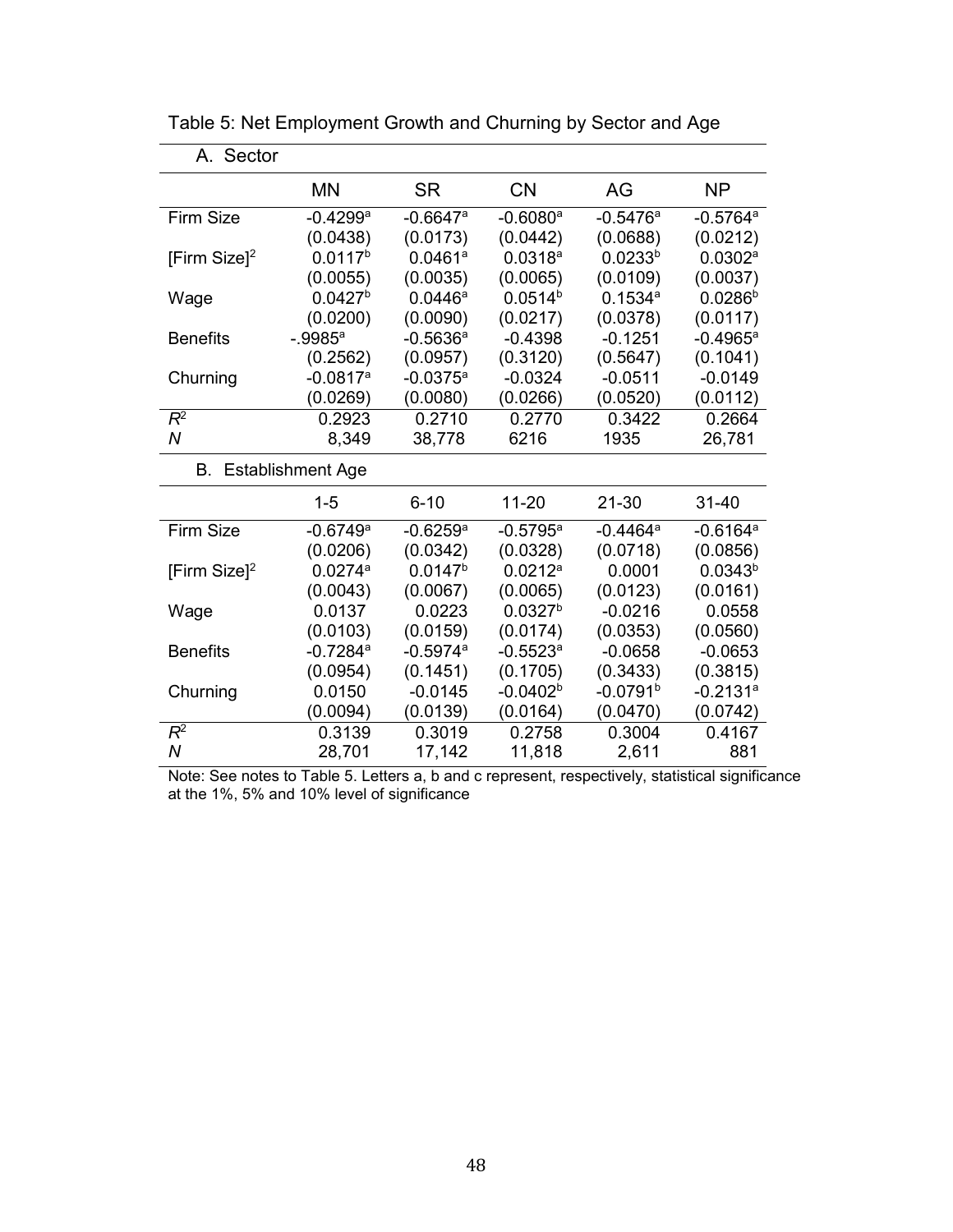|                          | All        | <b>MN</b>      | <b>SR</b>  | <b>CN</b>           | AG        | <b>NP</b>  | Means     |
|--------------------------|------------|----------------|------------|---------------------|-----------|------------|-----------|
|                          | 1          | $\overline{2}$ | 3          | 4                   | 5         | 6          |           |
| <b>EXP</b>               | 0.0664a    | 0.0625a        | 0.0548a    | $-0.0164$           | 0.0660a   | 0.1122a    | 19.2390   |
|                          | (0.0089)   | (0.0184)       | (0.0140)   | (0.0183)            | (0.0217)  | (0.0145)   | (10.0189) |
| EXP <sub>2</sub>         | 0.0003a    | 0.0003         | 0.0005a    | 0.0007a             | $-0.0001$ | 0.0001     |           |
|                          | (0.0001)   | (0.0002)       | (0.0001)   | (0.0001)            | (0.0002)  | (0.0001)   |           |
| Worker-Spell             | 0.0234a    | 0.0318a        | 0.0307a    | 0.0253 <sup>b</sup> | 0.0097    | 0.0059     | 3.8580    |
|                          | (0.0050)   | (0.0084)       | (0.0062)   | (0.0100)            | (0.0114)  | (0.0103)   | (2.8580)  |
| Firm Size                | $-0.0674b$ | $-0.0718c$     | $-0.1759a$ | 0.0115              | 0.0749    | $-0.0458c$ | 2.7198    |
|                          | (0.0266)   | (0.0484)       | (0.0460)   | (0.0411)            | (0.0695)  | (0.0252)   | (1.0963)  |
| [Firm Size] <sup>2</sup> | 0.0212a    | 0.0180a        | 0.0415a    | 0.0037              | 0.0049    | 0.0177a    | 8.5991    |
|                          | (0.0036)   | (0.0057)       | (0.0065)   | (0.0044)            | (0.0072)  | (0.0036)   | (7.3874)  |
| <b>Benefits</b>          | $-0.1513a$ | $-0.1390b$     | $-0.2662a$ | 0.0936              | 0.2541    | $-0.0830$  | $-2.3234$ |
|                          | (0.0496)   | (0.0696)       | (0.0929)   | (0.1106)            | (0.1748)  | (0.0874)   | (0.1542)  |
| R <sup>2</sup>           | 0.33       | 0.37           | 0.33       | 0.17                | 0.44      | 0.39       |           |
| N                        | 2,077,923  | 446,768        | 736,235    | 220,724             | 105,151   | 569,045    |           |

Table 6: Wage Determination by Sector

Note: The dependent variable is logarithm of nominal monthly wage. EXP measures potential experience after age 14. Worker-Spell measures the number of times a worker is observed as an employee of an establishment. Benefits stands for average employer contribution rate to pension benefits. Firm Size and Benefits are in logarithms. The column heads represent establishments in Manufacturing (MN), Services (SR), Agriculture (AG), Construction (CN) and Non-profit (NP) sectors. Letters a, b and c represent, respectively, statistical significance at the 1%, 5% and 10% level of significance. The last column provides sample means and standard deviations of explanatory variables.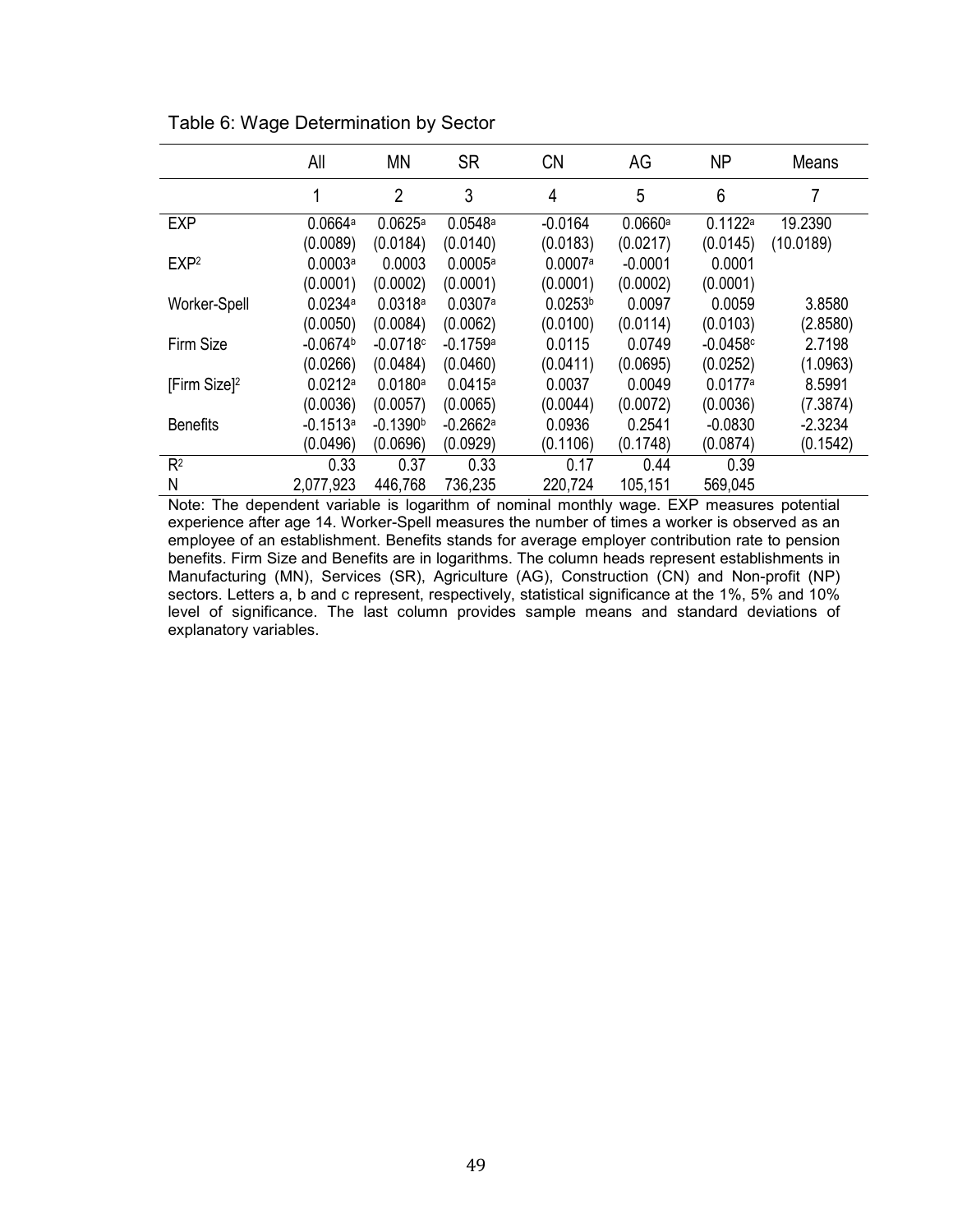|                     | All                   | Small                 | Medium                | Large                 |
|---------------------|-----------------------|-----------------------|-----------------------|-----------------------|
|                     | <b>Establishments</b> | (3-20)                | $(21-100)$            | (>100)                |
| <b>EXP</b>          | 0.0664a               | 0.1599a               | $0.0406^{\circ}$      | 0.0352a               |
|                     | (0.0089)              | (0.0047)              | (0.0097)              | (0.0106)              |
| EXP <sup>2</sup>    | 0.0003 <sup>a</sup>   | $-0.0006a$            | 0.0004a               | 0.0004a               |
|                     | (0.0001)              | (0.0000)              | (0.0001)              | (0.0001)              |
| <b>Worker-Spell</b> | $0.0234$ <sup>a</sup> | $0.0099$ <sup>a</sup> | $0.0340^a$            | $0.0351$ <sup>a</sup> |
|                     | (0.0050)              | (0.0019)              | (0.0052)              | (0.0054)              |
| Firm Size           | $-0.0674b$            | $0.0758$ <sup>a</sup> | $-0.1073$             | $-0.1961$             |
|                     | (0.0266)              | (0.0152)              | (0.0873)              | (0.1434)              |
| [Firm Size] $2$     | $0.0212^a$            | $-0.0016$             | $0.0237$ <sup>a</sup> | 0.0298 <sup>b</sup>   |
|                     | (0.0036)              | (0.0029)              | (0.0081)              | (0.0121)              |
| <b>Benefits</b>     | $-0.1513a$            | 0.1022a               | $-0.2395^{\circ}$     | $-0.2736a$            |
|                     | (0.0496)              | (0.0163)              | (0.0662)              | (0.0779)              |
| $R^2$               | 0.33                  | 0.51                  | 0.28                  | 0.26                  |
| Ν                   | 2,077,923             | 668,191               | 1,409,732             | 1,133,630             |

Table 7: Wage Determination by Establishment Size

Note: See Note to Table 7.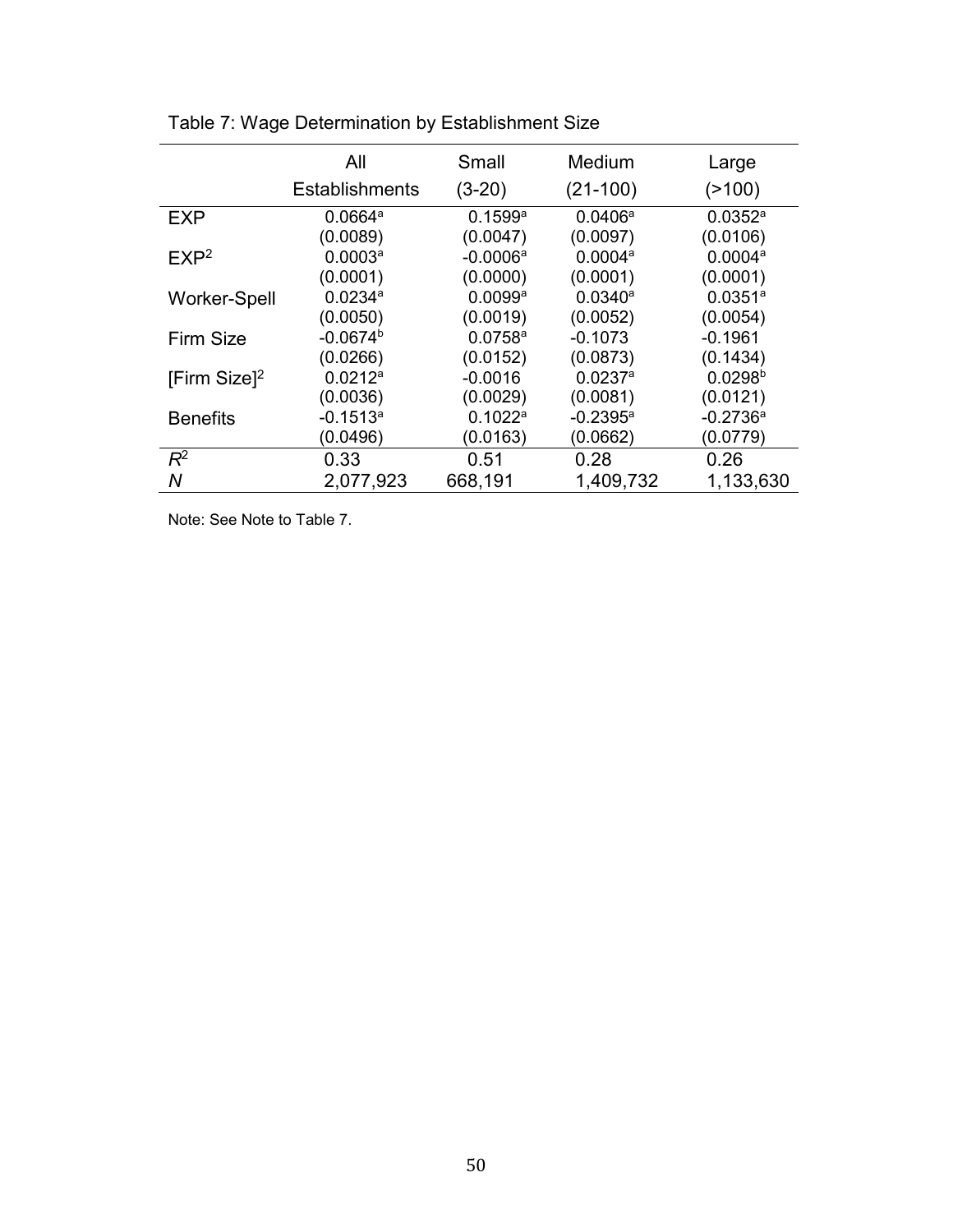| Table 6. Churning Flows and Worker Turnover Kates<br>Pooled OLS<br><b>Panel Fixed Effects</b> |                        |                        |                        |                        |                        |                        |                        |
|-----------------------------------------------------------------------------------------------|------------------------|------------------------|------------------------|------------------------|------------------------|------------------------|------------------------|
|                                                                                               |                        |                        |                        |                        |                        |                        |                        |
|                                                                                               | <b>All Firms</b>       | All                    | <b>MN</b>              | <b>SR</b>              | <b>CN</b>              | AG                     | NP                     |
|                                                                                               | 1                      | $\overline{2}$         | 3                      | $\overline{4}$         | 5                      | 6                      | $\overline{7}$         |
| Panel A: Dependent Variable - Churning                                                        |                        |                        |                        |                        |                        |                        |                        |
| Firm Size                                                                                     | 0.1051a                | 0.1013a                | 0.0742a                | 0.1170a                | 0.1546a                | 0.0731c                | 0.0825a                |
|                                                                                               | (0.0048)               | (0.0077)               | (0.0195)               | (0.0125)               | (0.0260)               | (0.0378)               | (0.0138)               |
| [Firm Size] <sup>2</sup>                                                                      | $-0.0150$ <sup>a</sup> | $-0.0109$ <sup>a</sup> | $-0.0072$ <sup>a</sup> | $-0.0141$ <sup>a</sup> | $-0.0138$ <sup>a</sup> | $-0.0033$              | $-0.0097$ <sup>a</sup> |
|                                                                                               | (0.0007)               | (0.0012)               | (0.0025)               | (0.0020)               | (0.0038)               | (0.0055)               | (0.0024)               |
| Wage                                                                                          | $-0.0564$ <sup>a</sup> | $-0.0355$ <sup>a</sup> | $-0.0602$ <sup>a</sup> | $-0.0353$ <sup>a</sup> | $-0.0004$              | $-0.0071$              | $-0.0416^a$            |
|                                                                                               | (0.0021)               | (0.0045)               | (0.0129)               | (0.0069)               | (0.0133)               | (0.0254)               | (0.0077)               |
| Benefits                                                                                      | $-0.8010$ <sup>a</sup> | $-0.7900$ <sup>a</sup> | $-0.5590$ <sup>a</sup> | $-0.8010^a$            | $-0.9265^{\text{a}}$   | $-1.0572$ <sup>a</sup> | $-0.7726a$             |
|                                                                                               | (0.0615)               | (0.0576)               | (0.1573)               | (0.0878)               | (0.2037)               | (0.3735)               | (0.0961)               |
| <b>NEGR</b>                                                                                   | 0.0479a                | 0.0306a                | 0.0399a                | 0.0203a                | 0.0730a                | 0.0576a                | 0.0234a                |
|                                                                                               | (0.0037)               | (0.0037)               | (0.0103)               | (0.0057)               | (0.0117)               | (0.0205)               | (0.0061)               |
| $R^2$                                                                                         | 0.065                  | 0.0382                 | 0.0678                 | 0.0350                 | 0.0764                 | 0.0993                 | 0.0390                 |
| $\boldsymbol{N}$                                                                              | 82,059                 | 82,059                 | 8,349                  | 38,778                 | 6,216                  | 1,935                  | 26,781                 |
| Panel B: Dependent Variable - Worker Turnover                                                 |                        |                        |                        |                        |                        |                        |                        |
| Firm Size                                                                                     | $-0.0118$              | $-0.2750$ <sup>a</sup> | $-0.1944$ <sup>a</sup> | $-0.2819a$             | $-0.1633$ <sup>a</sup> | $-0.2576a$             | $-0.3280$ <sup>a</sup> |
|                                                                                               | (0.0078)               | (0.0128)               | (0.0441)               | (0.0207)               | (0.0399)               | (0.0627)               | (0.0229)               |
| [Firm Size] <sup>2</sup>                                                                      | $-0.0016$              | 0.0237a                | 0.0104c                | $0.0256^{\circ}$       | 0.0143a                | 0.0214 <sup>b</sup>    | $0.0299$ <sup>a</sup>  |
|                                                                                               | (0.0012)               | (0.0021)               | (0.0059)               | (0.0038)               | (0.0053)               | (0.0088)               | (0.0041)               |
| Wage                                                                                          | $-0.0623$ <sup>a</sup> | $-0.0466$ <sup>a</sup> | $-0.0573$ <sup>a</sup> | $-0.0455$ <sup>a</sup> | $-0.0195$              | $-0.0240$              | $-0.0542$ <sup>a</sup> |
|                                                                                               | (0.0030)               | (0.0062)               | (0.0186)               | (0.0092)               | (0.0205)               | (0.0357)               | (0.0099)               |
| <b>Benefits</b>                                                                               | $-1.5119a$             | $-1.1316a$             | $-0.9538a$             | $-1.1119a$             | $-1.4631a$             | $-0.7255$              | $-1.1386a$             |
|                                                                                               | (0.0834)               | (0.0670)               | (0.2177)               | (0.1012)               | (0.2395)               | (0.5230)               | (0.1080)               |
| <b>NEGR</b>                                                                                   | $-0.0101b$             | $-0.0761$ <sup>a</sup> | $-0.0582$ <sup>a</sup> | $-0.0857$ <sup>a</sup> | $-0.0337a$             | $-0.0627b$             | $-0.0868$ <sup>a</sup> |
|                                                                                               | (0.0049)               | (0.0046)               | (0.0153)               | (0.0067)               | (0.0142)               | (0.0293)               | (0.0080)               |
| $R^2$                                                                                         | 0.0619                 | 0.0867                 | 0.1143                 | 0.0815                 | 0.0810                 | 0.1368                 | 0.1030                 |
| $\boldsymbol{N}$                                                                              | 82,059                 | 82,059                 | 8,349                  | 38,778                 | 6,216                  | 1,935                  | 26,781                 |

|  | Table 8: Churning Flows and Worker Turnover Rates |
|--|---------------------------------------------------|
|--|---------------------------------------------------|

Note: Firm Size and Benefits are in logarithms. Wage measures the deviation of establishment-level wage from the sector mean. NEGR is net employment growth. The column heads represent establishments in Manufacturing (MN), Services (SR), Agriculture (AG), Construction (CN) and Non-profit (NP) sectors. Letters a, b and c represent, respectively, statistical significance at the 1%, 5% and 10% level of significance